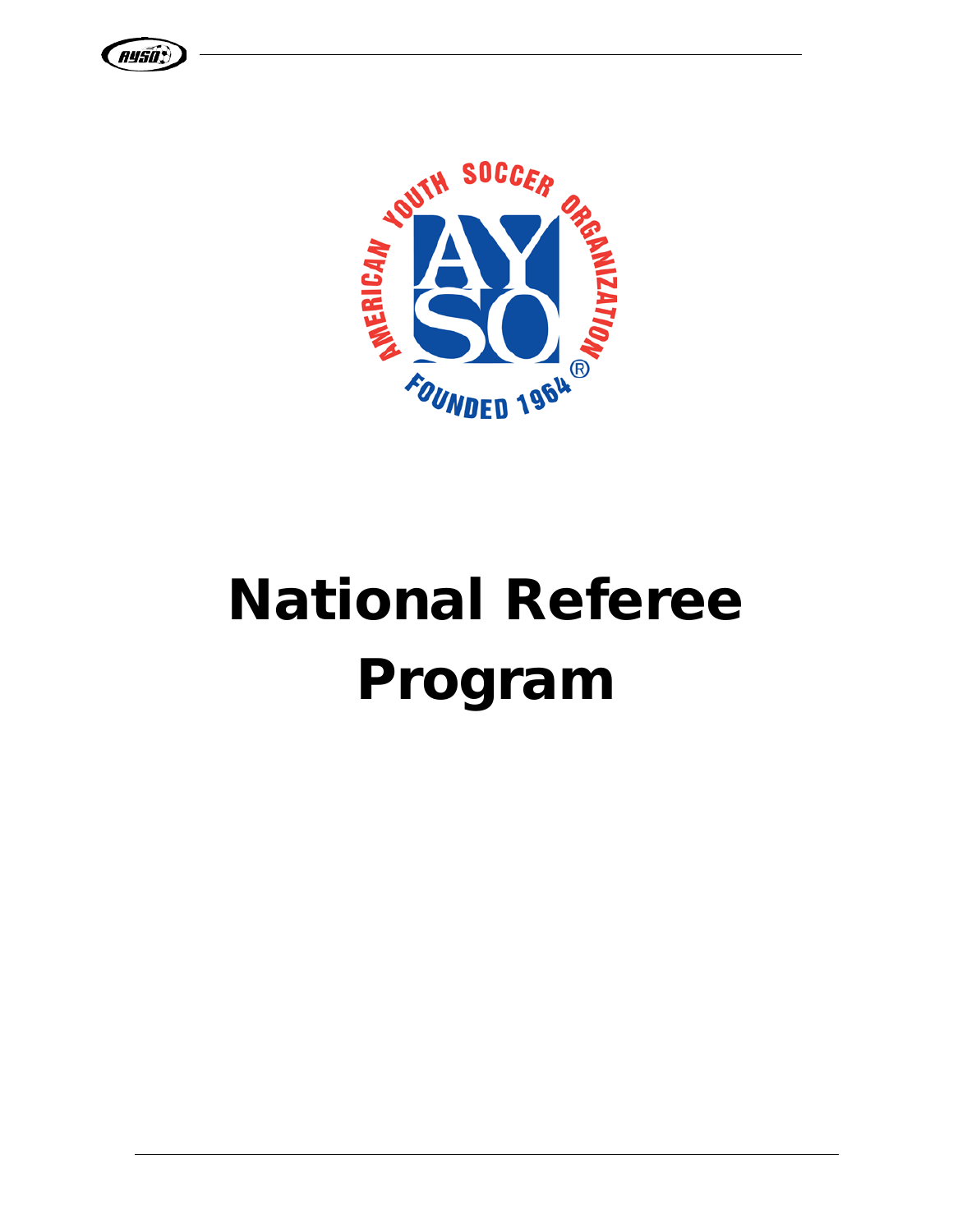

American Youth Soccer Organization TEL: (800) 872-2976 FAX: (310) 525-1155 [AYSO.org](http://ayso.org/) and [AYSOVolunteers.org](https://www.aysovolunteers.org/)

All rights reserved. © 2022 American Youth Soccer Organization

Reproduction in whole or in part is encouraged provided no changes are made to content and the "*AYSO National Referee Program Manual*" is referenced.

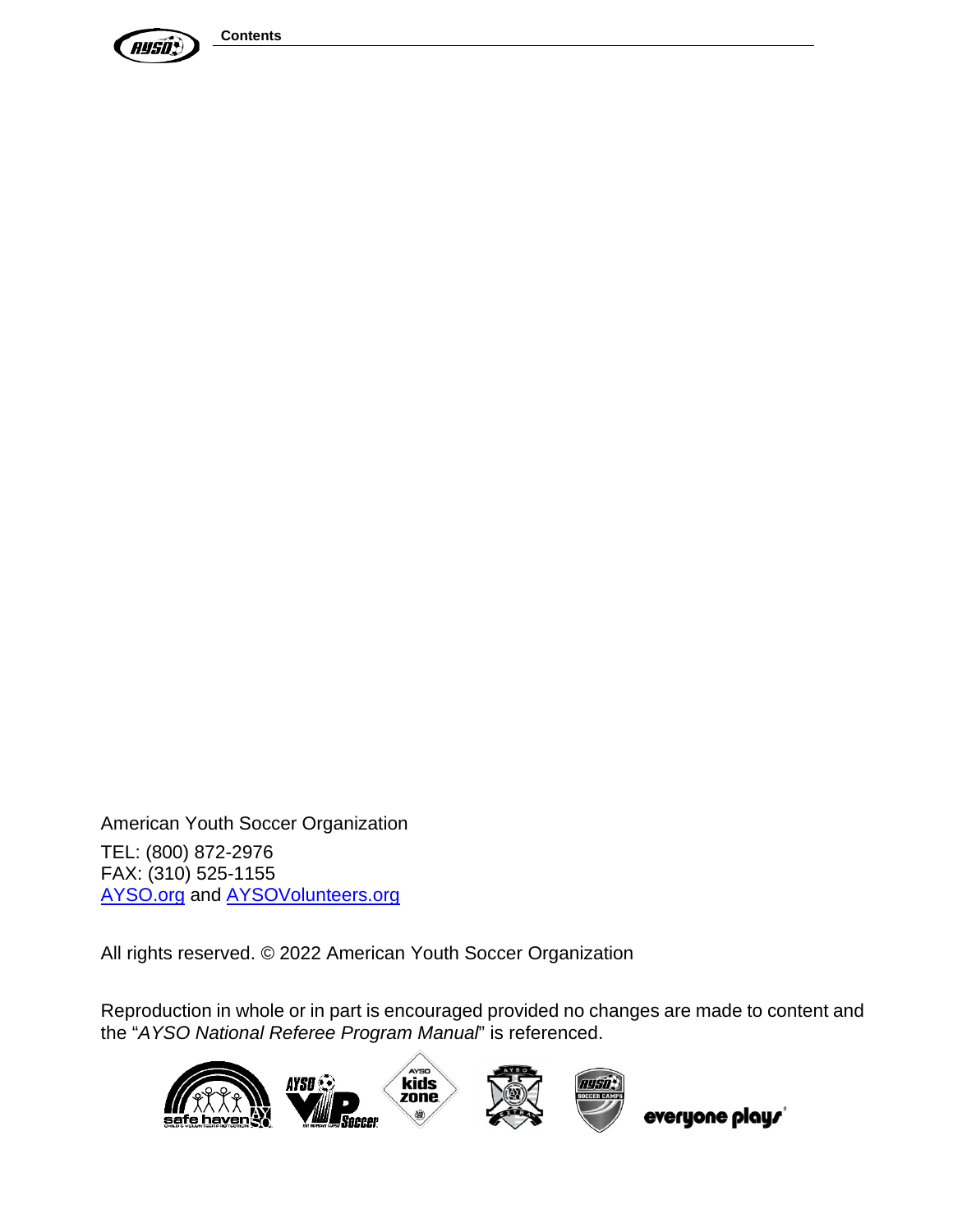# **Contents**

| Confederation of North, Central America and Caribbean Association Football (CONCACAF)  3 |  |
|------------------------------------------------------------------------------------------|--|
|                                                                                          |  |
|                                                                                          |  |
|                                                                                          |  |
|                                                                                          |  |
|                                                                                          |  |
|                                                                                          |  |
|                                                                                          |  |
|                                                                                          |  |
|                                                                                          |  |
|                                                                                          |  |
|                                                                                          |  |
|                                                                                          |  |
|                                                                                          |  |
|                                                                                          |  |
|                                                                                          |  |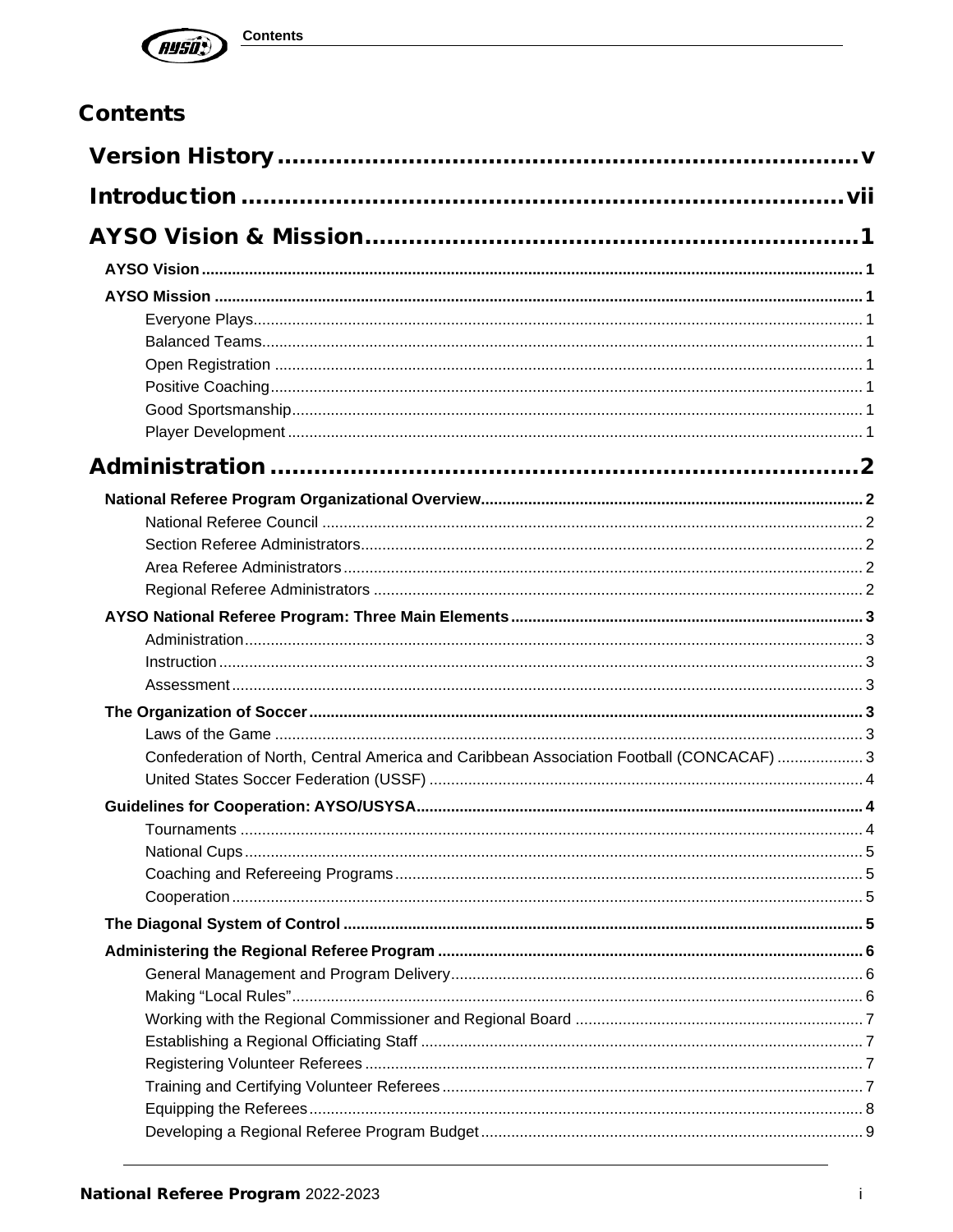

| 22 |
|----|
|    |
|    |
|    |
|    |
|    |
|    |
|    |
|    |
|    |
|    |
|    |
|    |
|    |
|    |
|    |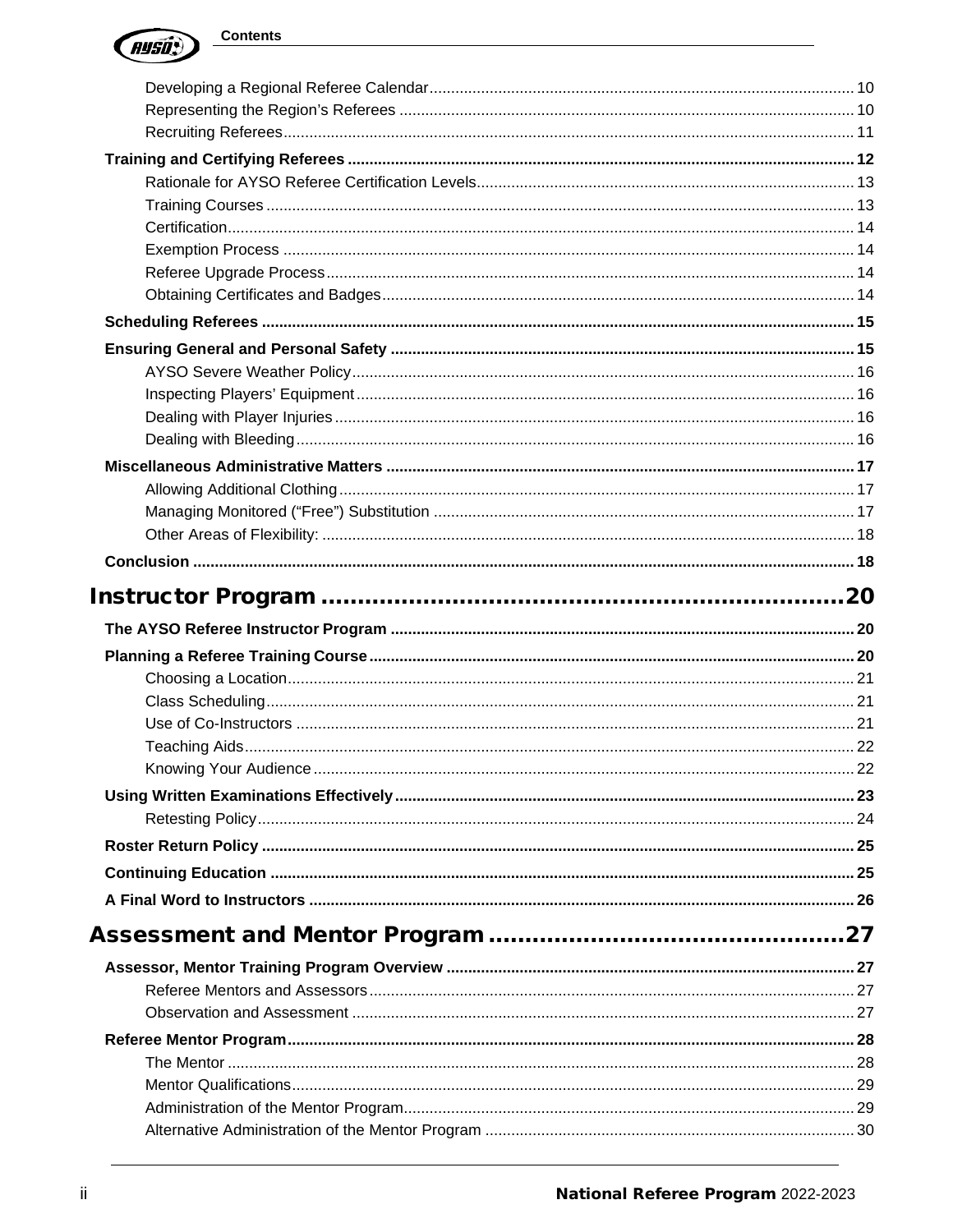**AYSOS** 

| 52 |
|----|
|    |
|    |
|    |
|    |
|    |
|    |
|    |
|    |
|    |
|    |
|    |
|    |
|    |
|    |
|    |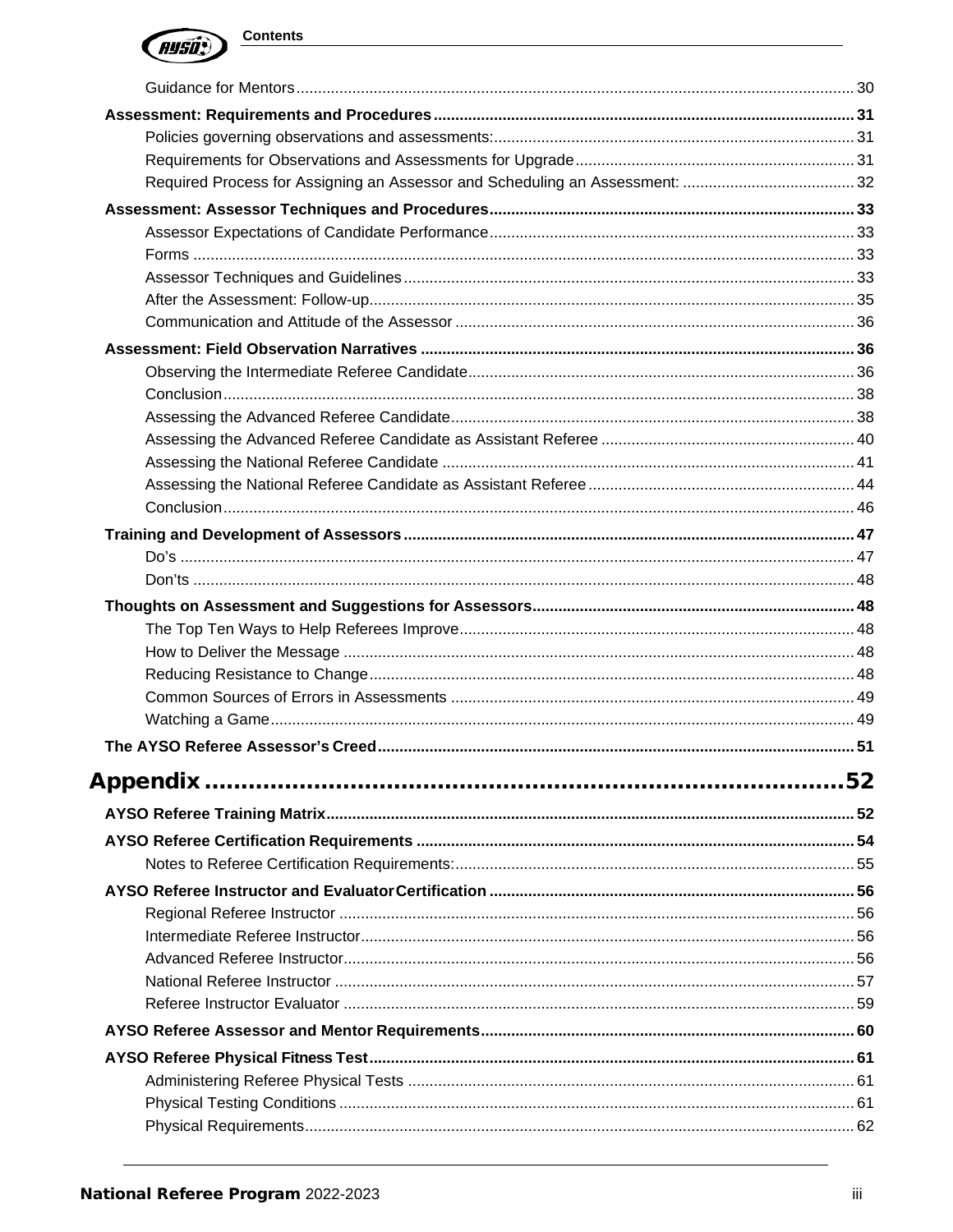

**Contents**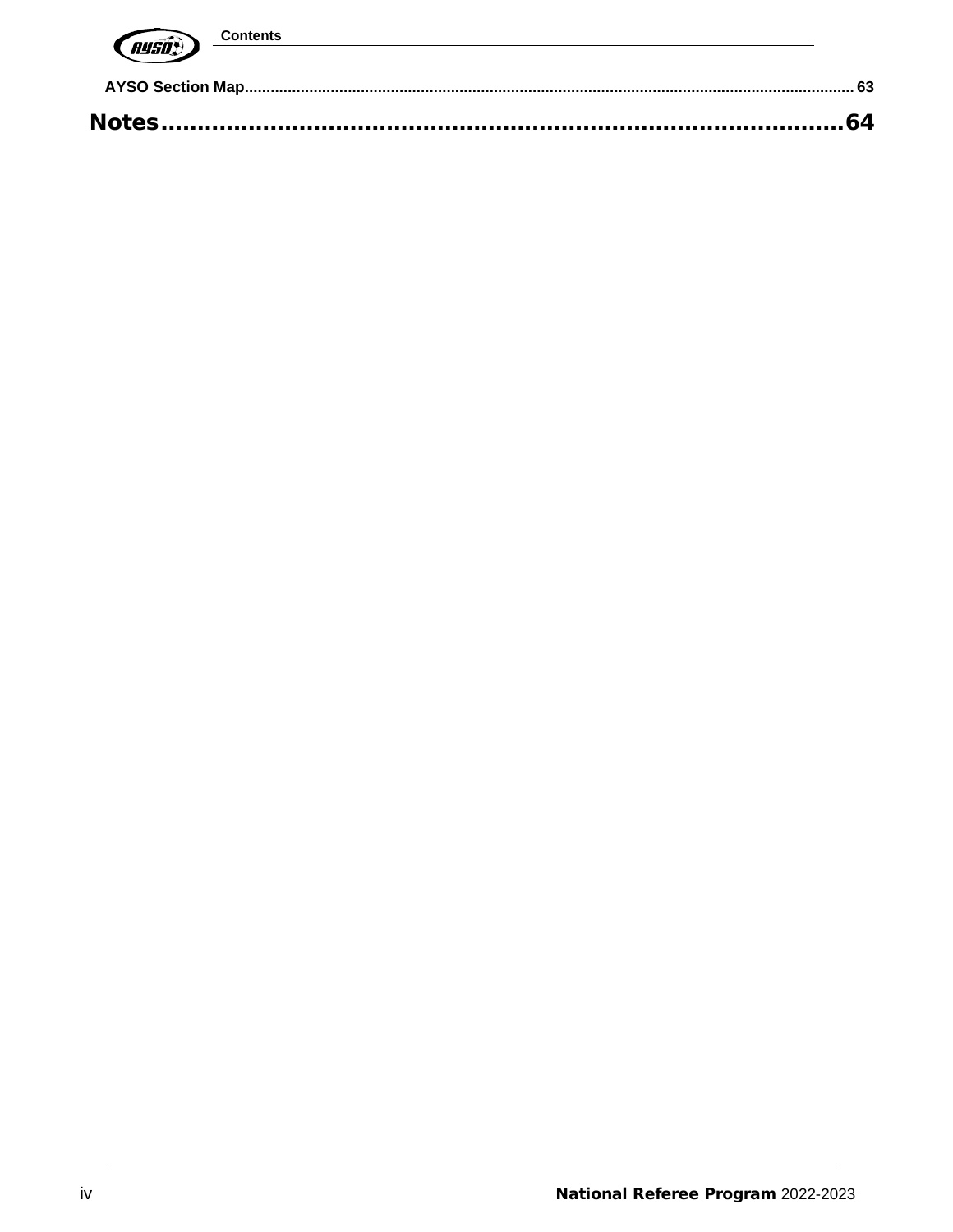<span id="page-6-0"></span>

# Version History

| <b>REVISION DATE</b> | <b>DESCRIPTION</b>                                                                                                                                                                                                                                                                                      |
|----------------------|---------------------------------------------------------------------------------------------------------------------------------------------------------------------------------------------------------------------------------------------------------------------------------------------------------|
| 8/23/2018            | Replaced NRAC with Referee Council, Regional Referee Manual replaces AYSO<br>Guidance, updated websites, division names changed to calendar year divisions, Regional<br>Referee Course replaces Basic Referee Course, new Instructor certification - Regional<br>Referee Instructor, clarified policies |
| 6/1/2019             | Fixed errors in Instructor section, clarified referee socks                                                                                                                                                                                                                                             |
| 6/1/2020             | Update year, update links, replaced references to "National Office", fixed inconsistency in<br>titles for SDRI and SDRA, applied standard styles throughout.                                                                                                                                            |
| 6/12/2021            | Update year, updated location of referee documents, incorporate National Referee<br>Instructor certification guidelines (AYSOU), removed AYSO Supply Center replaced with<br><b>AYSO Marketing</b>                                                                                                      |
| 10/18/2021           | Updated Intermediate Exam passing percentage to 85%                                                                                                                                                                                                                                                     |
|                      | Added note to Referee certification documenting recommendation for Officials to be 2 years<br>older than the players in their assigned matches.                                                                                                                                                         |
| 6/15/2022            | Added Referee Instructor Continuing Education guidelines                                                                                                                                                                                                                                                |
|                      |                                                                                                                                                                                                                                                                                                         |
|                      |                                                                                                                                                                                                                                                                                                         |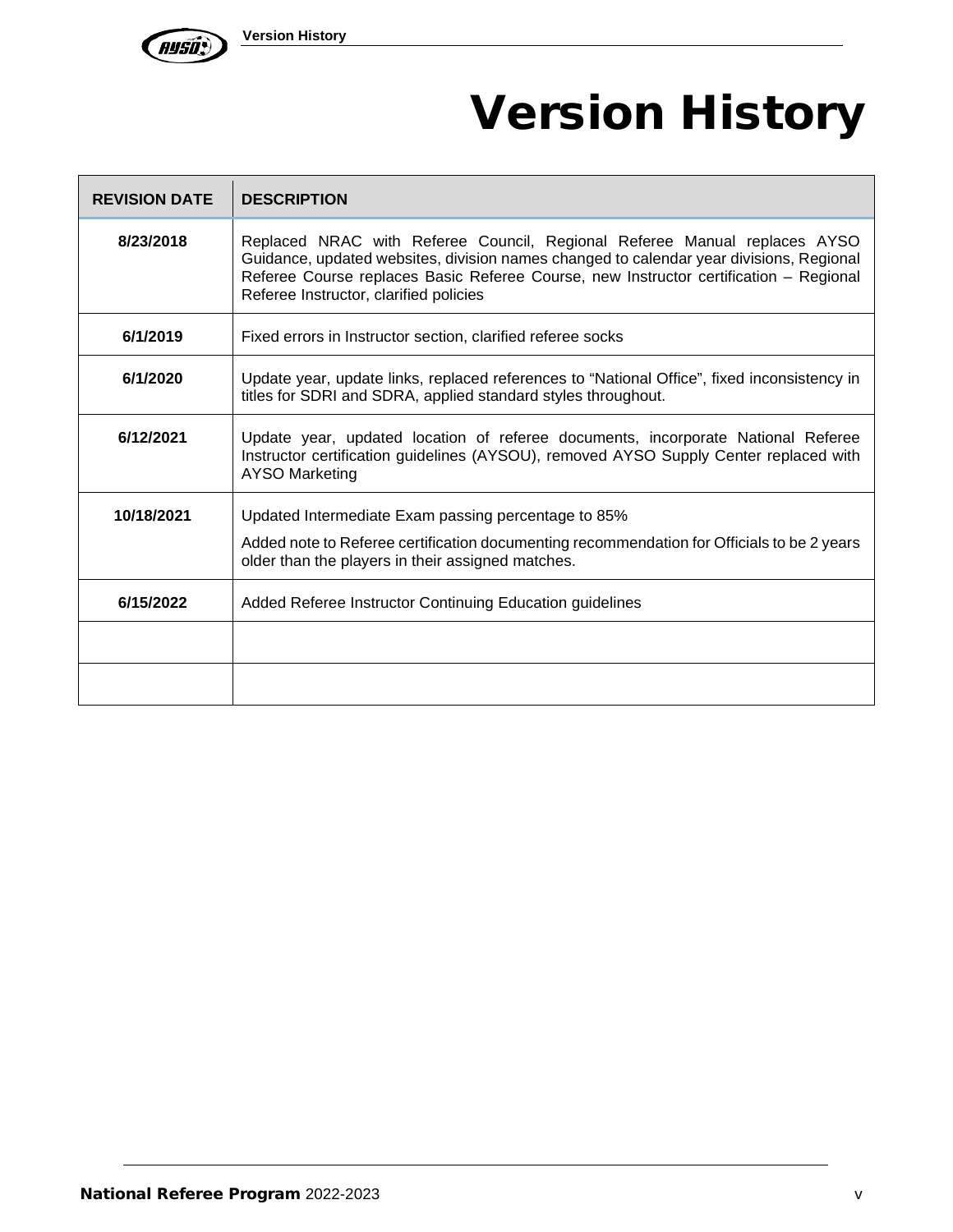

This page intentionally left blank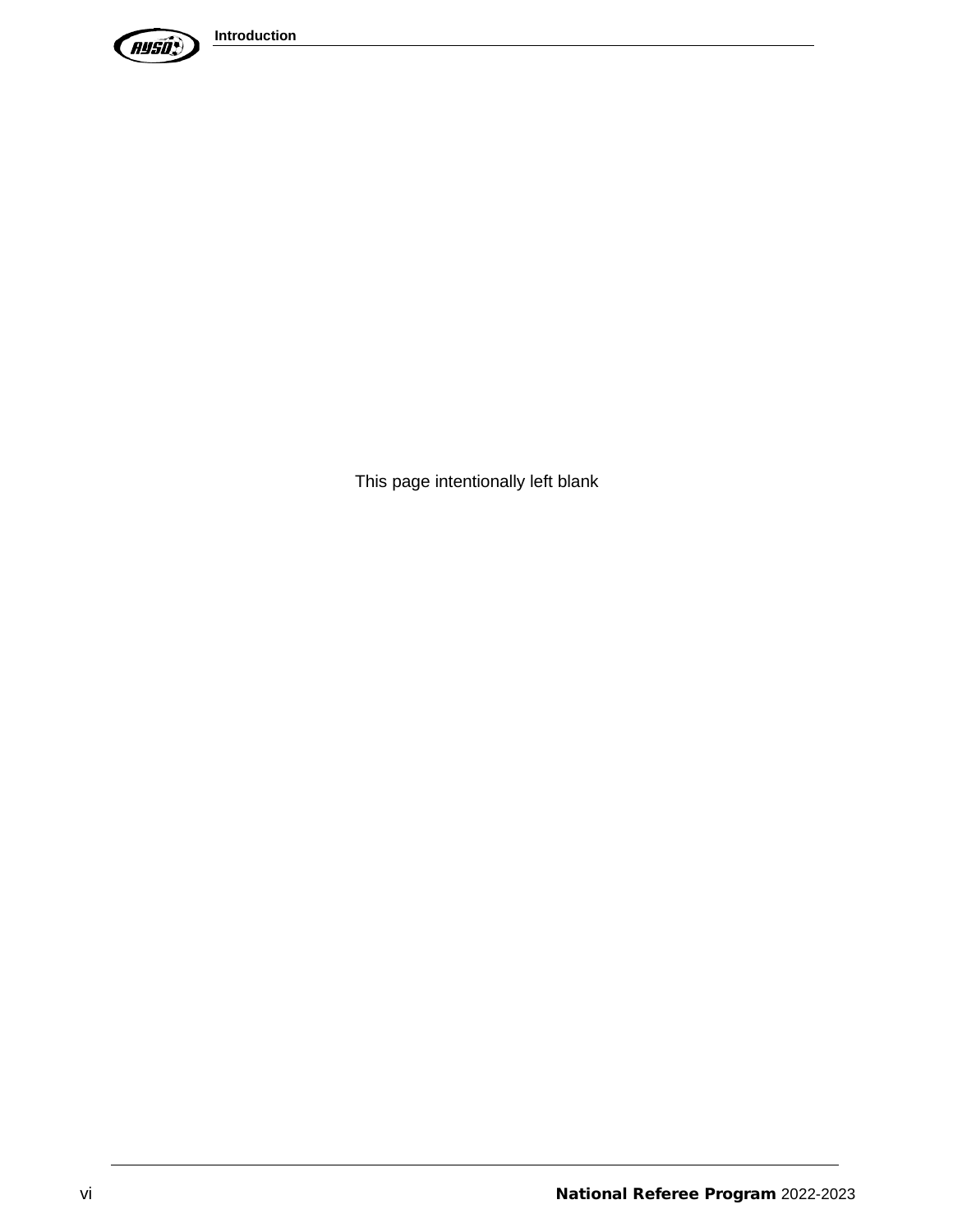# Introduction

<span id="page-8-0"></span>This manual is an easy-to-use source of information regarding the AYSO National Referee Program. It contains information of use to all AYSO Referees, Referee Administrators, Referee Instructors and Referee Assessors.

There are a number of additional publications which address specific aspects of running a referee program. The current *Laws of the [Game](https://theifab.com/log-documents)* is available online at [theIFAB.com.](https://www.theifab.com/documents/) The Regional Referee Administrator Manual is a musthave for all Referee Administrators. The Regional Referee Administrator Manual, Referee Mentor Handbook, AYSO Recruiting and Retaining Referees, Referee Instructor Resource Book, AYSO Referee Guideline (including the AYSO Addendum to the LOTG), and a multitude of supporting materials and lesson plans are available on AYSOU under Document Library after login.

An elaborate support system is available to assist you in providing the best possible referee program for the enjoyment of AYSO players, volunteers and spectators in your Region. Please do not hesitate to contact members of the AYSO referee support staff available to you at the Area, Section and National Level.

Thank you for volunteering your time and talent to contribute towards a positive AYSO experience for the players, coaches and spectators who participate in AYSO. The overall success of AYSO and of the AYSO National Referee Program depends upon your efforts as a member of the volunteer referee support staff. Those efforts are greatly appreciated.

*-- National Referee Council*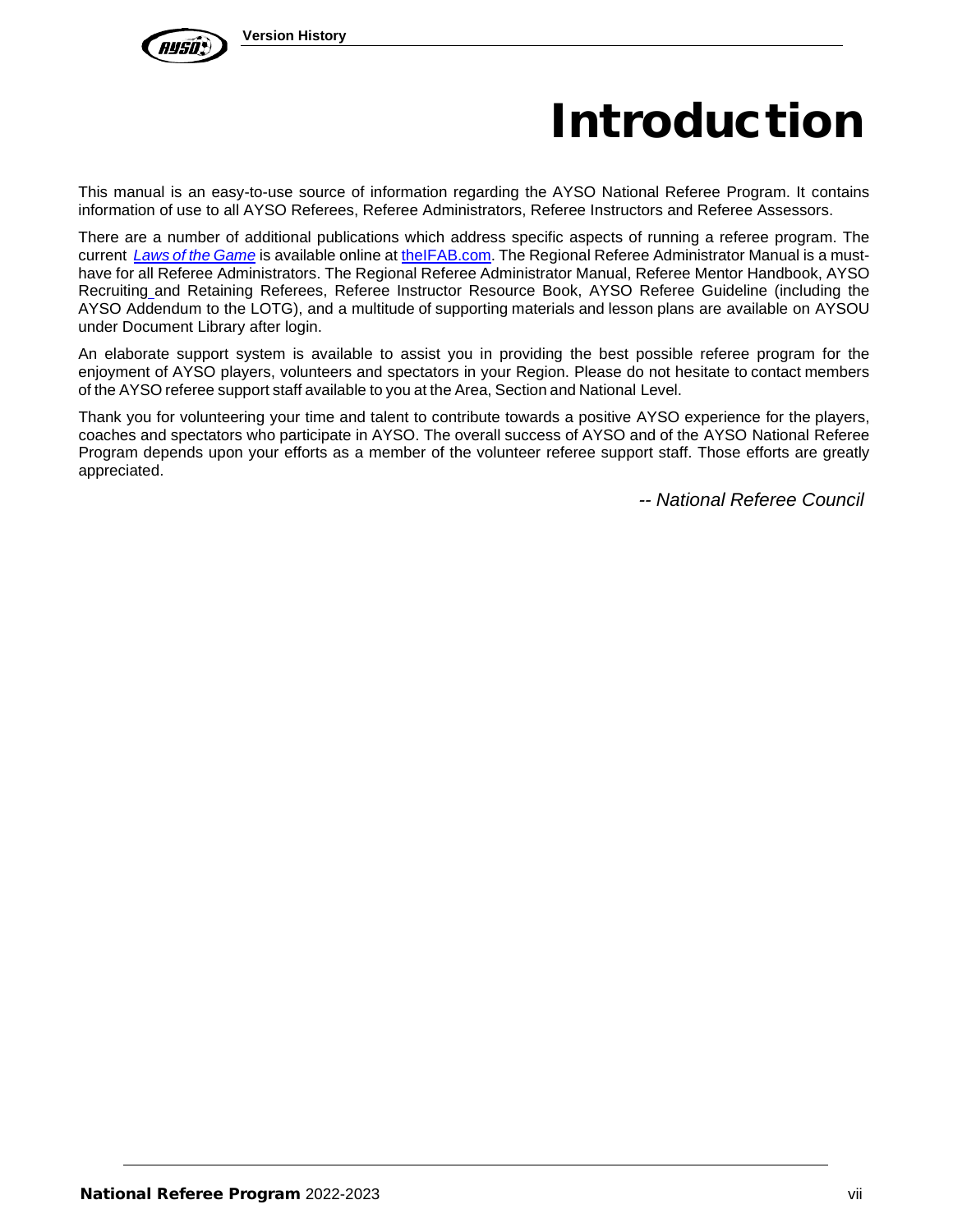

This page intentionally left blank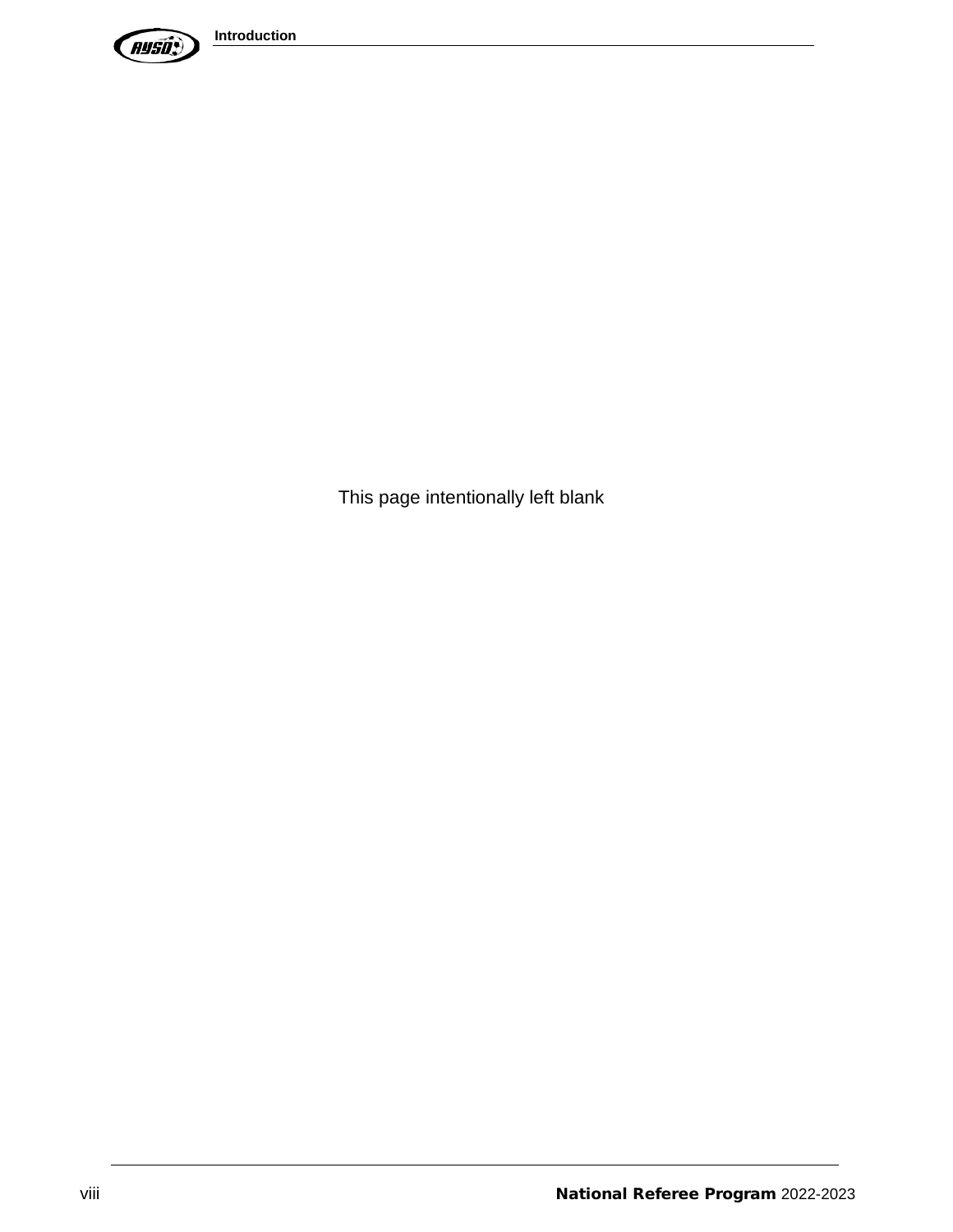<span id="page-10-0"></span>

# AYSO Vision & Mission

The American Youth Soccer Organization, AYSO, was established in 1964 with nine teams and the dream to bring soccer to American children. Today, AYSO has nearly 900 Regions all over the country and internationally in the Virgin Islands and Trinidad and Tobago. Thanks to the efforts of over 250,000 volunteers and the vision of the founding members, AYSO continues to be a leader in providing quality youth soccer programs.

# <span id="page-10-1"></span>AYSO Vision

<span id="page-10-2"></span>To provide world class youth soccer programs that enrich children's lives.

# AYSO Mission

To develop and deliver quality youth soccer programs which promote a fun, family environment based on AYSO's Six Philosophies:

# <span id="page-10-3"></span>**Everyone Plays**

Our goal is for kids to play soccer–so we mandate that every player on every team must play at least half of every game.

# <span id="page-10-4"></span>**Balanced Teams**

Each year we form new teams as evenly balanced as possible–because it is fair and more fun when teams of equal ability play.

# <span id="page-10-5"></span>**Open Registration**

Our program is open to all children between 4 and 19 years of age who want to register and play soccer. Interest and enthusiasm are the only criteria for playing.

## <span id="page-10-6"></span>**Positive Coaching**

Encouragement of player effort provides for greater enjoyment by the players and ultimately leads to better-skilled and better-motivated players.

## <span id="page-10-7"></span>**Good Sportsmanship**

We strive to create a safe, fair, fun and positive environment based on mutual respect, rather than a win-at-all-costs attitude and our program is designed to instill good sportsmanship in every facet of AYSO.

# <span id="page-10-8"></span>**Player Development**

We believe that all players should be able to develop their soccer skills and knowledge to the best of their abilities, both individually and as members of a team, in order to maximize their enjoyment of the game.

These fundamental principles are the foundation of the AYSO National Referee Program and must be emphasized in all aspects of program implementation in local AYSO Regions throughout the country. Referees play a crucial role in ensuring that there is truth in the motto*:*

*"In AYSO, it's about more than the game!"*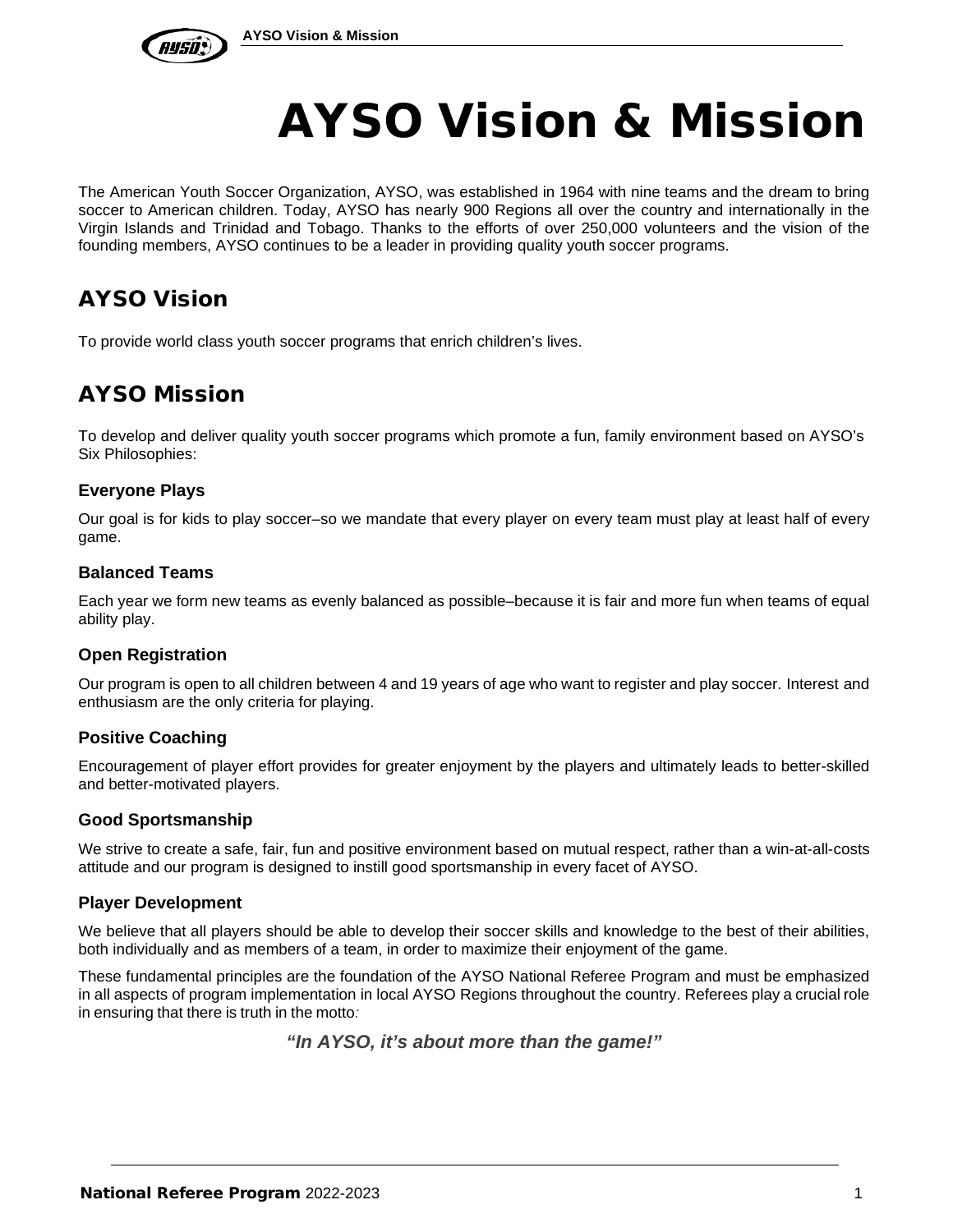<span id="page-11-0"></span>

# Administration

# <span id="page-11-1"></span>National Referee Program Organizational Overview

# <span id="page-11-2"></span>**National Referee Council**

The National Referee Council is a volunteer group of diverse and experienced volunteers and are recommended by the National Board of Directors. The mission of the Referee Council is to work collectively and cooperatively with AYSO Office and Volunteer professionals to produce high quality products that support the referee community in their efforts to provide a world class youth soccer program that enriches children's lives.

## <span id="page-11-3"></span>**Section Referee Administrators**

The Section Referee Administrator (SRA) is appointed by the Section Director and is responsible for implementing the AYSO National Referee Program in response to the needs of AYSO referees within the Section, Areas and Regions. The SRA appoints Section Directors of Referee Instruction and Assessment. These directors are charged with implementing the respective areas of the AYSO National Referee Program under the direction of the SRA.

## <span id="page-11-4"></span>**Area Referee Administrators**

The Area Referee Administrator (ARA) is appointed by the Area Director and is responsible for implementing the AYSO National Referee Program in response to the needs of AYSO referees within the Area and Regions. The ARA appoints Area Directors of Referee Instruction and Assessment. These directors are charged with implementing the respective areas of the AYSO National Referee Program under the direction of the ARA.

# <span id="page-11-5"></span>**Regional Referee Administrators**

The Regional Referee Administrator (RRA) is appointed by the Regional Commissioner and is responsible for implementing the AYSO National Referee Program in response to the needs of AYSO referees within the Region. The RRA appoints Regional Directors of Referee Instruction and Assessment. These directors are charged with implementing the respective areas of the AYSO National Referee Program under the direction of the RRA.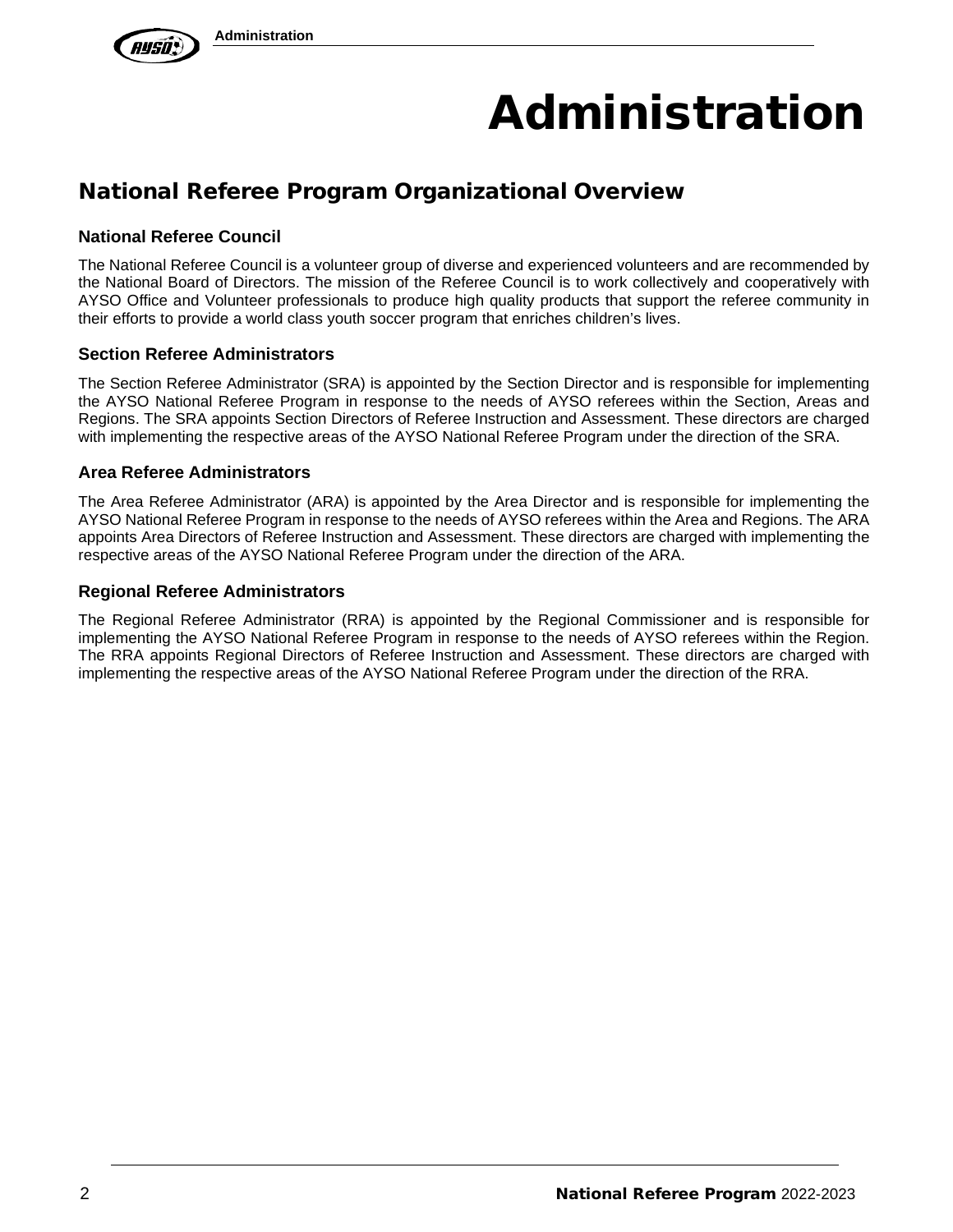# <span id="page-12-0"></span>AYSO National Referee Program: Three Main Elements

# <span id="page-12-1"></span>**Administration**

- Administrative training is available for Regional and Area Referee Administrators: Referee Administrator Training or Area Referee Administrator Training plus generalized management training courses, including Regional Management, Dispute Resolution and Due Process.
- The National Referee Program Manual (this document) provides details about responsibilities, operating procedures and guidelines for administering an AYSO referee program.
- Cross-certification opportunities with the United States Soccer Federation (USSF) are available for AYSO referees who have upgraded to the Intermediate Referee level or higher.

#### <span id="page-12-2"></span>**Instruction**

- Six levels of Referee certification and training are available: 8U Official, Assistant Referee, Regional Referee, Intermediate Referee, Advanced Referee and National Referee.
- Special programs are offered for youth referees children under 18 years of age.
- Four levels of Referee Instructor certification are available: Regional Referee Instructor, Intermediate Referee Instructor, Advanced Referee Instructor and National Referee Instructor.
- Certification as a Referee Instructor Evaluator is available.

#### <span id="page-12-3"></span>**Assessment**

- Two levels of referee assessor certification are available: Referee Assessor and National Referee Assessor.
- Referee Mentors are trained to be a helping hand for new and developing referees.

# <span id="page-12-4"></span>The Organization of Soccer

## **The International Football Association Board (IFAB)**

The IFAB is made up of the four British football associations (England, Scotland, Wales and Northern Ireland) and FIFA.

## <span id="page-12-5"></span>**Laws of the Game**

The 136th AGM of The IFAB took place on 13 June 2022. These Laws come into force on 1 July 2022, although competitions will retain the flexibility to introduce changes prior to that date.

The IFAB description of the changes for 2022-23 are included in the IFAB *Laws of the Game*. A summary of changes and clarifications is [available online.](https://www.theifab.com/law-changes/latest/) Also available is the official mobile app from The IFAB for [IOS](https://apps.apple.com/us/app/laws-of-the-game/id1464911972) and [Android.](https://play.google.com/store/apps/details?id=com.theifab.lawsofthegame)

All AYSO games are conducted in accordance with the current IFAB *Laws of the Game* and decisions of the International Board, subject to those modifications adopted by AYSO in the current AYSO National Rules & Regulations and summarized in part in the Appendix of the Referee Guideline available on [AYSOU](http://www.aysou.org/) (Document Library).

## <span id="page-12-6"></span>**Confederation of North, Central America and Caribbean Association Football (CONCACAF)**

FIFA member national associations are divided into six continental confederations: Africa, Asia, South America, CONCACAF, Europe and Oceana. The United States is a member of CONCACAF, which is comprised of 35 countries from North and Central America and the Caribbean.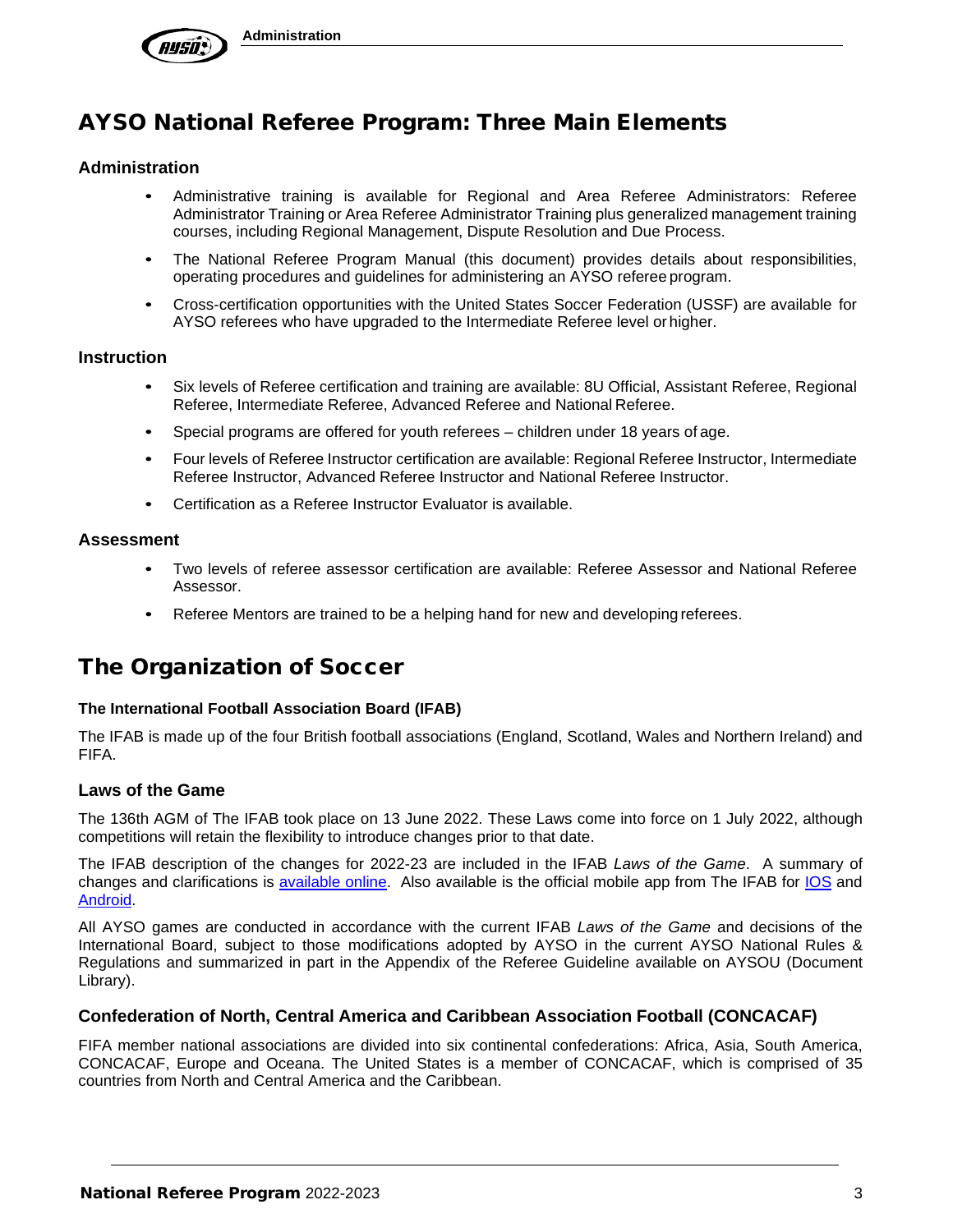

# <span id="page-13-0"></span>**United States Soccer Federation (USSF)**

The United States Soccer Federation (USSF) is the national governing body for soccer in the United States and is a member of the Fédération Internationale de Football Association (FIFA), the worldwide governing body.

The United States Soccer Federation (USSF), also known as US Soccer, is made up of four councils:

- Youth Council
- Adult Council
- Professional Council
- Athletes' Advisory Council

The Youth Council members include US Club Soccer, the American Youth Soccer Organization (AYSO) and the United States Youth Soccer Association (USYSA).

As members of USSF, AYSO has voting representatives on the Referee Committee and Coaching Committee, as well as a number of othercommittees.

AYSO and USYSA boards of directors, based upon the recommendations of the joint committee of AYSO and USYSA representatives, have adopted the following guidelines, which are consistent with the April 1989 AYSO/USYSA agreement, for the good of youth soccer.

# <span id="page-13-1"></span>Guidelines for Cooperation: AYSO/USYSA

## **Friendly Games**

AYSO and USYSA member teams are encouraged to participate in friendly games under the following suggested format:

- Establish the rules and regulations governing friendly games before play begins, preferably before teams meet on game day.
- Follow the host team's rules with the understanding, however, that consideration will be given to the other, non-hosting organizations rules and regulations, including AYSO's "Everyone Plays" rule (even if substitutions are made only at halftime).
- The host team will provide proof of liability insurance.
- Both teams must have and provide proof of medical insurance.
- The USYSA team's state association and the AYSO team's Regional Commissioner, through their designated representatives, should be notified by their teams that a friendly game has been scheduled.

#### **League Play**

If an AYSO team applies to play in a USYSA league or vice-versa, that team must comply with all the rules, regulations and financial commitments of the league in which it wishes to participate. Also:

- Dual registration is permitted; however, once players have played with a team, they must fulfill their obligations to that team.
- Once an AYSO or USYSA team is formed, no recruitment of players from that team by another team competing during all or a portion of that season is permitted.
- Creating leagues that combine a number of AYSO and USYSA teams is notrecommended.

## <span id="page-13-2"></span>**Tournaments**

Each organization is encouraged to host "Open Tournaments." Any team invited to a tournament must comply with the tournament rules of the hosting organization. All teams must comply with the procedures governing travel in the tournament and/or travel manual of their own organization.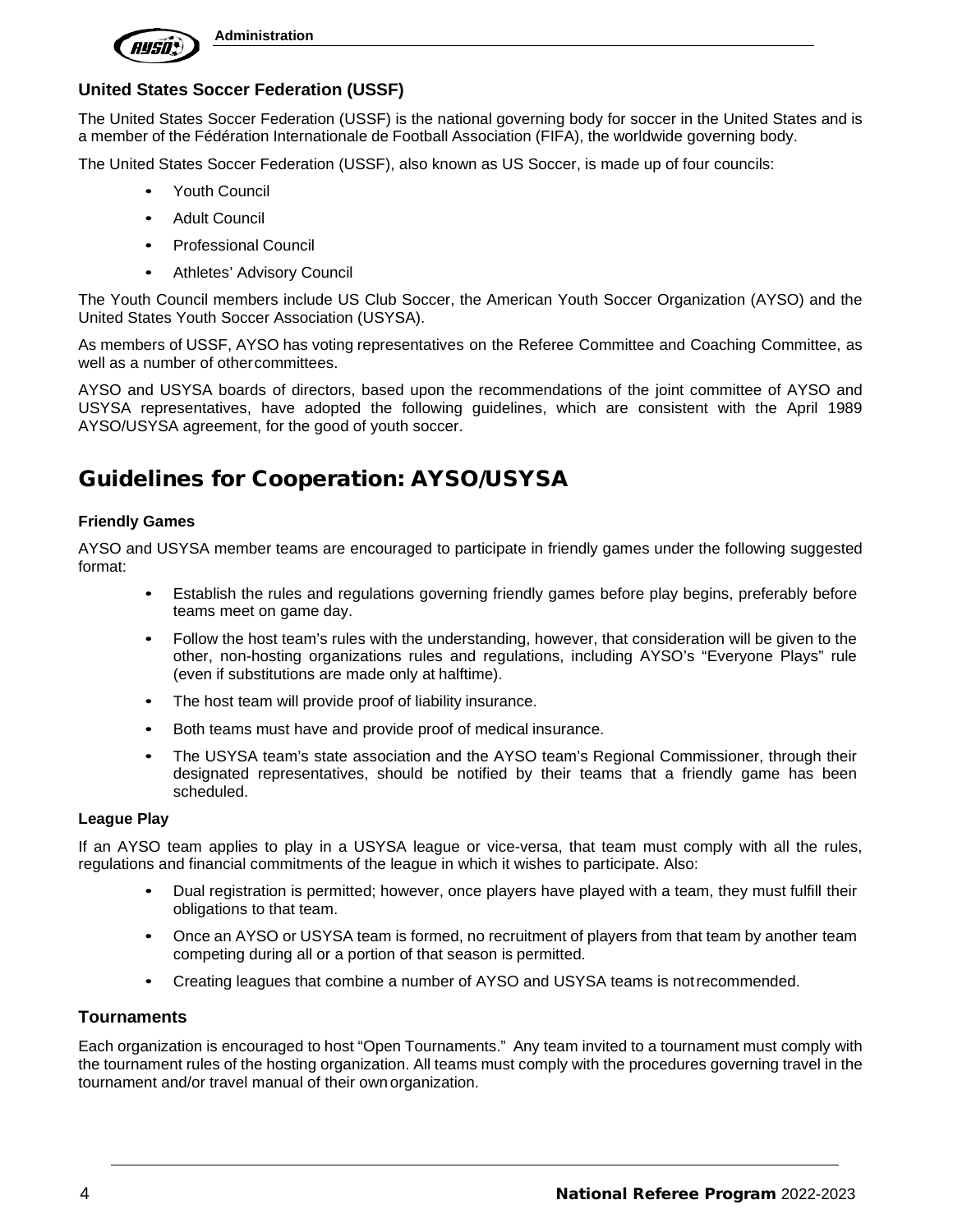

# <span id="page-14-0"></span>**National Cups**

AYSO and USYSA will continue to hold separate national competitions (AYSO National Games and USYSA National Youth Challenge Cup).

# <span id="page-14-1"></span>**Coaching and Refereeing Programs**

Cross-certification agreements have been established between AYSO and the USSF National Coaching and Refereeing Programs.

## <span id="page-14-2"></span>**Cooperation**

AYSO and USYSA will continue to encourage an ongoing dialogue and work together to resolve any state and/or local issues. They will also continue participating in each other's board and membership meetings, e.g., workshops, NAGMs and Section meetings.

The AYSO/USYSA committee has been granted a continuing role as a facilitator of local AYSO/USYSA issues and will be a strong ongoing communications link between AYSO and USYSA.

AYSO and USYSA willrespect each other's disciplinary actions against players and/or adult volunteers. Neither group will accept players or adults from the other organization if the primary purpose of seeking a change is to escape disciplinary action. Nor should a program be accepted if the purpose for switching is to circumvent the reasonable rules of the other's constitution and bylaws.

The AYSO/USYSA committee will meet periodically to evaluate the progress of implementing these recommendations and, if needed, address any new issues that arise as a result of their implementation.

# <span id="page-14-3"></span>The Diagonal System of Control

The diagonal system of control is the only system for officiating outdoor soccer games that is currently recognized by FIFA. The diagonal system employs a referee and two assistant referees. The diagonal system of control is the only approved method of control for all AYSO matches.

The application of the diagonal system of control, including cooperation between the referee and the assistant referees, the mechanics of the use of the diagonal system and the signals used by the referee and assistant referees, shall be as recommended in the current IFAB *Laws of the Game*.

In addition to being the universally recommended method of officiating outdoor matches, the diagonal system can be a most effective method of increasing and retaining the number of referees. Recruiting new volunteers as assistant referees has proven to be an effective method of introducing new referees into AYSO. After proper training and exposure to the game while serving as assistant referees, many otherwise uninterested volunteers become enthusiastic for more training so that they can try their hand as the referee.

The AYSO National Referee Program is designed to support and encourage the use of the diagonal system of control. The Regional Referee Administrator Course includes components that address the recruitment and scheduling of referees. The Referee Administrator Training and Certification Program provides instruction tailored to all levels of AYSO. The Referee Assessment Program incorporates the diagonal system as an essential component of referee testing, observation and assessment for advancement to higher-grade levels.

Note: Use of the dual refereeing system is **not permitted** in any AYSO match. The dual refereeing system uses two referees on the field, both with whistles. This system encourages the development of poor officiating habits and is the source of frustrations as the referees attempt the impossible task of remaining close to play and, at the same time, being correctly positioned to watch for offside offenses. This system can cause hesitancy on the part of the referees and/or unnecessary interruptions in play as the two referees attempt to consult with one another for a consensus.

If a neutral assistant referee is not available, the referee should recruit a "club linesperson" to assist in place of the neutral assistant referee. A "club linesperson," a person recruited from the "club/team," helps the referee by indicating when the ball has passed out of play over a touchline or goal line by simply raising the flag straight up (best if the "club linesperson" positions themselves at the corner flag to be able to see both the touchline and goal line). The referee will be solely responsible for making all other decisions when they are working with a "club linesperson." The referee should provide instructions to the "club linesperson" and make sure they are thanked for their support.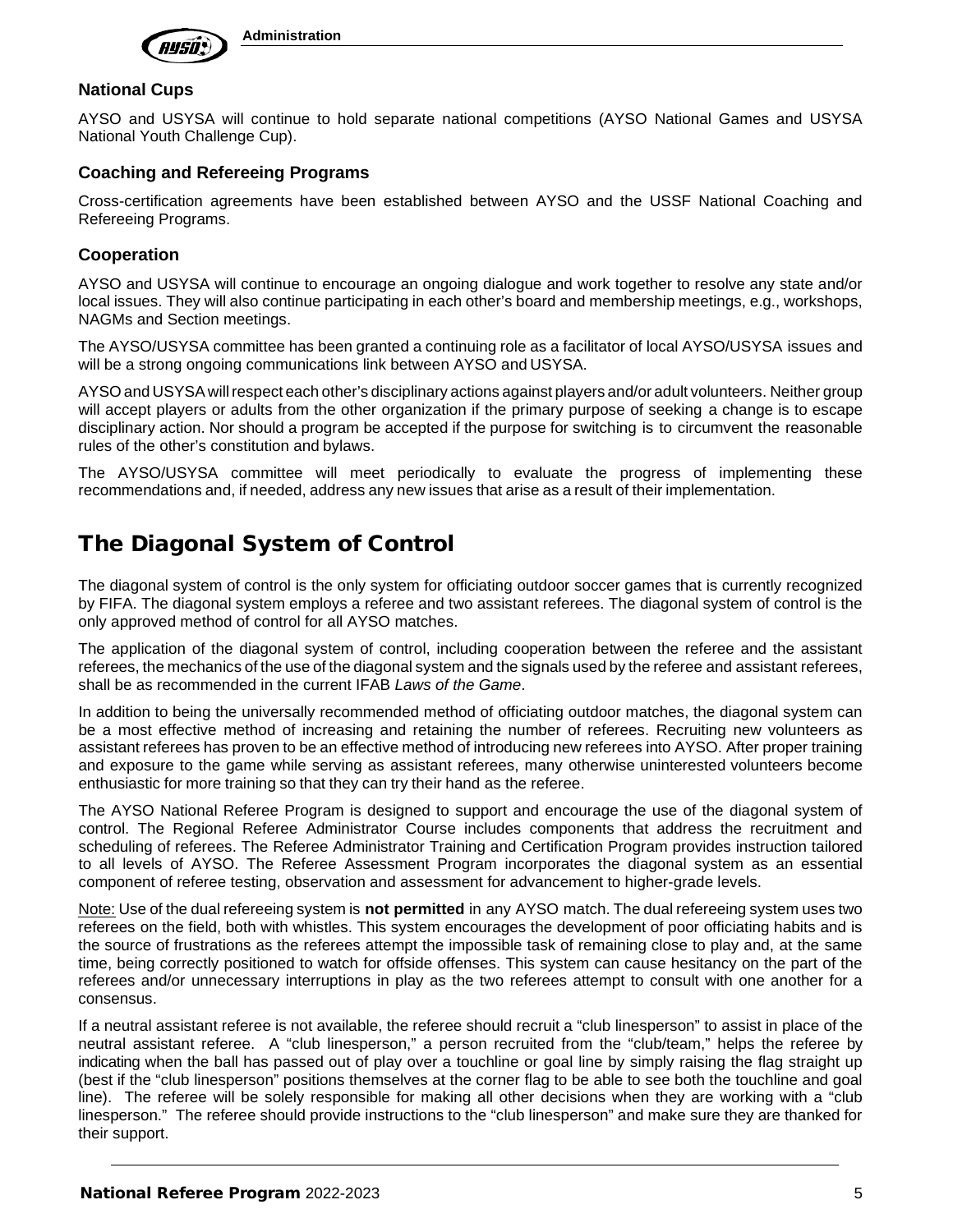

# <span id="page-15-0"></span>Administering the Regional Referee Program

Administrative training is offered in the Regional Referee Administrator Course and in management courses, such as Regional Management, Dispute Resolution and Due Process, which are available to all AYSO administrators.

The Regional Management course offers an incoming Regional management team – the Regional Commissioner, Regional Referee Administrator and Regional Coach Administrator – a unified, practical approach to management training at the Regional level and is designed to equip the Regional management team with the basic management skills and tools necessary to establish and manage a viable Regional program.

The Dispute Resolution and Due Process courses offer an enhanced curriculum to the more experienced Regional management team with a unified, practical approach to managing volunteers. It is designed to upgrade the Regional management team with the dispute resolution and due process knowledge, skills and tools that they require to handle the more complex issues of maintaining and improving a Regional program.

It is strongly recommended that every Regional Referee Administrator attend these courses with their management team at the earliest possible opportunity.

# <span id="page-15-1"></span>**General Management and Program Delivery**

Each referee administrator – Section, Area or Regional – has the same overall responsibility: to administer and manage the aspects of the AYSO National Referee Program within their purview. This is an in/out process; the program must be both received and sent. Any referee administrator who receives training or program information and fails to pass it on makes that information valueless, just as though it had never been received in the first place.

To assist in the delivery of the National Referee Program, each Referee Administrator is expected to be familiar with the program's purpose, intended audience and usefulness to particular situations and its limitations. Part of the Section Referee Administrator's duty is to be thoroughly familiar with the National Referee Program and to pass that familiarity on to the Area Referee Administrators as part of their training. An Area Referee Administrator has the same duty in training the Regional Referee Administrators. The Regional Referee Administrator should then apply the program at the local level.

The Section Referee Administrator takes either direct responsibility for a program's implementation or indirect responsibility by passing it to the Area Referee Administrator; the Area Referee Administrator takes direct responsibility or passes the program to the Regional Referee Administrator for direct implementation. For example, since the development of instructors or the education of Advanced or National level referees requires special resources, planning and training not usually found at the Regional or Area level, these programs are usually executed by the Section Referee Administrator with the assistance of the Area Referee Administrator. On the other hand, the Section Referee Administrator is not usually involved in the training of beginning or intermediate level referees in every Region because that is more properly the responsibility of the Regional or Area Referee Administrator.

To deliver a program, one becomes familiar with it and passes it on; to implement a program, one places it at the appropriate level of the AYSO hierarchy, then gives it the capability to succeed through motivation, planning, resources and tools. The referee administrator who does these things helps to ensure the successful completion of the delivery/implementation cycle.

## <span id="page-15-2"></span>**Making "Local Rules"**

The Regional Referee Administrator is primarily responsible for ensuring that the matches within the Region are conducted in conformance with IFAB *Laws of the Game* and AYSO National Rules & Regulations. Sources of information include current editions of:

- IFAB *Laws of the Game*
- AYSO National Rules & Regulations
- Referee Guideline

Area, Section or National referee staff can assist in interpreting these documents.

The first line of the Match Conduct section of the AYSO National Rules & Regulations states, "AYSO matches shall be conducted in accordance with the current IFAB *Laws of the Game* and decisions of the International Football Association Board…" The *National Rules & Regulations* clarifies the specific exceptions that are permitted. The IFAB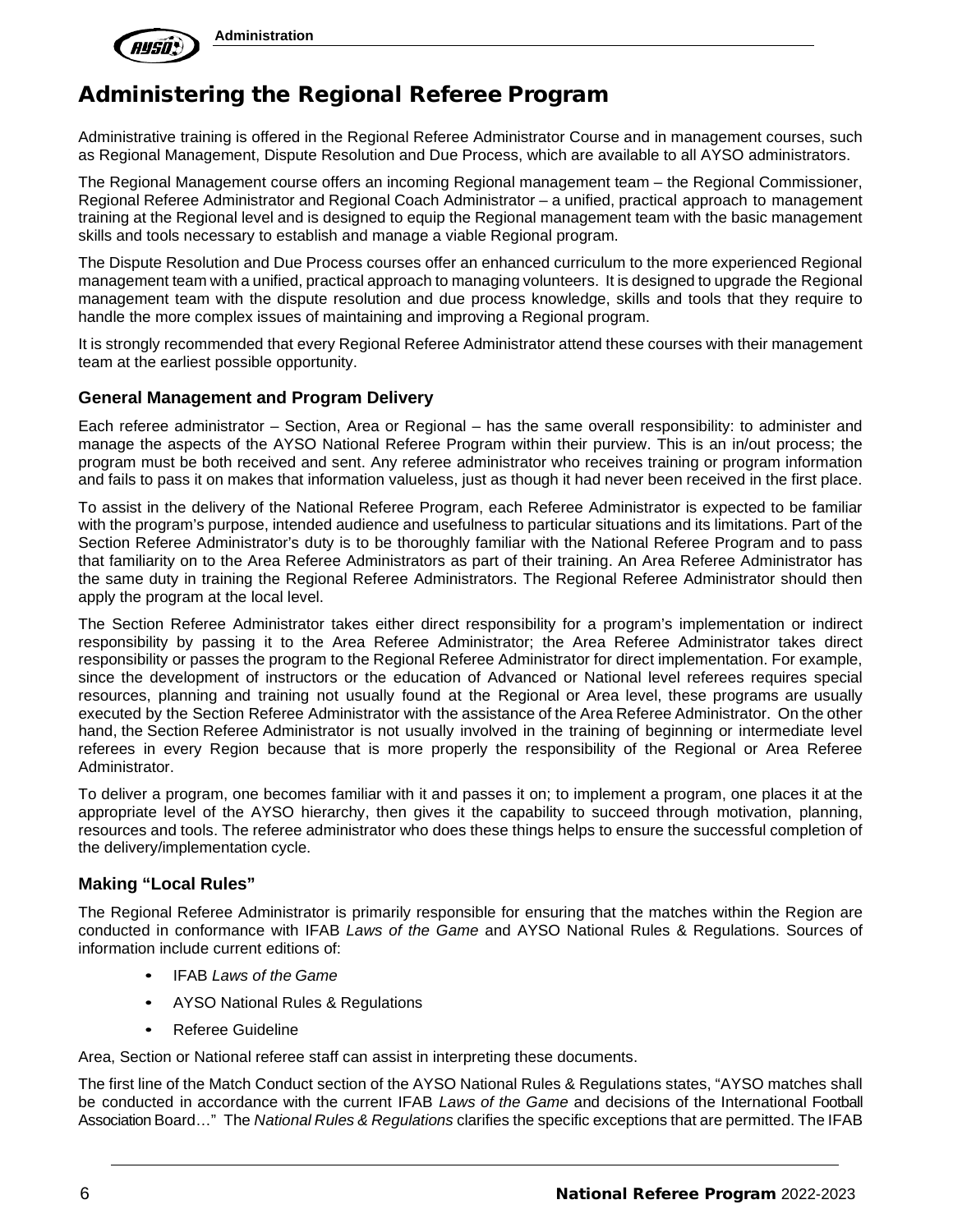*Laws of the Game,* in the front under "General Modifications," states that national FAs now have the option to modify all or some of the following areas of the *Laws of the Game* for youth, veterans, disability and grassroots football and then specifies the kinds of modifications permitted. These statements endeavor to make it clear how AYSO games should be played and how the Laws may be modified. Additional modifications may not be made without a change to the National Rules & Regulations and with the permission of IFAB. On occasion, Regions, Areas and even Sections erroneously make rules that do not fall within these parameters.

Making a local rule in the presumed interest of safety may be well-intentioned but careful consideration must be given to the overall effect of the rule and whether or not it is permissible or, in fact, beneficial. Accidents happen in soccer and if rules were made to prevent all of them the Game would be overrun with rules that don't make sense. Running, jumping, kicking, heading, dribbling, tackling, shooting and goalkeeper efforts to prevent goals all have potential to cause injury. Soccer is a competitive sport and physical contact between players is a normal and acceptable part of the game; however, players must play within the Laws and respect the principles of fair play. Players and parents must recognize there is risk involved in playing sports. The waiver on the player registration form, which all parents are required to read and sign, makes this point very clearly.

It is the job of coaches to teach players correct technique to help them avoid injury to themselves and to others. It is the job of referees to learn to recognize when skills are executed correctly or not. Players should develop, coaches should teach and referees should learn to recognize skills that are a part of soccer. When a local rule is made that takes away one or more of the skills used in playing the game, the opportunities are lessened for players to learn to execute the skills correctly, for coaches to teach the skill and for referees to recognize the skill performed legally.

# <span id="page-16-0"></span>**Working with the Regional Commissioner and Regional Board**

The Regional referee program does not exist in a vacuum. It is just one component of an AYSO Region. It is the responsibility of the Regional Referee Administrator to ensure that the needs of the Regional referee program are incorporated into the Region's overall program. It is recommended that the Regional Referee Administrator work closely with the Regional Commissioner and Regional board, especially the Regional Coach Administrator, to establish, at a minimum, the following:

- a referee program budget
- Regional guidelines (including guidelines for referees and coaches)
- weather policy
- dispute resolution policy
- apparel requirements
- codes of conduct

## <span id="page-16-1"></span>**Establishing a Regional Officiating Staff**

The activities required to run a successful Regional referee program are simply too numerous and time consuming to be effectively carried out by any single individual. A team effort is required. The first goal of any Regional Referee Administrator (RRA) should be to establish the Regional officiating staff. Every RRA should appoint a Regional Director of Referee Instruction (RDRI) and a Regional Director of Referee Assessment (RDRA). It is strongly recommended that every RRA should also appoint a Regional Coordinator of Recruitment and a Regional Coordinator of Scheduling. The RRA, while providing direction and maintaining control, should delegate the responsibility for these elements of the Regional referee program to the appointed individuals. The RRA must also ensure that these individuals receive adequate training and instruction in their particular areas of responsibility so that they can perform their duties.

## <span id="page-16-2"></span>**Registering Volunteer Referees**

It is required that all volunteer referees be annually registered with AYSO. This is accomplished by registering through a local AYSO region. Registration ensures that referees are on file with the AYSO Office, are subject to AYSO's Safe Haven provisions and are covered by AYSO's Soccer Accident Insurance.

## <span id="page-16-3"></span>**Training and Certifying Volunteer Referees**

Every volunteer referee and coach in AYSO must be suitably trained and certified, including AYSO's Safe Haven certification. Concussion Awareness training and Sudden Cardiac Arrest training are highly recommended and may be required by your State; check with your Region. This ensures the maximum possible protection for our children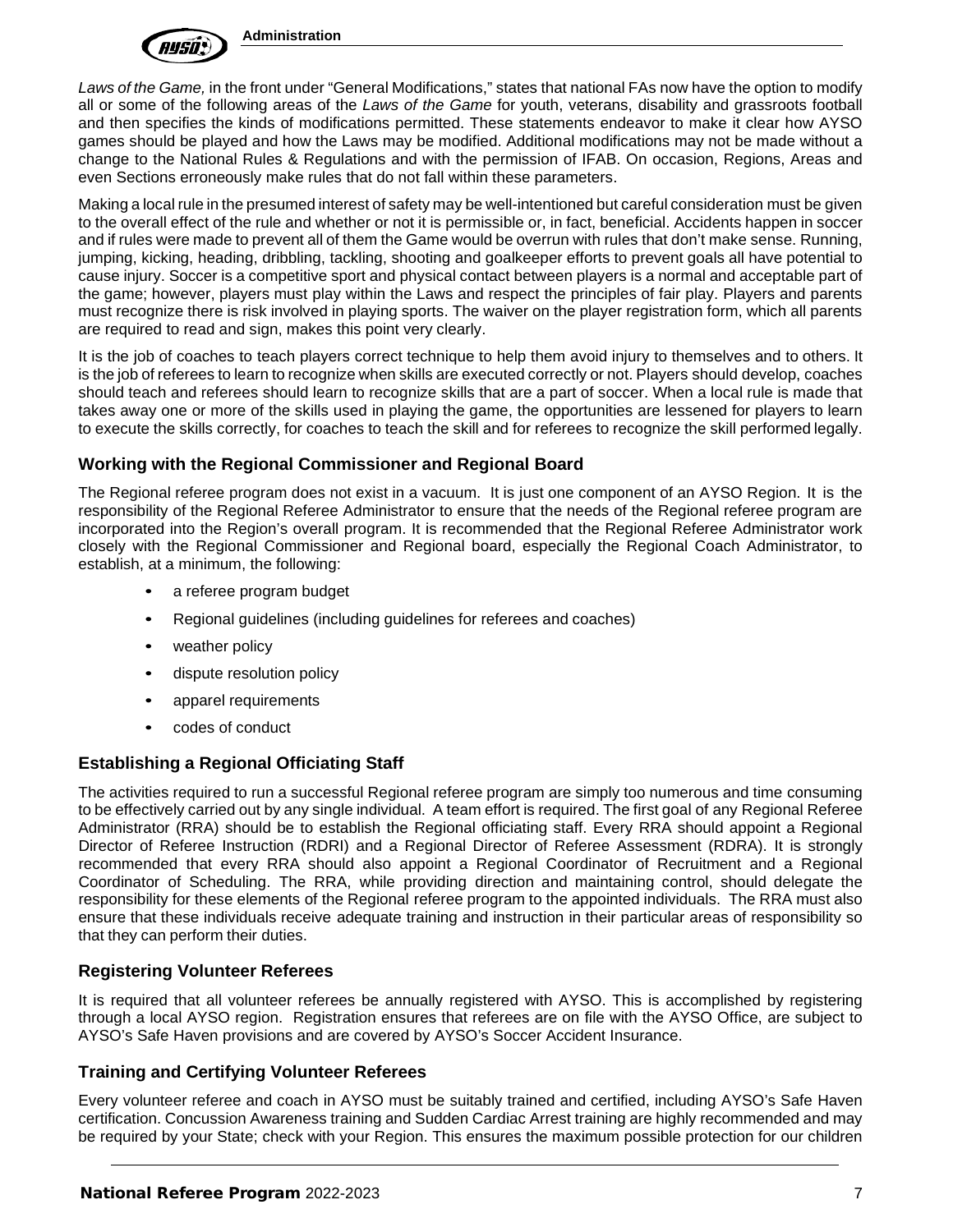

and for the volunteers who work with them. The RRA should ensure that all of the Region's referees have successfully completed their Referee training and certification including AYSO's pre-requisite safety courses before they are given any assignments. The Safe Haven, Concussion Awareness and Sudden Cardiac Arrest training is available online at [AYSOU](https://www.aysou.org/) .

# <span id="page-17-0"></span>**Equipping the Referees**

It is essential that referees be properly equipped with a complete proper uniform and the necessary accessories for the job. A referee should look the part to feel the part. A sharp-looking referee, in proper uniform, will likely receive more respect than an equally trained but improperly- or non-uniformed, referee.

Throughout the soccer community, referees and assistant referees are identified by their uniforms. The AYSO National Referee Program's goal is to have three trained referees at every game. This goal applies to uniformity and consistency in the application of the Laws and it includes the appearance of the officiating team.

The AYSO National Referee Program encourages referees, when officiating a match, to wear a shirt that distinguishes them from the members of both teams. It also recommends that, whenever possible, referees and assistant referees follow these uniform guidelines:

#### **REFEREE SHIRT**

AYSO referees should wear the shirt style and colors currently recommended by the United States Soccer Federation. The colors are as follows:

Primary shirt color:

• Yellow

Alternate colors:

- Black
- Red
- Blue
- Green

#### **REFEREE SHORTS**

- Solid black.
- Length not less than 3 or more than 7 inches above the knee.

#### **REFEREE SOCKS**

- Official black referee socks, style currently recommended by the United States Soccer Federation
- Pulled up over the calf

## **REFEREE BADGE**

During AYSO games, the only badge appropriate for a referee to wear is the current AYSO referee certification level badge earned by the referee, subject to the following exceptions:

- An International Referee may wear a FIFA badge.
- If provided, special referee tournament badges may be worn by referees during that tournament's games.

A referee may not wear more than one badge on the uniform.

#### **REFEREE FOOTWEAR**

- Black or black with white trim
- Smooth, turf or cleated soles
- Cleaned and polished regularly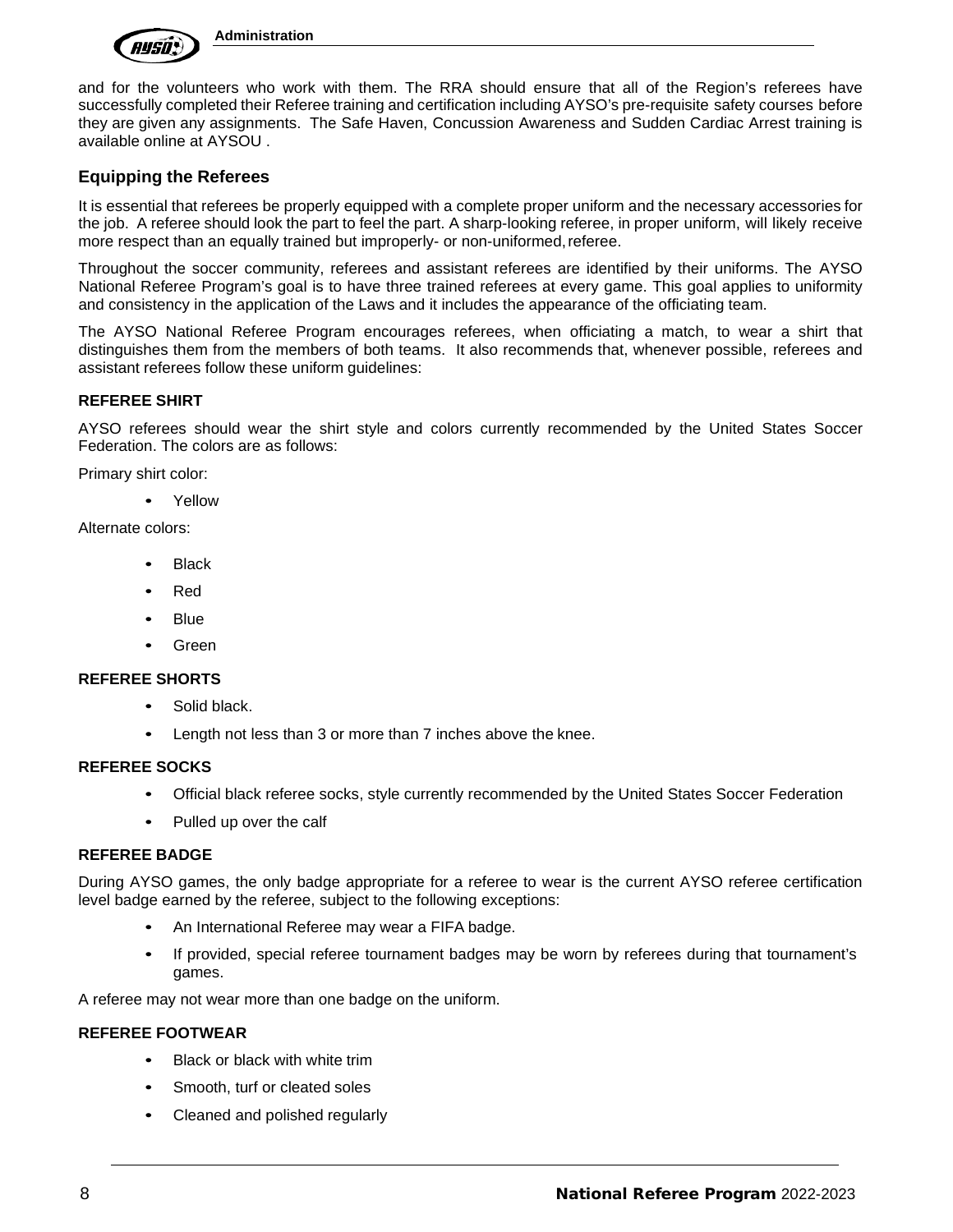

## **REFEREE HATS**

If hats are worn for sun-protection health reasons, the following guidelines should be observed:

- Solid black or predominately black with white trim
- Hats should bear no logo or slogans, with the exception that AYSO logos (traditional, Regional or tournament) and National corporate apparel sponsor logos are permitted.

Local conditions and common sense may dictate some variations from these recommendations. For example, a Region may have purchased shirts of different colors or styles than those noted above for their referees and assistant referees. If variations are appropriate, they should be applied consistently. The referee and assistant referees should wear shirts of similar color and style, thus appearing as a team on the field. If the referee chooses to wear an alternate jersey that the assistants do not have, then the assistant referees should at least match each other. Uniformity on the part of the referees establishes initial credibility for them as a team and it demonstrates their kinship with an important group: the trained, dedicated referees and assistant referees of AYSO.

It is usually not necessary to provide all of the Region's referees with a complete set of new equipment every year. For example, returning referees can normally use the same uniform shirt and shorts for two or more years, depending on the quality of uniform purchased. On the other hand, socks may need to be replaced every year. Whistles, data wallets, red and yellow cards and assistant referee flags also tend to last for several seasons. Keeping a record of the returning referee's equipment needs over several seasons is a practical way of providing the Regional Referee Administrator with guidelines as to the equipment needs of returning referees. However, it is critical that every registered referee be provided each year with the current IFAB *Laws of the Game*, the AYSO National Rules & Regulations and the *AYSO Referee Guideline*.

# <span id="page-18-0"></span>**Developing a Regional Referee Program Budget**

One of the attractions of the game of soccer is that it is a relatively inexpensive sport to play. The Regional board's primary financial focus is, legitimately, on the players (uniforms, soccer balls, etc.) and the fields (goal nets, line markings, corner flags, etc.). Because of this, it is sometimes easy to overlook some of the less apparent financial implications of the game, particularly those costs associated with the implementation of an effective Regional referee program. It is, therefore, the responsibility of the Regional Referee Administrator to make sure that sufficient funds are available to support the Regional referee program.

The most effective way to accomplish this responsibility is for the Regional Referee Administrator to prepare a Regional referee program budget element for inclusion in the Region's annual operating budget. In preparing this budget, the Regional Referee Administrator should work closely with the members of the Regional referee staff. The Regional Directors of Referee Instruction and Assessment should identify their anticipated needs, particularly regarding proposed clinics and workshops. The coordinators of recruitment and scheduling may also have specific program plans that require funding. Each of these individual referee program components should be broken down into specific detailed costs and prioritized.

When considering what items to include in your Regional referee budget, you may wish to keep the following comments in mind. While AYSO is a volunteer organization, one cannot realistically expect the volunteer referees, who are already giving substantial amounts of their time, to also absorb the total costs associated with the implementation of a successful Regional refereeing program. Imposing a significant financial burden on the volunteer referee can severely limit your ability to recruit and retain all but the most dedicated and affluent volunteers. Therefore, it is critical that a Region provide adequate financial assistance to its referee program. This assistance may come from a variety of sources, including player registration fees, referee sponsors, etc. Regardless of the source, money invested to train and equip the Region's referees, following a well-conceived plan and budget, will result in a high rate of return. The bottom line is that the Region's players will have a more positive experience and the games will be more enjoyable for all if the Region's referees are properly trained and equipped to perform their duties. A properly prepared Regional referee program budget is critical to achieving this end. A standard Regional referee program annual budget form is available on [AYSOvolunteers.org.](https://www.aysovolunteers.org/referee-forms) You may use this form as a guide in formulating your own Regional referee program budget.

Once the Regional referee program budget is prepared, the Regional Referee Administrator must work with the Regional Commissioner and Regional board to see that the referee program budget is included as a component of the Region's annual operating budget.

The policy approved in 2009 by the National Board of Directors regarding payment for services in the AYSO [Reference Book,](https://www.aysovolunteers.org/ayso-reference-book/) National Policy Statements, Article Two, Section 2.5 Payment for Outside Services may be found on [AYSOvolunteers.org,](https://www.aysovolunteers.org/)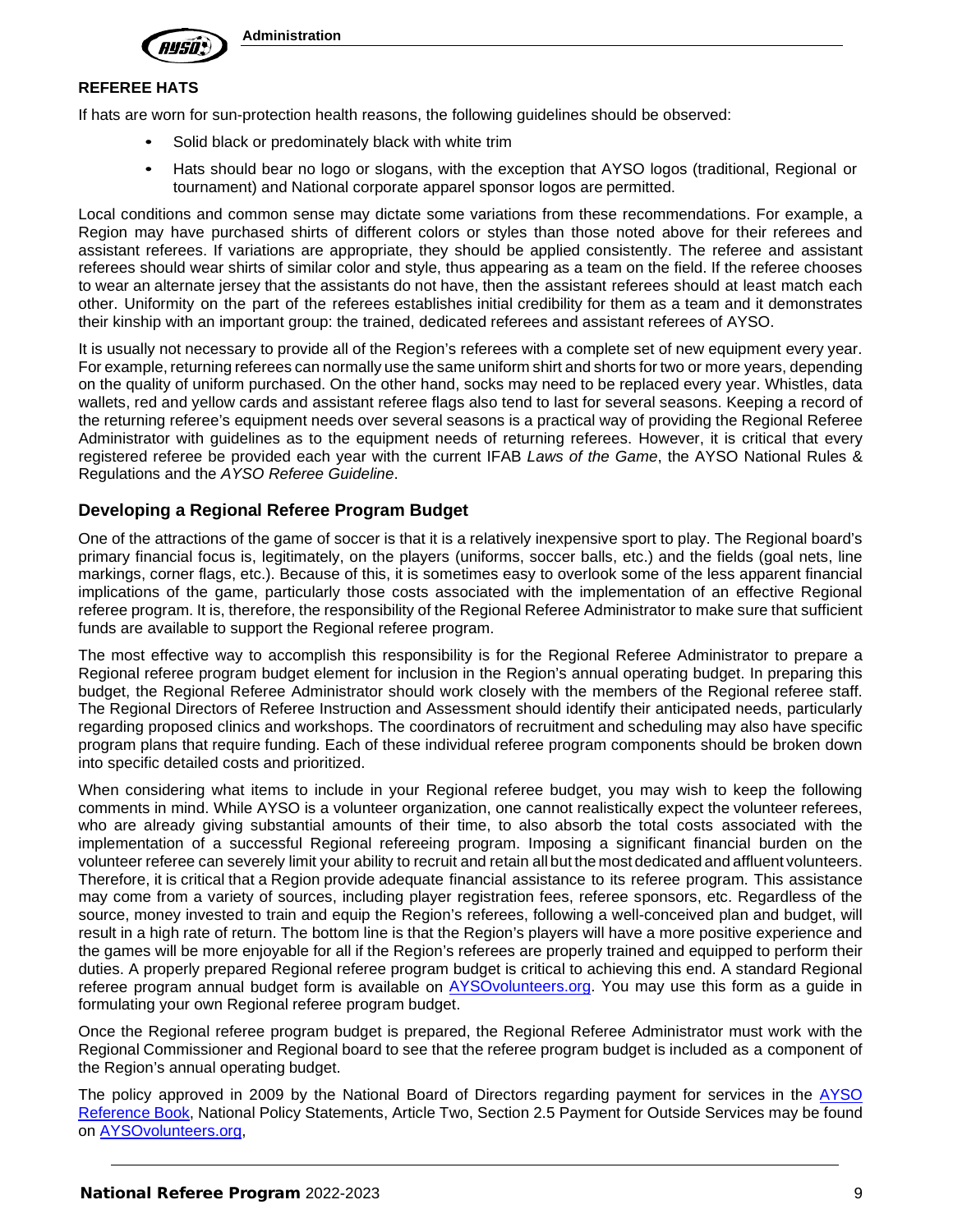

# <span id="page-19-0"></span>**Developing a Regional Referee Calendar**

Just as the thinking referee establishes game control by being proactive on the field, the thinking Regional Referee Administrator needs to be proactive in planning the Region's referee program. The preparation of a Regional referee calendar is essential for the successful administration of the Regional referee program.

Preparation of the Regional referee calendar needs to begin far in advance of the actual playing season. Indeed, initial planning should normally begin during the conclusion of the preceding season with an assessment and evaluation of that season's successes, problems, etc. The Regional Referee Administrator must work with the Region's referee staff to identify those aspects of referee administration, recruitment, instruction, assessment, certification and scheduling requiring modification or increased emphasis for the next season. It should be determined which of these activities must be addressed prior to the registration of players and volunteers, after registration but prior to the commencement of the player season and during the season itself.

One technique many Regional Referee Administrators have found successful in preparing a Regional referee calendar is to begin with a full twelve-month blank calendar, which coincides with the Region's playing year (e.g. January—December, July—June, etc.). They then identify those key dates that have already been established, such as Regional board meetings, player and volunteer registration, the beginning and ending of the playing season(s), Regional play-offs or tournaments, etc. Special events outside the Region, such as Area meetings, Section Meetings and the National Annual General Meetings, Area and Section tournaments, referee clinics and camps, etc., should also be included.

The Regional Referee Administrator, together with the Regional refereeing staff, then works backward from each of these events to establish what action is required at the Regional level to prepare for that activity, when that action must take place and who specifically is responsible and accountable.

| <b>DATE</b>  | <b>ACTIVITY</b>                                                    | <b>NOTES</b>                                                                                                                                                                                                                           |  |
|--------------|--------------------------------------------------------------------|----------------------------------------------------------------------------------------------------------------------------------------------------------------------------------------------------------------------------------------|--|
| Jan thru Dec | Attend board<br>meetings                                           | Help establish standards and support referee program                                                                                                                                                                                   |  |
| Jan          | Prepare budget and<br>policies Appoint<br>referee staff            | Order training materials and uniforms early. Plan and document<br>policies for protests and player and coach discipline. Set objectives for<br>recruiting, training, retention and assessment and appoint staff for<br>each discipline |  |
| Feb          | Schedule training<br>classes                                       | Coordinate with Area and Section for information on instructor,<br>assessor and referee upgrade courses                                                                                                                                |  |
| Mar thru May | Schedule referees<br>for spring games                              | Preseason referee meeting is advisable. Games can serve as<br>opportunities for training, assessment and recruiting.                                                                                                                   |  |
| Mar          | Train instructors                                                  | Make use of spring games as opportunities for training. Reserve<br>facilities for referee camps and courses.                                                                                                                           |  |
| Apr          | Recruit referees<br>and assistant<br>referees                      | <b>REGISTRATION DAY. Register all referees on Volunteer Application</b><br>Forms. Recruiting is a year-round activity.                                                                                                                 |  |
| May thru Aug | Train and certify<br>referees. ARs and<br>assessors and<br>mentors | If there are summer games, use them for training,<br>observation/assessment and recruiting                                                                                                                                             |  |
| Aug          | Coach<br>presentations                                             | The IFAB Laws of the Game should be part of all coach training.                                                                                                                                                                        |  |

# <span id="page-19-1"></span>**Representing the Region's Referees**

It is often said that there are three teams on the field during every soccer match: two teams of players and the team of referees. It is important that the AYSO volunteer referees at the Regional level recognize that they are also a part of a larger team that extends to all other volunteer referees at the Area, Section and National levels.

The Regional Referee Administrator (RRA) is the conduit between officiating volunteers at the Regional level and:

• the Regional Commissioner and Regional board,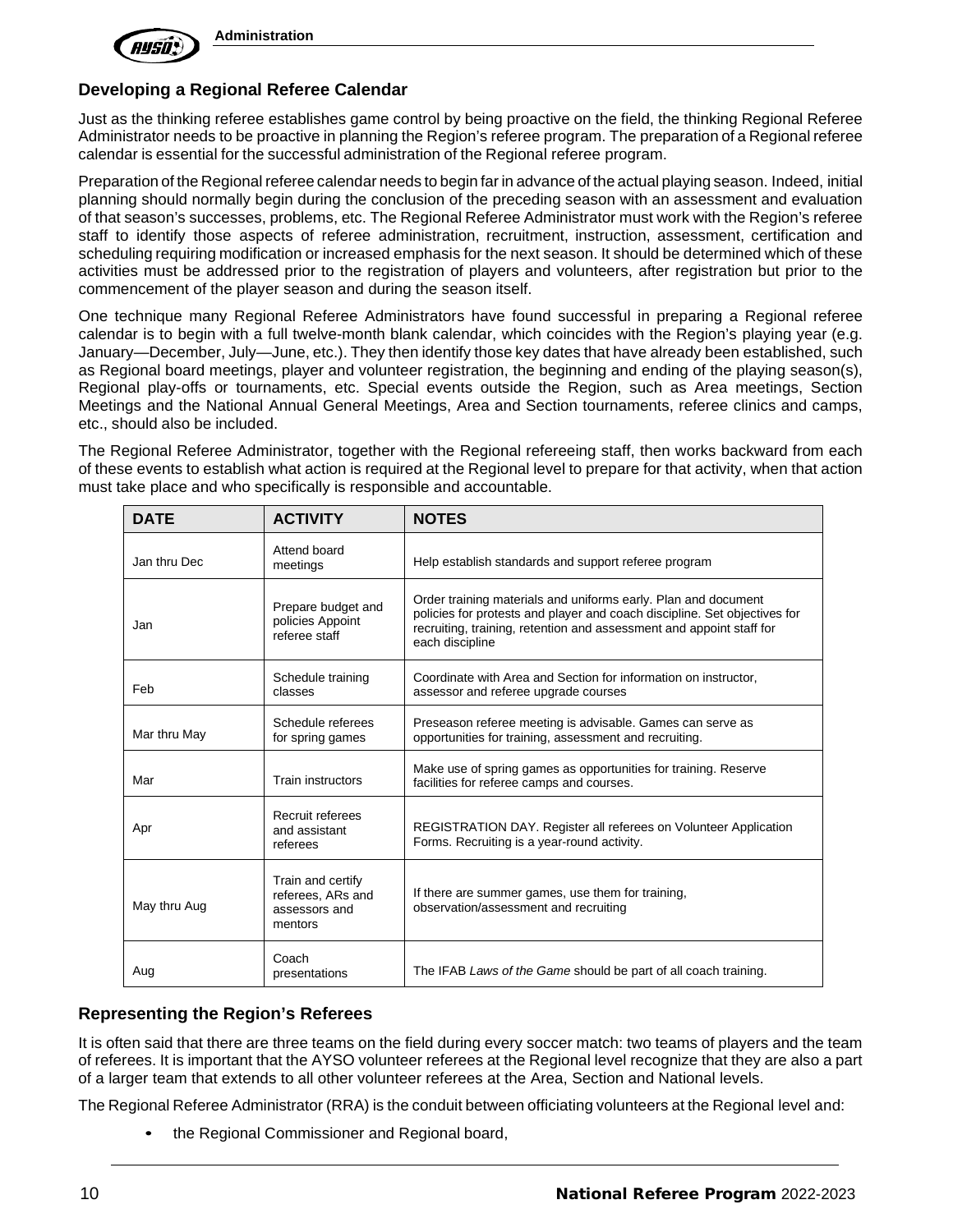

**Administration**

- the Area Referee Administrator (ARA),
- the Section Referee Administrator (SRA), and
- the National Referee Council

The RRA is the vital link in a two-way communication chain. The RRA must communicate National, Section and Area referee policy and news to the Region's referees. Equally important, since AYSO is a "grass-roots up" organization, the concerns, needs and problems of the Region's referees must be passed along so that Area, Section and National staff can respond by providing direction and programs that are tailored to the experiences of the volunteers "in the trenches".

To accomplish this goal, the Regional Referee Administrator must be prepared to meet and communicate frequently with the Region's referees during the season. The RRA must also be committed to active participation in Area and Section referee meetings, instructional clinics and camps and other activities so that the information provided in these forums can then be passed along to the Region's referees.

The Regional Referee Administrator also serves the important role of recognizing and reinforcing the efforts of the volunteer referees within the Region. The RRA can demonstrate the fact that AYSO appreciates the efforts of our volunteer referees in a number of ways:

A simple verbal: "Thank you! Without your dedication, our children wouldn't get to play" can go a long way toward reinforcing both the importance of the volunteer and the AYSO philosophy. The introduction and acknowledgment of referees at the end-of-the-season picnics or banquets is another way of providing public recognition in front of players and parents. Volunteer referees who have put in extra effort in terms of the number of games covered, advancement to a higher certification level or who have become referee instructors and/or referee Mentors, assessors can and should be given extra acknowledgment.

Small tokens of appreciation, such as AYSO Certificates of Appreciation, referee pins, special coins for the pre-game coin toss, etc., are appropriate. Useful referee equipment like data wallets and cards, assistant referee's flags, warm-up jackets, etc., may also be considered.

# <span id="page-20-0"></span>**Recruiting Referees**

Recruiting volunteer referees is the most challenging responsibility of the Regional Referee Administrator. Frequent surveys of Regional Referee Administrators identify the recruitment of referees as their biggest challenge.

To maintain a qualified and competent referee staff, it is necessary to pursue and recruit new referees continually. A general rule of thumb suggests that the recruitment effort should attempt to bring new referees into the fold at a level of 50% of the previous season's staff. Because of attrition, this will keep the referee roster at approximately a constant level. If you anticipate an expansion of your Region's player registration, the effort has to be intensified to increase the referee corps. In general, there is rarely an adequate number of referees, especially well-versed and well-trained ones.

Due to the importance and ongoing nature of referee recruitment, it is strongly recommended that the Regional Referee Administrator designate a Regional Coordinator of Referee Recruitment. When looking for a candidate for this position, the RRA should be cognizant that this individual will be the "salesperson" for the Region's referee program. The coordinator should, therefore, have some refereeing experience and be able to answer basic questions about the game, the Laws and most importantly, the AYSO philosophy of officiating. The coordinator must be personable, outgoing and able to make prospective volunteers feel at ease. The coordinator should develop a staff of referee recruiters to assist with recruitment. The Region's recruiting staff should represent a cross-section of the Region's referees. It should include men, women and youth referees. The main objective is to convince potential volunteers that refereeing in AYSO is open to everyone and that AYSO will provide the volunteer referee with the training necessary to perform the job.

The greatest opportunity for referee and assistant referee recruitment usually occurs at Regional player registration events. Registration occurs well in advance of the season before the calendars of potential recruits have become crowded. Registration also provides an opportunity where a large number of individuals can be contacted easily in one place and in person. It is also the perfect opportunity to meet the parents of new players, especially those in the younger age divisions. Careful planning can make the most of this opportunity.

One suggestion is to have a team of referees and assistant referees in uniform present at registration. Men, women and youth referees should be part of this referee team at registration so that all sources of volunteers have a very visible presence. The referee team can help the registration process in an indirect way by answering questions regarding registration or the AYSO program and at the same time recruiting referee candidates. Care must be taken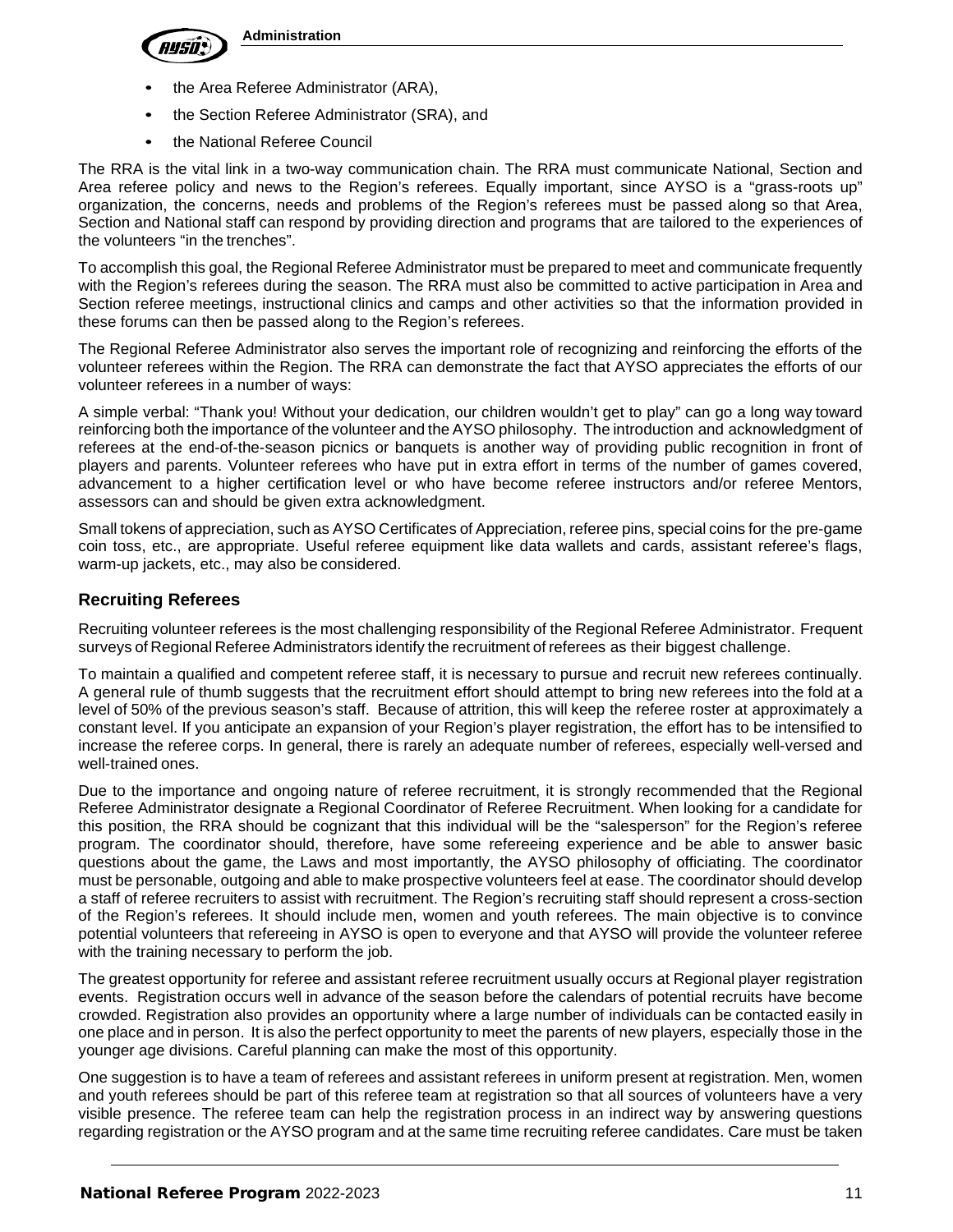

in choosing the referee recruiting team, selecting those who present a friendly image and who can explain the enjoyment of supporting the AYSO soccer program by actual involvement in the game itself.

Members of the referee recruiting team must remember that many of our volunteers have little or no familiarity with the game of soccer. Therefore, potential referees must understand that they should not hesitate to volunteer simply because they do not know the game. The recruiting team should briefly outline the training program to assure potential referees and assistant referees that they will be prepared to take the "pitch".

Another source of referee recruits is 8U Officials and club linespersons, whom Referee Mentors should encourage to become trained as certified referees. (The Referee Mentor program is outlined in the Assessment section of this manual.)

A source of referees often overlooked is the players themselves. Information on starting a Player Referee Organization (PRO) Program can be obtained from the AYSO Office. Valuable information on developing a youth referee program can be found in the *Recruiting and Retaining Referees* manual, Appendix 9: "Developing and Maintaining a Youth Referee Program."

Women represent a largely untapped source of referees. Women who are also trained referee instructors, assessors and administrators will serve as respected role models for other women who are recruited.

For a more in-depth discussion of some specific techniques that have proven successful in recruiting and retaining referees, please see the AYSO National Referee Program publication *Recruiting and Retaining Referees*, available from AYSOU (Document Library).

# <span id="page-21-0"></span>Training and Certifying Referees

Proper training is the cornerstone of any effective Region's referee program. Without adequate referee training everyone associated with the game is adversely affected. For this reason, the National Referee Program strongly recommends that each Regional Referee Administrator appoint a Regional Director of Referee Instruction, who is delegated the responsibility for the implementation of the AYSO Referee Training Program.

The Referee Training Program is delivered by AYSO referee instructors utilizing NRP-approved course curricula. The program offers six levels of referee training opportunities: 8U Official, Assistant Referee, Regional Referee, Intermediate Referee, Advanced Referee and National Referee. Special programs are available for youth referees.

Four levels of instructor training are also available: Regional Referee Instructor, Intermediate Referee Instructor, Advanced Referee Instructor and National Referee Instructor. Two levels of assessor training are available: Referee Assessor and National Referee Assessor.

Two levels of Administrator training are also available: Regional Referee Administrator and Area Referee Administrator.

Each RRA should ensure their Regional Director of Referee Instruction and all their referee instructors obtain a copy this manual.

One of the most important elements of the AYSO National Referee Program is the AYSO Referee Certification and Training Program. All referees in AYSO are required to be trained and certified. AYSO Referee Administrators and their staff, the Directors of Referee Instruction and Directors of Referee Assessment administer this program. The philosophy of the AYSO Referee Certification and Training Program includes:

- protecting referees through AYSO Safe Haven Certification
- helping referees to improve their officiating skills
- assisting referees to advance in certification level
- providing support and encouragement
- establishing realistic achievement standards
- providing challenges commensurate with ability and experience
- providing consistent and uniform program implementation

Each level of referee certification is intended to be representative of the officiating skills needed at a specific level of play within AYSO. Certification levels are not linked to specific age groups. Necessary officiating skills vary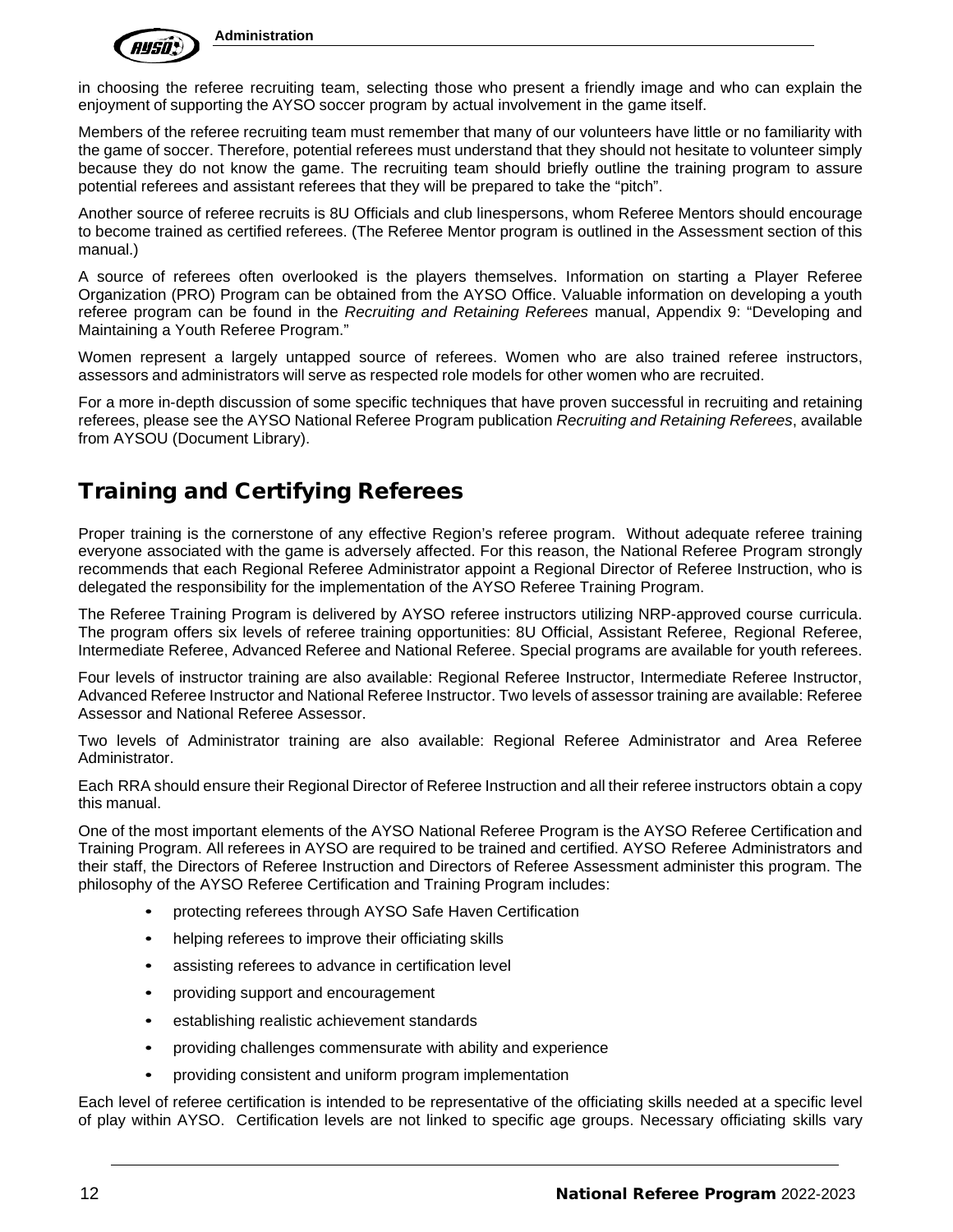

according to both the age and skill level of the players involved and range in complexity from our beginning under-6-year-old players (6U) to the more advanced play common among our 19-year-old (19U) teams.

# <span id="page-22-0"></span>**Rationale for AYSO Referee Certification Levels**

- **8U Official:** Trained in the fundamental skills needed to officiate short-sided games for players 8 and under years of age.
- **Assistant Referee:** Trained in basic skills needed to be an AYSO Assistant Referee, as well as to officiate short-sided games for players 8 and under years of age.
- **Regional Referee:** Trained in the basic skills needed to referee AYSO matches under the IFAB *Laws of the Game,* AYSO Referee Guideline and AYSO National Rules & Regulations.
- **Intermediate Referee:** Trained in the skills needed beyond the basic level to referee soccer matches that are more physically demanding and challenging under the IFAB *Laws of the Game,* AYSO Referee Guideline and AYSO National Rules & Regulations.
- **Advanced Referee:** Trained in the advanced skills needed to referee most upper-level AYSO soccer matches under the IFAB *Laws of the Game,* AYSO Referee Guideline and AYSO National Rules & Regulations.
- **National Referee:** Trained in the professional aspects of refereeing needed to manage more challenging upper-level matches under the IFAB *Laws of the Game*, AYSO Referee Guideline and AYSO National Rules & Regulations.

AYSO Safe Haven Certification and training for the Assistant Referee, 8U Official and Regional Referee levels is the responsibility of the Regional Referee Administrator and requires the completion of the required courses. It also requires the annual completion and submittal of a Volunteer (Adult or Youth) Application Form according to the AYSO-approved method in use by the Region.

Cross-certification opportunities with the United States Soccer Federation (USSF) are available upon application for AYSO Intermediate, Advanced and National Referees. The application is available on [AYSOvolunteers.org.](https://bsbproduction.s3.amazonaws.com/portals/14082/docs/referees/forms_documents/administration/cross_certification_form.pdf)

# <span id="page-22-1"></span>**Training Courses**

The AYSO National Referee Program is designed to provide training to referees and prospective referees that will prepare them to referee an AYSO soccer match under IFAB *Laws of the Game* and the AYSO National Rules & Regulations. It is the intent of this program to standardize the course requirements for consistency throughout AYSO. With the exception of the 8U Official training, referee designations and training are not directly associated with any specific age group. The 8U Official Course prepares volunteers to officiate AYSO matches for players in the 8U program but does not adequately prepare them for any other level of AYSO play.

AYSO believes that Regional Referees with match experience, physical conditioning, mental preparation and additional training (upgrade training and certification) will prepare them to referee higher-level soccer matches. Training in AYSO is a continuing process. All Referees are encouraged to continue their education by annually attending additional training and update sessions.

Lesson plans for each of the courses have been prepared as guidelines for instructors. Each lesson plan indicates the referee instructor level necessary to be the lead instructor. AYSO encourages lead instructors to use their own initiative in developing how material may be presented. Each instructor however, must ensure that the lesson goals and learning objectives of the lesson plans are met.

Exclusive of breaks (and testing), approximate course durations are:

- 8U Official Course: 3 hours
- Assistant Referee Course: 5 hours
- Regional Referee Course: 6 hours
- Intermediate and Advanced Referee Courses: 8 hours each
- National Referee Course: 15 hours

Although AYSO referee training is most commonly delivered as whole courses, the constituent classes of the courses, sometimes referred to as "modules," may be used for stand-alone training where they serve a need. In some cases, instructors will find it necessary to adjust the content of class lesson plans used in this way due to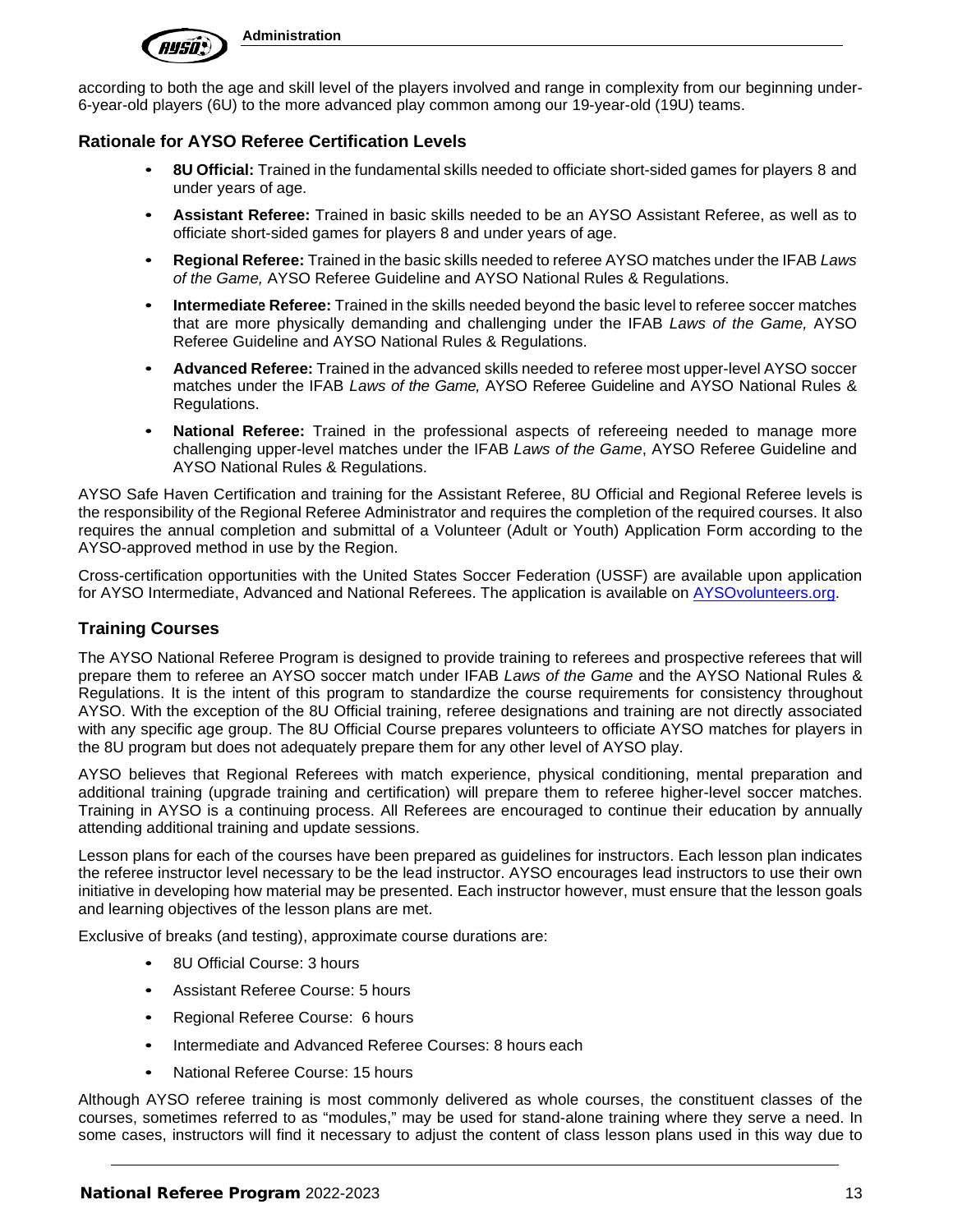

implicit or explicit prerequisites.

AYSO referee training courses are incremental; that is, each course above the entry level builds on the content of the preceding one. For this reason, in order for a course to count toward certification, a referee must take it after having completed the prior-level course and after passing the associated exam. This implies that a referee who attends a referee training course without these prerequisites will not be credited with satisfying an upgrade requirement and therefore, in order to upgrade, will have to take the course again after fulfilling the prerequisites. Note, that anyone may attend any AYSO referee training; however, the training will count toward upgrade only if the specified prerequisite is met at the time. (See full details in the [Referee Training Matrix](#page-61-1) located in the Appendix.) Naturally, the value of a training course will be reduced if the individual lacks the appropriate background.

While training courses must be taken in sequence in order to satisfy upgrade requirements, there is no requirement that course attendees be certified at the prior level. Thus, for example, a referee may take the Advanced Referee Course without being certified as an Intermediate Referee and the course will count toward eventual certification as an Advanced Referee provided that referee had satisfied the prerequisite for the Advanced Referee Course at the time he/she took it.

Every referee must have a sound foundation in the IFAB *Laws of the Game* as a prerequisite to being certified as a referee. The training program provides the foundation at the Regional Referee level. To confirm this knowledge at the Regional Referee level and higher, candidates are expected to successfully pass appropriate level referee examinations. These examinations are considered to be a separate upgrade requirement and are not a required part of the referee training courses, though they are usually offered in conjunction with a course.

# <span id="page-23-0"></span>**Certification**

Referees may enter the certification process at the 8U Official, Assistant Referee or Regional Referee level. Certification at the Intermediate, Advanced or National level requires prior certification at the Regional, Intermediator Advanced level, respectively.

<span id="page-23-1"></span>Detailed certification requirements for referees are listed in the Appendix of this manual.

## **Exemption Process**

Exemption from AYSO referee certification requirements may be granted to deserving individuals who wish to assist with the implementation of the AYSO National Referee Program and have demonstrated technical expertise at a level that justifies waiving certain certification requirements.

Section Referee Administrators may exempt a deserving individual from referee certification requirements.

## <span id="page-23-2"></span>**Referee Upgrade Process**

The [Application for Referee Certification form](https://aysovolunteers.org/forms-referee-administration/) must be completed by the candidate for upgrade to Intermediate Referee level and above. An appropriate referee staff member verifies that all requirements have been met and signed off by individuals authorized to do so. After meeting all requirements and obtaining the verifying signature, the referee must send the form to their Section Referee Administrator. A list of the current SRAs and their contact information can be found on [AYSOvolunteers.org.](https://www.aysovolunteers.org/sra-contact-list/)

For Intermediate and Advanced Referee upgrades, the verification of requirements is performed either by the Area (or Section) Referee Administrator or the Area (or Section) Director of Referee Assessment. For National Referee upgrades, the verification of requirements is performed by the Section Referee Administrator or Section Director of Referee Assessment.

At all levels, verification of requirements is chiefly an administrative action, the purpose of which is to verify that the individuals who have signed the form indicating completion of the requirements for upgrade are in fact authorized to do so. In addition, by signing the upgrade, the verifier attests that the candidate is registered as an AYSO volunteer for the current membership year.

Verification must be completed within 30 days of the submission of the completed upgrade form by the referee to the individual responsible for verification. If the verifier is unable to complete the verification for any reason, the verifier must notify the referee of the reason in writing within the 30-day period.

## <span id="page-23-3"></span>**Obtaining Certificates and Badges**

8U Official, Assistant Referee and Regional Referee badges (and, optionally, certificates) are awarded by the course instructor upon completion of the associated course and exam. These entry-level badges and certificates may be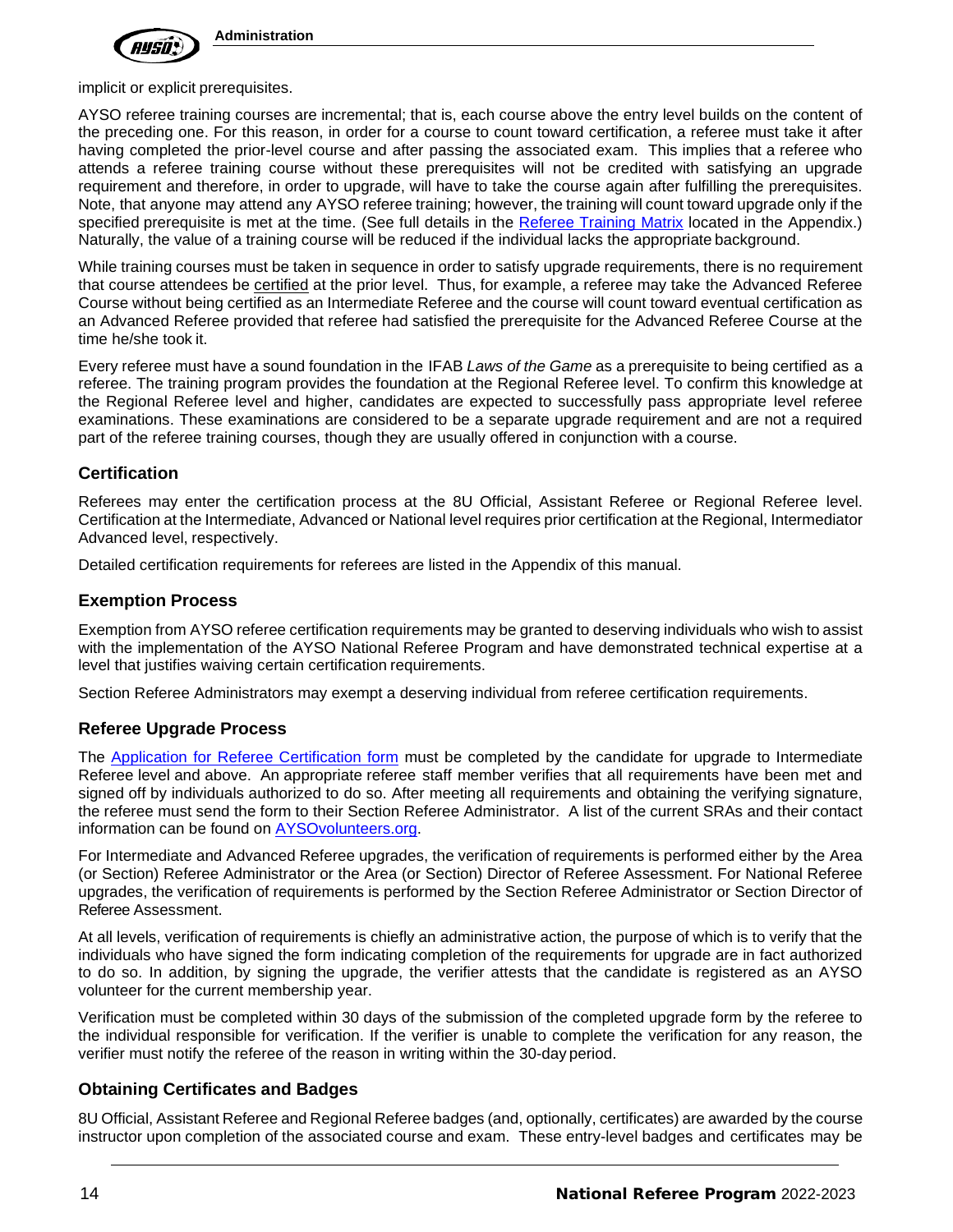

ordered directly from AYSOMarketing.org. Intermediate and Advanced badges are provided by the Section Referee Administrator upon receipt of a completed and verified Application for Referee Certification form. A National badge and certificate are provided to the upgraded referee by the Section Referee Administrator upon receipt of a completed, signed and verified Application for Referee Certification form.

# <span id="page-24-0"></span>Scheduling Referees

A thorough review of the various ways referees can be scheduled can be found in the *Regional Referee Administrator Manual*, which is available from AYSOU (Document Library)). Scheduling is one of the most important aspects of the Region's referee program. If done haphazardly, scheduling can undermine the morale of the referees and hinder the Region's referee program. The task of scheduling referees for each of the Region's games throughout the soccer season involves a vast effort of coordinating individuals' personal schedules, their children's schedules and game/field schedules. Confronted with this chore, the initial reaction is to believe that all the variables cannot be brought into control. Obviously, the Regional Referee Administrator should attempt to seek assistance in conducting the scheduling effort. It is strongly recommended that the RRA appoint a Coordinator of Scheduling to devote full attention to this important task.

In filling this position, the RRA should recognize that this is one of the Region's referee staff positions that does not require a trained referee. The Coordinator of Scheduling simply needs to be someone who is organized, computerliterate, a good communicator and skilled at coordinating the activities of others. The RRA should provide the Coordinator of Scheduling with a list of the available referees and guidelines for the level of games they are qualified to officiate.

The scheduling of youth referees should be given some special thought and planning. Some Regions schedule teams of youth referees, while other Regions want an experienced adult referee on each officiating team. Certainly, the youth referees should be consulted on this. There is a lot to be said for putting three young friends together to work as a team: they enjoy it! Youth referees call a very good game but they should not be put in a situation where they must deal with adult dissent. A responsible adult should be assigned to the field where youth referees are working games. When necessary, the responsible adult can remind others that negative comments about the referees are inappropriate and are not tolerated in AYSO. This is especially critical when youth referees are involved.

The National Referee Program recommends that youth referees be assigned to matches involving players younger than themselves. If a youth referee shows an exceptional capability to officiate older players, the Region should determine how to assign the referee for Regional play. When a youth referee officiates outside of the Region, Regions are encouraged to inform the Area and Section staffs of the referee's capabilities. Regions should assure that youth referees are adequately supervised by an adult mentor or board member.

Schedulers should support the Referee Mentor and Assessor Program by scheduling games to provide appropriate time for the conduct of observations/assessments and debriefing of candidates.

Be sure to obtain a copy of the *Regional Referee Administrator Manual* for more details regarding scheduling referees and the various options available.

# <span id="page-24-1"></span>Ensuring General and Personal Safety

For additional safety information, please refer to the *AYSO Referee Guideline* on AYSOU (Document Library)*.*

The referee administrator has many concerns one of the foremost is safety. The entire referee staff needs to be involved both before and during the season to deal with all the factors that affect safety for both the players and the referees.

Factors that affect the safety of referees and players equally are:

- field conditions
- weather
- **fitness**
- pre-game warm-up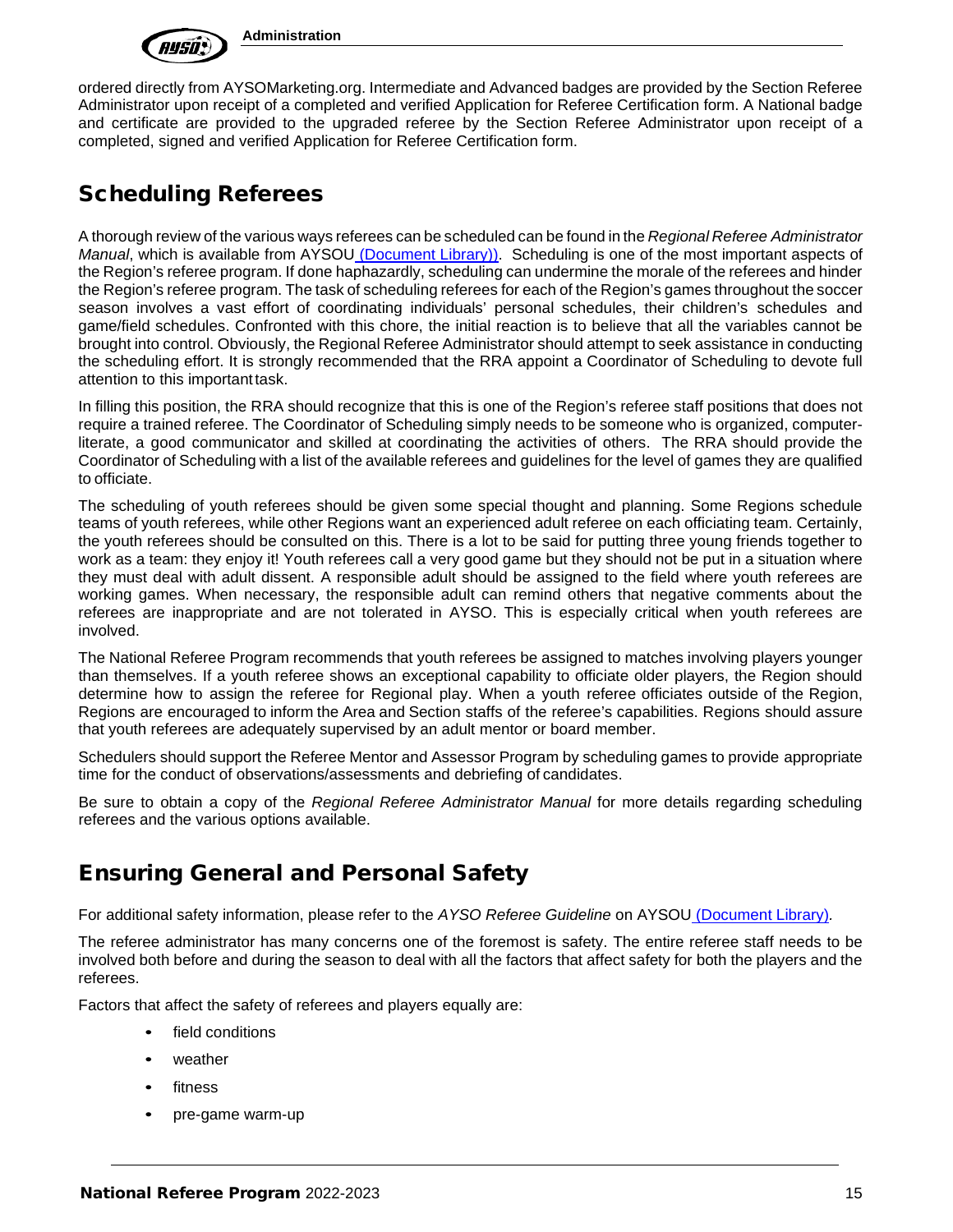

Factors that affect the safety of the players are:

- players' equipment
- goalposts and corner flags
- dangerous play
- treatment after an apparent injury

Referee administrators cannot demand referee fitness but they can encourage it. Talk about fitness at clinics, in casual conversations with referees and wherever the opportunity presents itself. Point out that the Region needs referees and fit referees are less likely to miss games due to injury.

At clinics, have a sport trainer teach your referees the best way to stretch and warm up before a game to minimize the chance of injury. Get referees to help each other to remember to stretch before and after games. Stretching should be a regular feature of all pre-game and post-game gatherings of referees. Make fitness and stretching a part of referee social interactions.

In the off-season the referee administrator and the referee staff can promote referee fitness. Remind the referees to work on fitness so they will be prepared for the season. "Get fit to referee – don't referee to get fit." Use clinic mailings, registration and newsletters to promote fitness year-round.

Sponsor a fitness group. Invite referees to jog together 3 or 4 times a week. Get a fitness expert to attend one of these workouts to teach fitness techniques.

Teach safety and first-aid with a clinic on sports medicine. Coordinate this through the Region's Safety Director.

The safety of the players and referees is of utmost importance. Holes and uneven ground on the fields and sidelines can cause the Region to lose the services of its referees. The goals must be safe (no structural damage) and anchored prior to the start of every match. Work with the field director and spare no effort to get the fields in the best condition possible. Encourage referees to contact the Regional Safety Director when they discover dangerous field conditions. The referee organization should also remember to thank and recognize a hard-working field director (many consider the job of field director as one of the most difficult and thankless).

# <span id="page-25-0"></span>**AYSO Severe Weather Policy**

AYSO policy, incorporated in AYSO's Safe Haven training, states that when thunder is heard, lightning is within striking distance, therefore games and practices should be suspended and participants should seek shelter immediately. Games should be restarted only after no thunder has been heard for 30 minutes or when an "all clear" siren has been sounded. The entire policy can be found at [AYSOvolunteers.org,](https://www.aysovolunteers.org/weather-safety/) Weather Safety.

# <span id="page-25-1"></span>**Inspecting Players' Equipment**

The referee's opinion as to dangerous equipment is the final authority in the IFAB *Laws of the Game*. As Regional Referee Administrator, you must set minimum standards to help your referees who may not recognize possible dangerous situations. The specifics regarding what equipment is and is not permitted, including casts, splints, braces, medical alert bracelets and other medical devices, can be found in the AYSO *Referee Guideline* manual. Make sure all your referees are supplied with a current edition.

# <span id="page-25-2"></span>**Dealing with Player Injuries**

In AYSO, the coaches have a Player Registration Form signed by the parent giving authority to deal with the injured player. The referee does not have that authority. Parents and coaches also get very concerned when they think their young child is injured on the field. For these two reasons it is important for referees to stop the game and bring the coach on the field when a player appears injured. The referee should not hesitate to stop play to allow injured players to be attended to by the coach. To parents and other spectators, seconds seem like minutes when a child is on the ground.

EMT's, paramedics or doctors should be invited to address your referees at clinics or meetings to teach the signs of possible injury. The referees can thereby feel better prepared to deal with an emergency if one arises.

# <span id="page-25-3"></span>**Dealing with Bleeding**

Law 5 of the IFAB *Laws of the Game* states that the referee "ensures that any player bleeding from a wound leaves the field of play. The player may only return on receiving a signal from the referee, who must be satisfied that the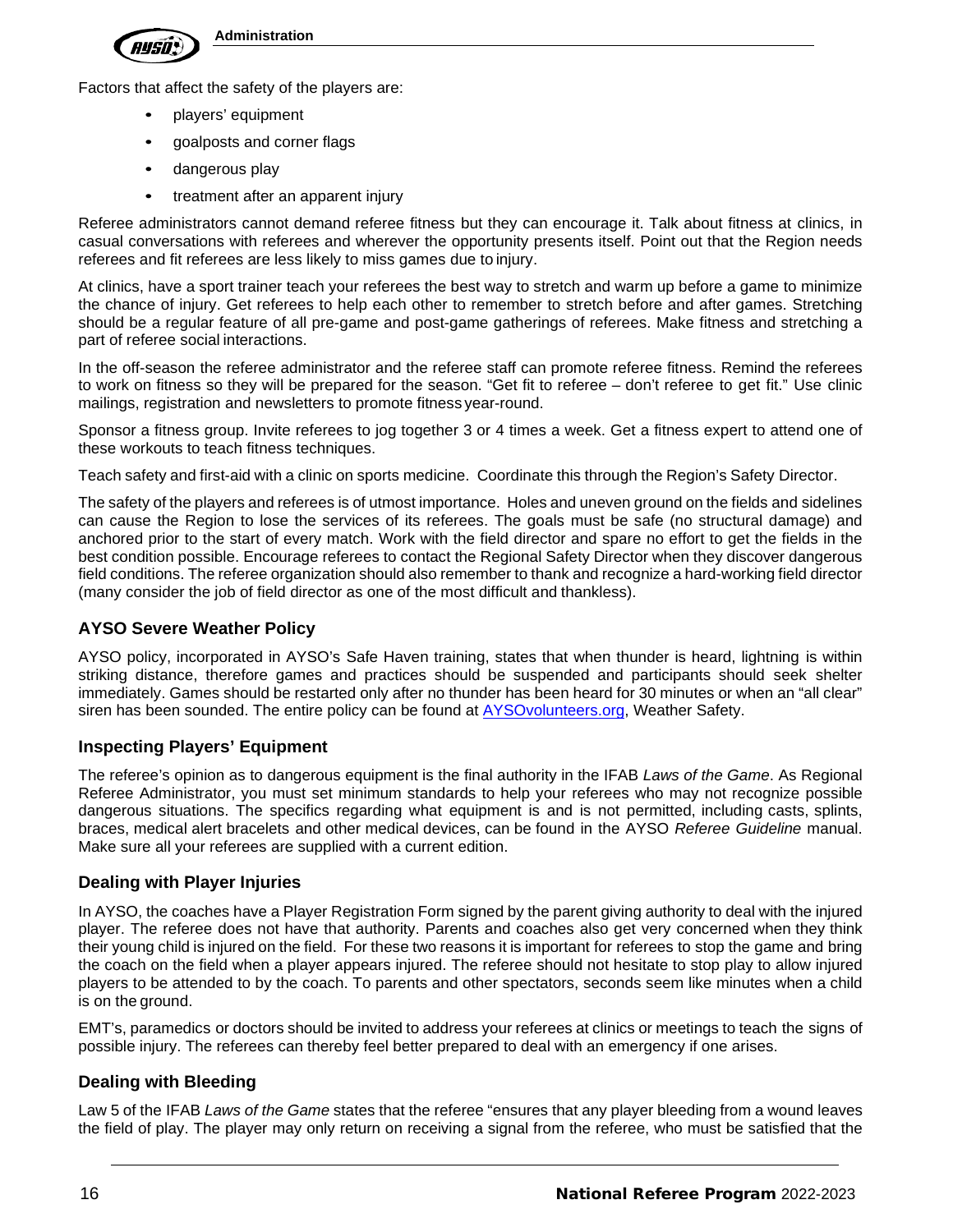

bleeding has stopped and there is no blood on the equipment." A player, referee or assistant referee who is bleeding from a wound must leave the field and may only return when the bleeding has been stopped, the wound is covered and the blood on the skin and clothing is neutralized in accordance with AYSO's Safe Haven guidelines.

# <span id="page-26-0"></span>Miscellaneous Administrative Matters

The topics in this section address issues that arise frequently. For additional guidance on these and other administrative matters, refer to the *AYSO Referee Guideline* on [AYSOU](https://aysou.org/) (Document Library).

# <span id="page-26-1"></span>**Allowing Additional Clothing**

Regions in colder climates must decide what additional clothing may be worn for warmth. The Region should have a printed cold-weather clothing policy that is distributed to coaches, parents and referees. Sweats and other types of long pants, jackets and sweatshirts are often allowed. Jackets that have zippers or snaps should not be worn. Hooded sweatshirts that are worn should have the hood tucked into the jersey so it cannot be accidently grabbed. Long pants should be allowed only when the weather is cold enough to warrant it.

Checking players' equipment is a required pre-game duty taught in detail at referee clinics. The more prescribed the ritual, the less likely that it will be skipped. Some Regions have both teams to line up for the coin flip and/or equipment check, which has the benefit that the referee's instructions are then heard by everyone. However it is performed, the mandatory equipment check must be thorough. With older players, the preference is for minimum pre-game instructions, usually involving only the team captains and for player equipment inspections done individually by team.

# <span id="page-26-2"></span>**Managing Monitored ("Free") Substitution**

In July 2003, the AYSO National Board of Directors reaffirmed its long-time support of 16U/19U Experimental Play in which a monitored substitution policy applies. The purpose of this program is to explore different ways to enable Sections, Areas and Regions to attract and keep 16U/19U players in the AYSO program. The board also affirmed that this monitored substitution policy applies to 16U/19U play only. The following is taken verbatim from that policy.

**Eligibility:** All Regions (chartered or pilot) or Areas that have or wish to establish a 16U/19U or combination program and wish to deviate from the National Rules & Regulations with respect to substitution and other matters are subject to this policy.

**Guidelines:** The experimental program will continue to permit 16U/19U play to be conducted with greater flexibility by permitting the following:

- More informal play;
- More games and less practices;
- Co-ed play;
- Providing different programs in 16U and/or 19U based on the ability of the participants to commit their time (e.g., a 10-hour program for those with more time and a four-hour program for those with less time).
- Fixing game times on a regular basis to suit the working schedule and other commitments of the participants;
- More flexible player substitutions;
- Limitation of the play of any participant who is excessively violent and receives a red card during a game;
- Creation of a "traveling" team to participate in non-AYSO leagues but only where there are insufficient AYSO players to form a viable 16U or 19U league or a combined 16U/19U league within the Region or Area;
- Creation of a "select" team to play in USYSA, SAY or other tournaments;
- Creation of neighborhood or Regional or Area based teams to minimize the travel of the participants.

**Monitored Substitution:** Much of the concern about the need to continue the 16U/19U experimental program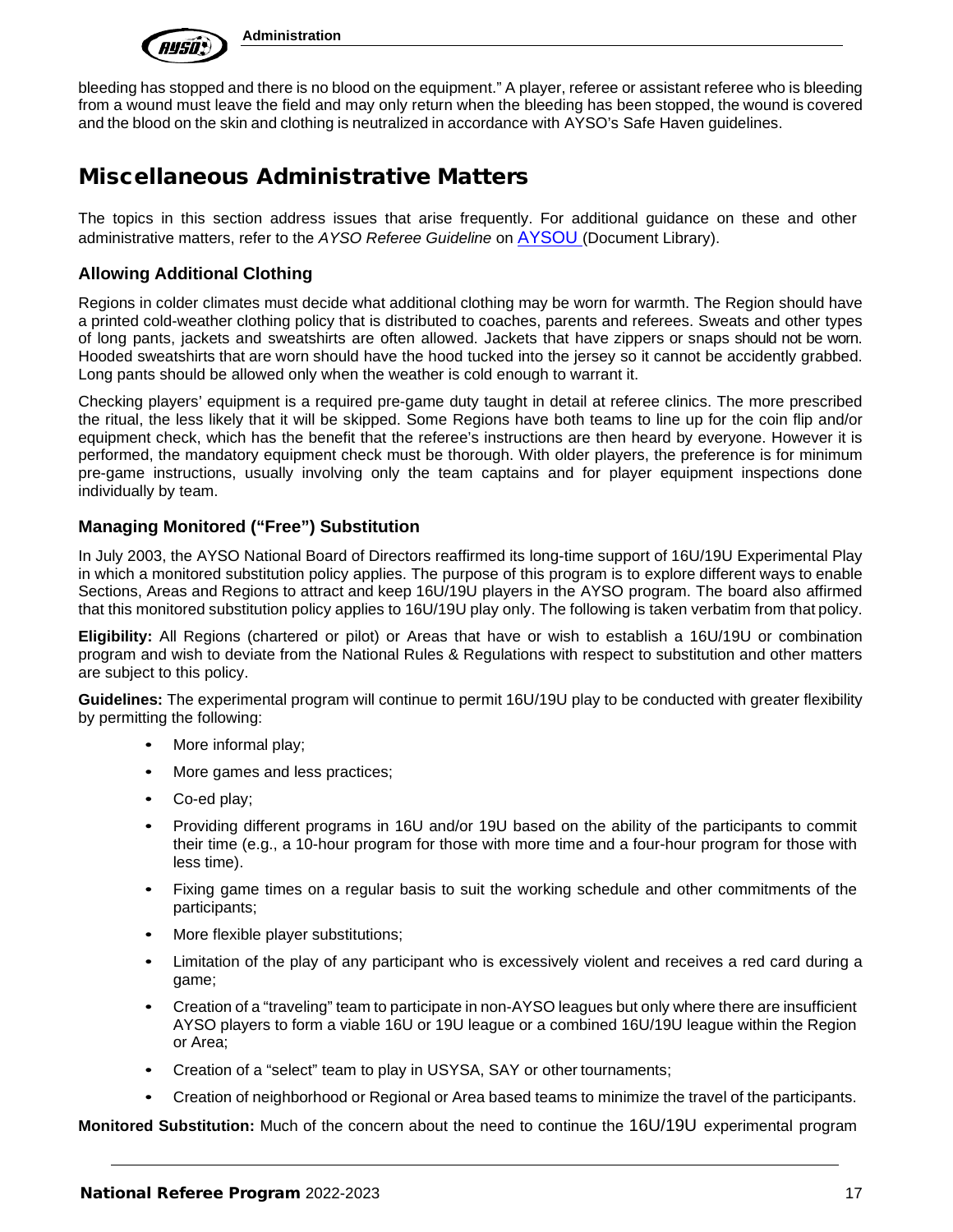

seems to have centered on the desire to have free substitution. Free substitution will be permitted in the 16U/19U Experimental Program but *only if it is handled in a manner that will ensure that every participant plays at least one half of every game by requiring a separate time monitor, independent of either team or coach, who checks each player in or out of the game*.

## <span id="page-27-0"></span>**Other Areas of Flexibility:**

- Rural, suburban, ex-urban and city areas seem to require different types of programs because of the varying demands on the time of the participants.
- Co-ed practices and/or teams or parallel social programs should be considered since they have been found to lead to greater participation.
- Coordinate team structuring, playing schedule and practice time and season with the local high schools in the event the local school rule prohibits high school and AYSO play at the same time.

**Monitoring:** It is the responsibility of the Regional Commissioner or the Area Director, as the case may be, to monitor the experimental program during the season.

# <span id="page-27-1"></span>Conclusion

Experienced Regional Referee Administrators know the basic tasks:

- recruiting,
- training,
- certifying,
- equipping,
- scheduling,
- assessing/advising,
- enforcing, etc.

Yet the proactive Regional Referee Administrator knows the job involves much more. In fact, the subtler aspects of being an RRA are not part of the normal job description.

Although you are in charge of all of your Region's referees, your responsibilities are not limited to them. As the RRA, you are the link between the referees and the other members of the Region's team. Therefore, you must deal with all groups using support, mediation and professionalism.

Some of the rules you already know: never criticize another referee; avoid needless debate with coaches and spectators about a referee's decisions, especially during a game; etc. But there are other rules that will create a supportive relationship between you and your referees, as well as between you and the rest of your Region:

- Deal quickly and positively with poor officiating through discreet one-to-one contact and counseling.
- Provide support to referees by actively implementing a Referee Mentor program.
- Address coach and spectator concerns sensitively for the welfare of your referees and the Region.
- Help your referees keep a positive attitude toward all coaches and spectators, even the difficult ones.
- Maintain your referee's good humor through camaraderie, praise and rewards.

Even when you provide solid support for your referees, you can still experience conflicts between referees and the rest of the program. This is where your proactive mediation role becomes critical.

As the Regional Referee Administrator, you are uniquely positioned to be the official spokesperson for your referees. This also makes you the official receiver of complaints. If your reactions are brusque and defensive, you may be supporting your referees but alienating yourself from the rest of the program. If your response is an attempt to mediate the conflict, listening with genuine interest and responding with careful consideration, you can protect your referees and turn probable opponents into possible allies. You will also need to be diligent to mediate referee antagonism toward coaches, spectators and players.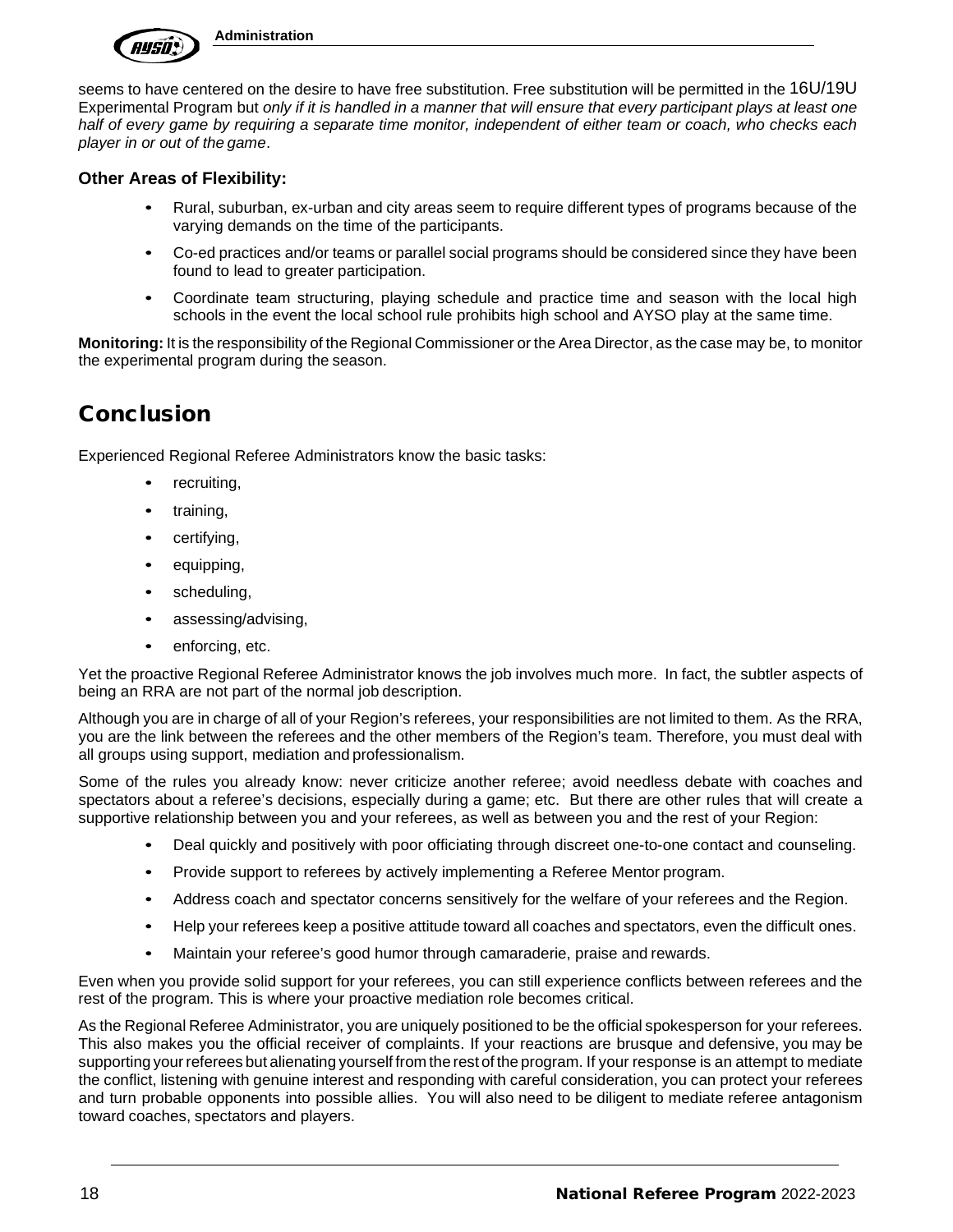

**Administration**

Through your support and mediation activities, you are demonstrating your professionalism. Professionalism is acting and being the best Regional Referee Administrator you can be. This means, in addition to a positive attitude and philosophy, having a good command of the IFAB *Laws of the Game*, exercising competent management (including the delegation of responsibility) and attention to detail. When you present yourself with professionalism and a cooperative attitude, you increase the odds of being respected and accepted and this helps all your referees as well as the local program.

Support, mediation and professionalism! As Regional Referee Administrator, your example in these areas will help your referees, other Regional volunteers and most importantly, the players in your Region.

Remember:

*"In AYSO, it's about more than the game!"*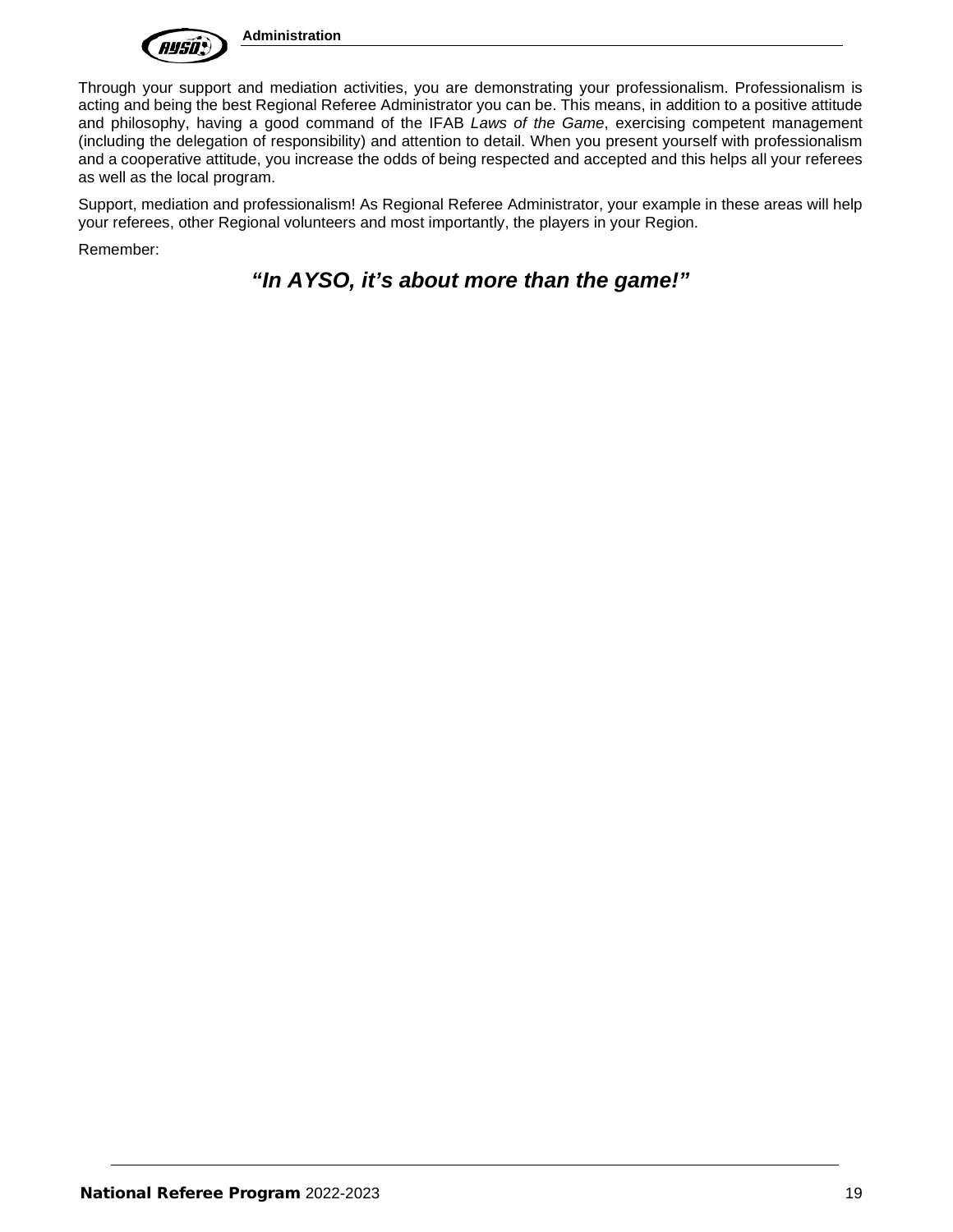<span id="page-29-0"></span>

# Instructor Program

# <span id="page-29-1"></span>The AYSO Referee Instructor Program

Referee Instructors play a crucial role in the development of referees and the overall success of AYSO. This is particularly true for instructors who teach entry-level referee courses, since it is in these courses that new volunteers first develop an understanding of the most important and fundamental aspects of refereeing AYSO soccer. Instructors must ensure that AYSO philosophy, policies, programs and child and volunteer protection issues are explained. AYSO instructors must instill in the minds of the referees they instruct the importance of understanding and applying both the IFAB *Laws of the Game* and the spirit behind the Laws, as well as the significant role they each play to ensure that, "In AYSO, it's about more than the game!" Having qualified local instructors is important because they give the Region the flexibility to train new volunteers at a time and place most convenient for the local referees. The AYSO Referee Instructor Program offers opportunities for volunteers to become trained and certified as instructors at four levels: Regional Referee Instructor, Intermediate Referee Instructor, Advanced Referee Instructor and National Referee Instructor. The certification process at all instructor levels requires formal evaluations by certified Referee Instructor Evaluators. The AYSO Referee Instructor Program also provides standardized curriculum and teaching plans for all training courses to encourage consistency of referee training acrossAYSO.

The AYSO Referee Instructor Program consists of three components:

- **Introduction to Instruction Course**: This course emphasizes common instructional skills and strategies applicable to all disciplines.
- **Referee discipline-specific training courses**: The Referee Instructor Course and Advanced Referee Instructor Course cover the referee-specific knowledge needed to instruct at each of these levels. National Referee Instructors are developed through a mentoringprocess.
- **Student teaching component**: Participants practice teaching in real course situations with evaluation and mentoring by certified Referee Instructor Evaluators.

The criteria and requirements for certification as an AYSO Referee Instructor or Referee Instructor Evaluator are listed in the Appendix of this manual.

Questions or concerns related to the AYSO Referee Instructor Program may be emailed to [your](mailto:NRP.instruction@ayso.org) Section Referee Administrator or your Section Director of Referee Instruction.

# <span id="page-29-2"></span>Planning a Referee Training Course

Whether you are putting on your first or your thirty-first referee clinic, the steps you must go through are the same. You must plan: plan for every little detail, every contingency. The major difference between the experienced instructor and the new instructor is that this year the new instructor will make the mistakes the experienced instructor made last year. Information in this document will help you to prevent making the mistakes made in the past. Perhaps the best advice you can get is, "If you fail to plan, then plan to fail."

Planning starts with the need you are trying to address. Do you need more referees? (What Region doesn't?) When will the referees be needed? With just this information, you can make several decisions: whether or not outdoor classes may be held; the number of days that will be required. Some recruiting methods are time-dependent and training aids could be affected by the time available. The amount of time available to work with co-instructors could be hampered.

As you can easily see, the need for planning becomes very evident. If you wait until the last minute to plan a clinic, you reduce the number of options and invite the possibility and perhaps even the likelihood, of failure.

One effective method of planning is to determine when you want the class to finish and work backwards from there. The steps used might be similar to the following list.

1. Contact the appropriate Director of Referee Instruction.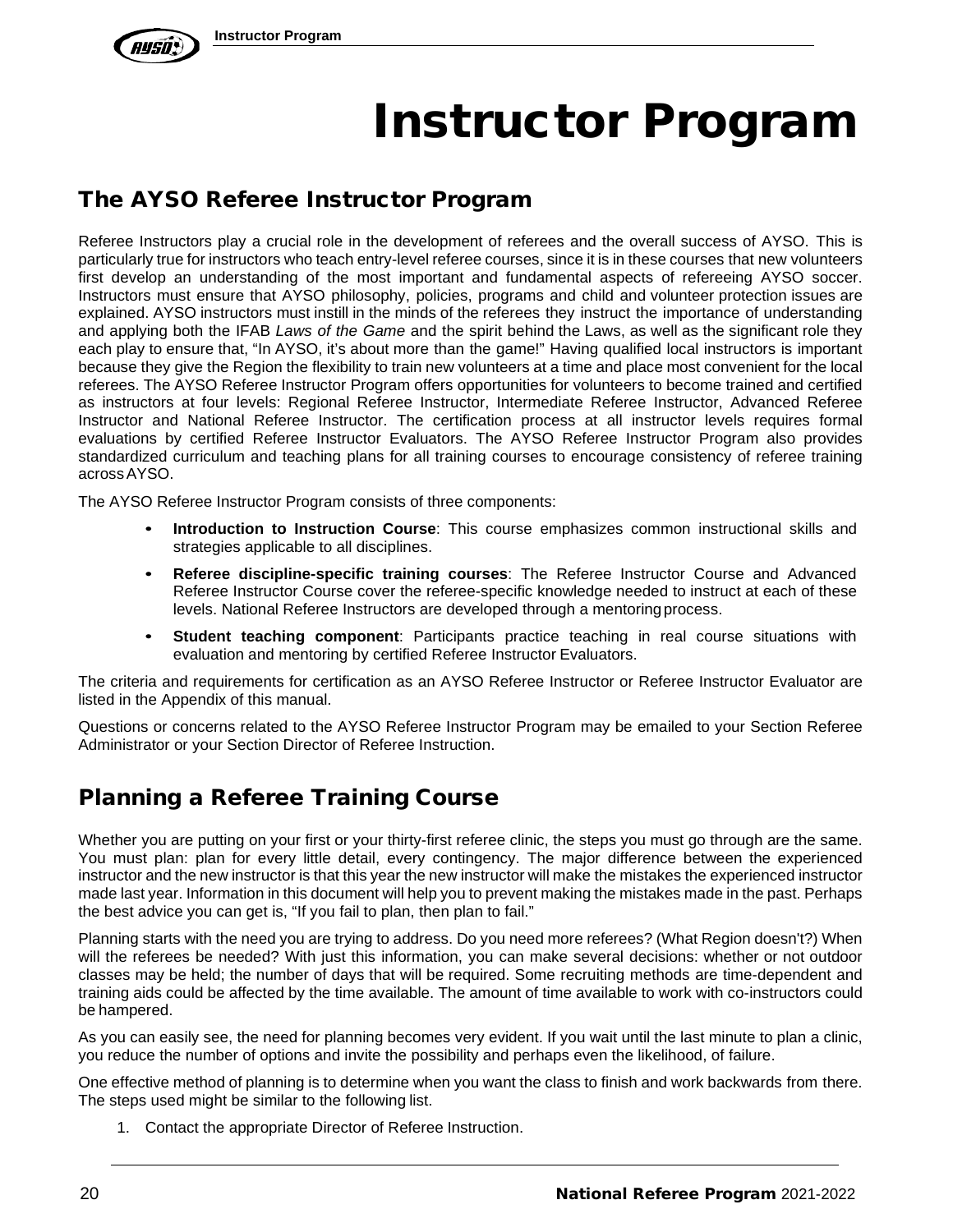

- 2. Determine total time available from the present to the training date.
- 3. Determine the amount of planning time required prior to the first class. Include time for notification of attendees, instructors, obtaining suitable class space, preparing lesson plans and developing training aids.
- 4. Determine the number of hours per class and the number of classes per week and select which days the classes will be taught.
- 5. Determine the location and get commitments for use of the facility.
- 6. Contact potential instructors, determine availability, assign classes and register the course in AYSOU.
- 7. Initiate the recruiting program. Let potential participants know when and where the clinic will be. If possible, get commitments for attendance.
- 8. Review lesson plans, develop training aids, practice lessons and review classes with co- instructors.

## <span id="page-30-0"></span>**Choosing a Location**

Facilities for referee instruction should include the following:

- Blackboard or marker board
- Overhead projector and screen or portable computer with projector
- Electrical outlet (always bring your own extension cord)
- Tables or desks for participants
- Enough space in the room for demonstrations
- Soccer field (gym if necessary when no field is available)
- Possible locations:
- School classroom: junior high, high school, college (elementary schools should be avoided due to small size of desks)
- Church hall
- Youth or senior citizen center
- Library conference room
- Town hall meeting room

## <span id="page-30-1"></span>**Class Scheduling**

Classes may be scheduled in a variety of ways to accommodate the varying conditions and needs of local programs. Self-contained lesson plans are available for teaching the complete courses. Additionally, all of the courses, except the National Referee Course, may be offered in smaller increments of time over an extended period.

The type of class schedule used depends upon a variety of factors such as availability of facilities, instructors and participants. The most important consideration to remember is to teach the information that is needed for the experience level of the participants. For example, when teaching entry level referees who will only be assigned to lower division or short sided matches (6U to 8U), it is neither advisable nor productive to teach aspects of the game that are rarely present at this level of play. Likewise, when teaching more advanced referees, it would not be worthwhile to schedule lengthy sessions on such aspects as ball in and out of play, basic referee and assistant referee signals or correct restart procedures. For course length and content requirements of the various AYSO referee training courses, please refer to the Referee Training Courses section in this manual.

## <span id="page-30-2"></span>**Use of Co-Instructors**

It is a good idea to make use of additional AYSO certified instructors in your Region or Area. Classes are always made more interesting when taught by a variety of instructors. Whenever possible, try to assign at least one woman referee instructor, whose presence demonstrates the knowledge and competence of women referees – a positive message for both female and male referee candidates.

A newly certified instructor, although designated as the lead instructor for a course, is well-advised to use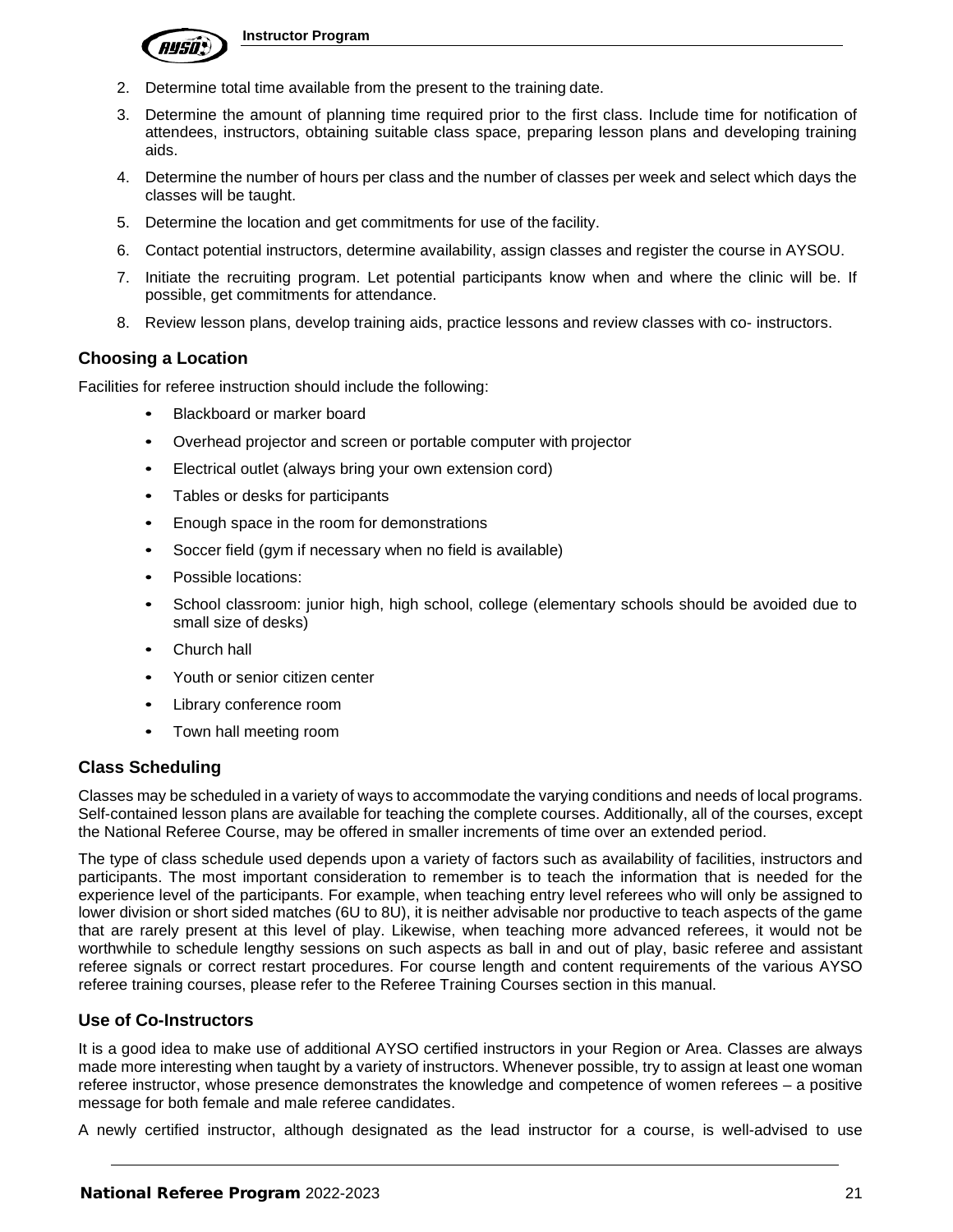

experienced instructors in co-instructor roles. The lead instructor retains overall course responsibility but gains the benefit of valuable experience.

If you have not worked with a particular instructor before, it is a good idea to go over the particular class that the instructor will be assigned to teach. You may want to practice together, especially if you are using a newly qualified instructor. If you will be using an instructor whose teaching is unfamiliar to you, ensure approved teaching or lesson plans are being used. Be sure to ask your guest instructor what teaching aids will be used so you will know if a slide, overhead, movie or multimedia projector will be needed.

# <span id="page-31-0"></span>**Teaching Aids**

Teaching aids are not mandatory but they can be very helpful. Remember that 70-80 percent of all learning is accomplished through the eyes. As Ken Aston said, "I see and I understand." As you begin to prepare classes, think about what teaching aids, particularly visual aids, you might be able to use to assist in the transfer of knowledge to the participants.

With this in mind, instructors should focus their efforts on delivering lesson plans with a minimum of lecturing and exploiting demonstration and guided participation whenever possible. Simply relying on the PowerPoint slides that generally accompany AYSO training courses produces a less-than- satisfactory experience for the attendees, since such slides, although they are visual aids, tend to encourage lecturing. Instructors should treat the lesson plan, not the PowerPoint slides, as the definitive specification of the course content and should focus their efforts on effective presentations of the lesson plan materials, for which the PowerPoint slides may not always be the best visualaid.

The National Referee Program has produced a number of very good teaching aids which are available on [AYSOU](https://aysou.org/) (Document Library). These aids are constantly being produced and improved. Contact your referee staff or other instructors for assistance in finding the most recent list of available teaching aids. You can also use your imagination and develop your own. As you develop teaching aids, consider the following:

- Objective: the teaching aid should be designed to assist you. It should focus the participants' attention on the information you want them to retain. A beautiful, well-designed aid that illustrates something other than what you are teaching will distract the participants.
- Audience: the teaching aid should be tailored to the audience and should not be too complex.
- Accuracy: the information on the teaching aid must be accurate and current. If you start from material provided by another instructor, be sure to verify that it is still correct. Use current reference sources, such as the current year of the IFAB *Laws of the Game,* AYSO Referee Guidline, AYSO National Rules and Regulations.
- Type of presentation: how durable should the teaching aid be? Is this a one-time class or is this a class for which you will use this aid over and over? How important is this presentation? Can you afford to spend hours preparing an aid that will be used for 30 seconds in one presentation?
- Time for preparation: how much time do you have to develop the aid?
- Simplicity: keep the teaching aid simple. A picture is worth a thousand words. A picture of a thousand words isn't worth much.

When using teaching aids, remember the following tips:

- Practice with the teaching aid. An instructor who fumbles with an aid or who is perceived as not familiar with its content loses credibility with the participants.
- Don't have the aid in front of the class before you need it. When you are finished with it, put it away so that is does not become a distraction for the participants.

## <span id="page-31-1"></span>**Knowing Your Audience**

In most referee classes, instructors encounter a range of knowledge and proficiency among the attendees. To make the training of maximum value to all, the instructor must discover and evaluate the participants' knowledge and experience and tailor the presentation appropriately.

Volunteers should ordinarily follow the natural progression of training courses as part of certification. However, volunteers who are not seeking to certify may wish to attend training courses outside of this progression (that is, without the specified prerequisites). This is permitted but it can pose challenges for instructors. If an instructor determines that a course attendee's lack of knowledge or experience is likely to prove a significant barrier to learning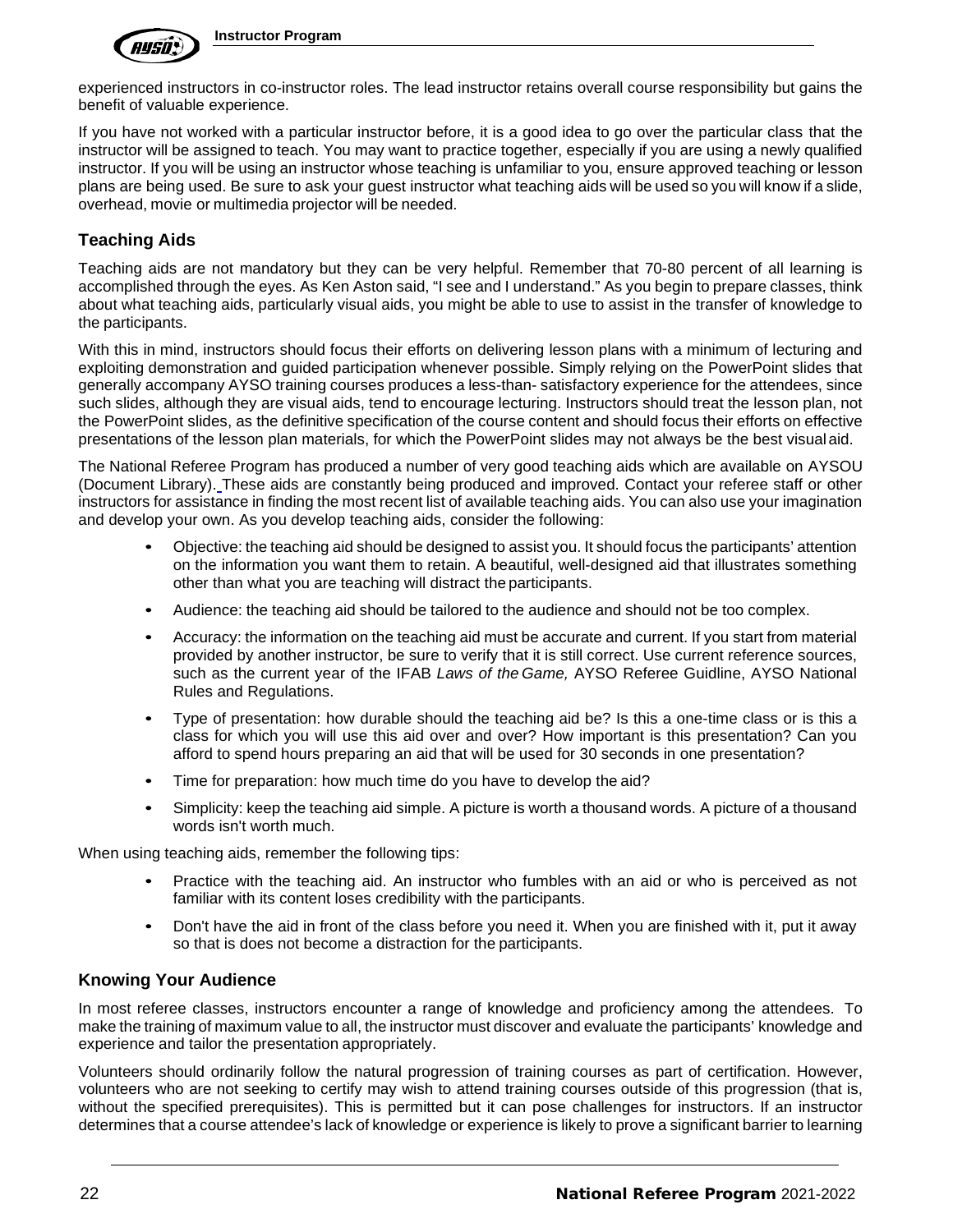

or a potential disruption to others, the instructor should tactfully discuss the matter with the attendee privately at the earliest opportunity. Few volunteers want to waste their time and the instructor should take pains to encourage the enthusiasm for learning while channeling it productively, both for the individual and the other course participants.

# <span id="page-32-0"></span>Using Written Examinations Effectively

All AYSO referee certification levels require taking a written exam. For the entry-level courses, the exam is an integral part of the course; for higher-level courses, the exam is separate but generally offered in conjunction with the course. The purpose of these exams is to confirm that knowledge has been acquired, not to "pass" or "fail" anyone. Nevertheless, many people get unduly anxious about written exams. Instructors can reduce the anxiety and increase the value of the exams as follows:

- Set aside sufficient time for administration of the exam, which in some cases could be on a separate day from the rest of the course.
- Allow time for review and a question-and-answer session before the exam.
- Establish an appropriate atmosphere in the classroom for administering the exam. Ensure that the room is free of distractions and/or interruptions. Be sure that the candidates put away their reference materials before starting the exam. AYSO Referee exams, other than the designated sample tests, are closed-book.
- Make sure that the candidates read the instructions on the cover page of the exam. Encourage them to ask the instructor if the meaning of a question is unclear. Emphasize that there are no "trick" questions.
- Be available during testing so you can answer questions.
- As candidates complete the exam, ask them to leave the room so as not to disturb those who have not yet finished.
- Grade the exams as soon as possible. When grading, understand the intent of each answer and give credit if you are convinced that the candidate knew the answer, even if it isn't perfectly expressed. Don't be petty – remember that the purpose of the exam is confirmation of learning.
- Review the exam with the candidates and ensure that everyone understands the correct answer to each question. (Answer keys provided for most exams include explanations with the answers.) In some cases, it may be appropriate or necessary to go over individual exams one-on-one.

Those who did not achieve a passing grade should be given some extra tutoring and should be encouraged to take the exam again. Have a plan for administering the exam a second time. Most exams have two different versions available – use a different version the second time in accordance with the AYSO National Referee Program's Retesting Policy (see [below\)](#page-33-0). However, if a candidate fails the exam badly, the instructor should encourage the candidate not to take a second exam without taking some time to study.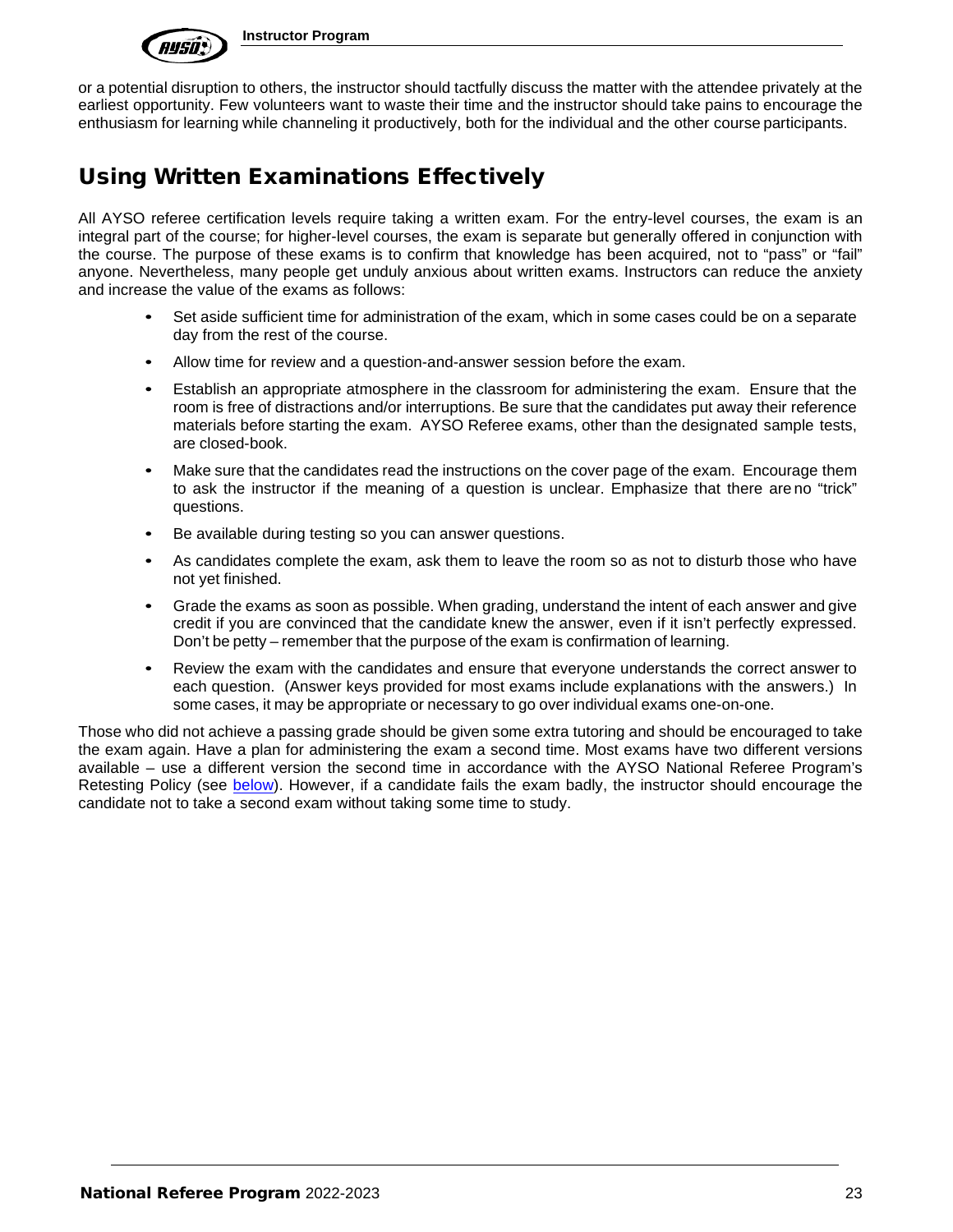

Well before the course, the instructor should obtain the current version(s) of the appropriate exam. The following exams are available on AYSOU (Docs):

|            | 8U Official                 |                              |
|------------|-----------------------------|------------------------------|
|            | <b>Assistant Referee</b>    |                              |
|            | Regional Referee [S]        |                              |
| Referee    | Intermediate Referee        | Sample Intermediate Referee  |
|            | <b>Advanced Referee</b>     | Sample Advanced Referee      |
|            | <b>National Referee</b>     | Sample National Referee Exam |
|            | Referee Instructor          |                              |
| Instructor | Advanced Referee Instructor |                              |
| Assessor   | Referee Assessor            |                              |
|            | National Referee Assessor   |                              |

Note that the exams are password-protected, except for the Regional Referee and below and sample exams. Sample exams are not password-protected so that candidates can become familiar in advance with the kinds of questions that will appear on the exam. Answer keys for sample exams are password-protected to give instructors the option of using the sample exams as a "pre-test" for which the answers are given in the classroom. Instructors may obtain the passwords from their Section Referee Administrator or Section Director of Referee Instruction.

To preserve the utility of the database from which exam questions are drawn, instructors must not allow candidates to retain exams. After the exams have been reviewed, they must be collected and destroyed.

Periodically, new versions of the exams with grading keys are produced. Instructors must ensure they have and use the latest versions and destroy old versions. Old versions must not be distributed to anyone as "practice tests", since this compromises the exam question database. Current versions of sample tests (see list above) are intended for this purpose.

With the exception of the National Referee and National Referee Assessor exams, all exams can be administered by any Referee Administrator, Director of Referee Assessment, Director of Referee Instruction or referee instructor of any certification level. Thus, a candidate who needs to retake an exam should not feel compelled to do so immediately and instructors should arrange for retesting to occur utilizing authorized exam administrators. The National Referee and National Referee Assessor exams must be administered by the Section Referee Administrator, Section Director of Referee Assessment, Section Director of Referee Instruction, a National Referee Instructor or a person designated by any one of them.

Instructors who wish to provide suggestions for improving an AYSO referee exam should complete the feedback form at the end of the exam.

# <span id="page-33-0"></span>**Retesting Policy**

If a candidate does not achieve the required score on a written referee exam (including Law, Assessor and Instructor exams), the candidate may retake the exam at any time provided that the version of the exam used for the retake (a) differs from all versions administered to the candidate in the preceding four weeks and (b) is current (that is, no newer version of the exam has been issued by the National Referee Program).

Since at any time there are two current versions of most exams (see list, above), a retake can occur (using a different version) as soon as the candidate wishes. If a candidate does not pass the second time, the candidate will generally have to wait four weeks before trying again.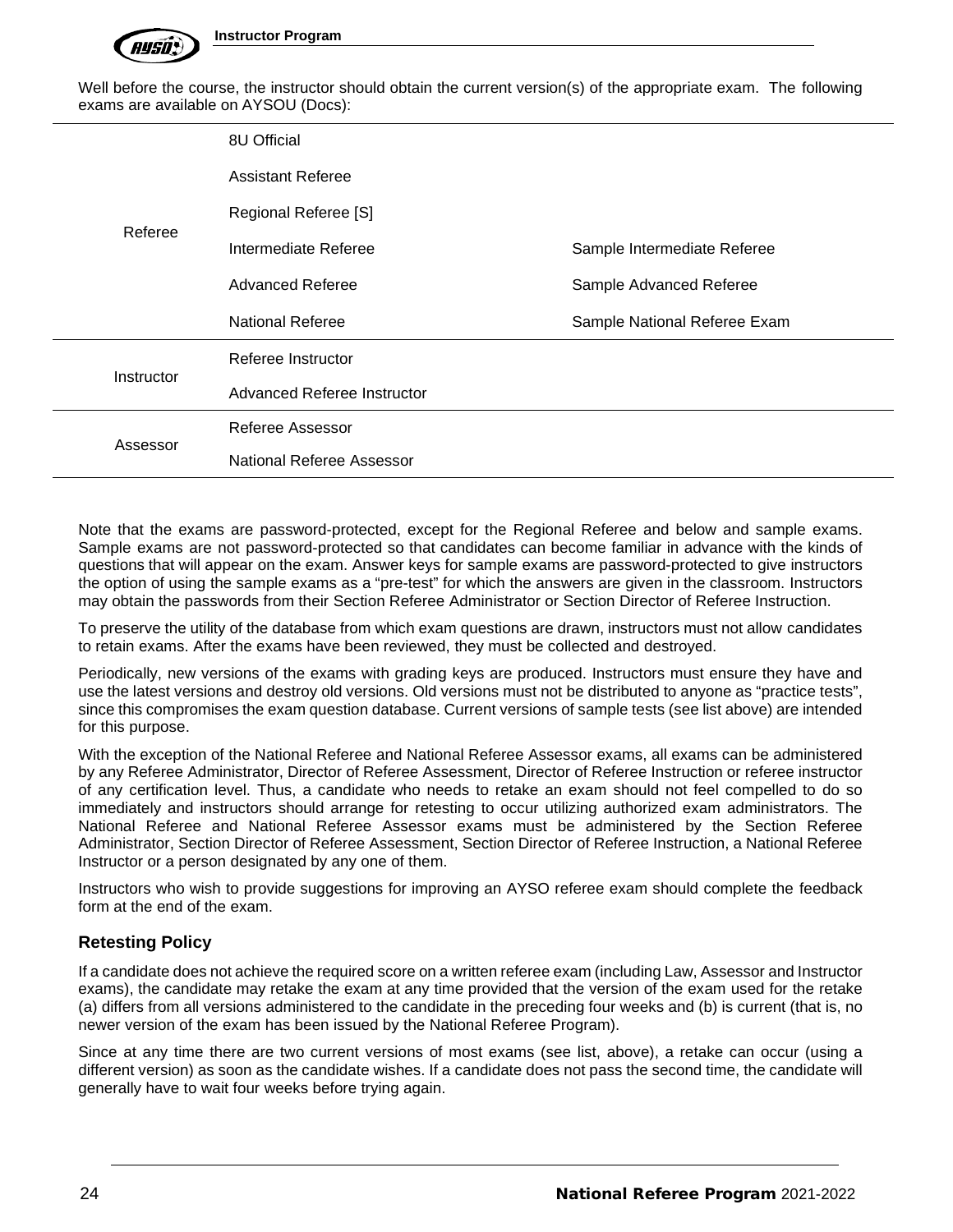<span id="page-34-0"></span>

In order to ensure attendees receive credit for completed training, it is vital that training rosters are entered into the AYSO database in a timely manner. Attendees must be entered onto the roster and the course marked off as "Completed." If there is an exam or fitness test associated with the course, they must be checked off separately from the course modules. Any lead instructor who has failed to account for a roster within the sixty-day period following the scheduled training date may be subject to being suspended until the past due roster is returned or its status satisfactorily resolved.

# <span id="page-34-1"></span>Continuing Education

The AYSO National Referee Instruction Program is designed so that all instruction at all levels of instruction will be taught the same regardless of where the instruction takes place. This design requires that AYSO instructors keep up to date on changes in the IFAB Laws of the Game, the AYSO National Rules and Regulations and The AYSO National Referee Program. Therefore, continuing education and preparation are a vital part of every Referee Instructor's job. This is particularly important because of the significant changes from year to year in the Laws of the Game and in AYSO's National Referee Program.

The following are the minimal requirements for AYSO Instructors:

- 1. Must be registered volunteers for the current membership year
- 2. Must be compliant with all current legal and program requirements in their locality for Safe Haven, Concussion Awareness, and any other required training (e.g., Sudden Cardiac Arrest, SafeSport).
- 3. Must periodically check the AYSO Volunteers website [\(https://aysovolunteers.org\)](https://aysovolunteers.org/) for state legal requirements for these and other trainings.

From time to time, the instruction materials and exams are updated and rewritten. The primary responsibility for remaining current on instructional material lies with the individual instructors and with the AYSO officials who assign those instructors to teach AYSO courses. Here are some recommendations for individuals to be sure to be up to date. Once you have accepted an assignment to teach a course

- 1. Review the current lesson plan and exams for the particular course on the AYSOU site.
- 2. Review the most current version of the Laws of the Game
- 3. Review the most recent AYSO National Rules and Regulations
- 4. Review the most recent AYSO Referee Guideline
- 5. Review the most recent AYSO National Referee Program Manual

In the past few years, most of the Referee Courses and exams as well as Safe Haven and Concussion Training materials were rewritten and revamped. It is imperative that every instructor use the most recent lesson plan and exam for any instruction. The following have been recommended for all levels of referee instructors to help improve the abilities to instruct.

- 1. Take the new online 8U Official Course if they have not done so and then take it at least once every 3 years thereafter.
- 2. Take the online Regional Referee Training from 2021 or later and then take it at least once every 3 years thereafter.
- 3. Take the online AYSO's Safe Haven from 2019 or later and then take it at least once every 3 years thereafter.
- 4. Take the online Concussion Training from 2019 or later, then take it at least once every 3 years thereafter.
- 5. Take the online Sudden Cardiac Arrest Training from 2019 or later, then take it at least once every 3 years thereafter.
- 6. A referee instructor (of whatever grade) that is lead instructor for a Regional Referee Course, whether full course or companion course, is encouraged to take the following within the 12 months preceding the course:
	- a. Online Regional Referee Training.
	- b. Online AYSO's Safe Haven.

By implementing these continuing education recommendations, we can allow AYSO to be one of the best soccer referee training programs in the United States.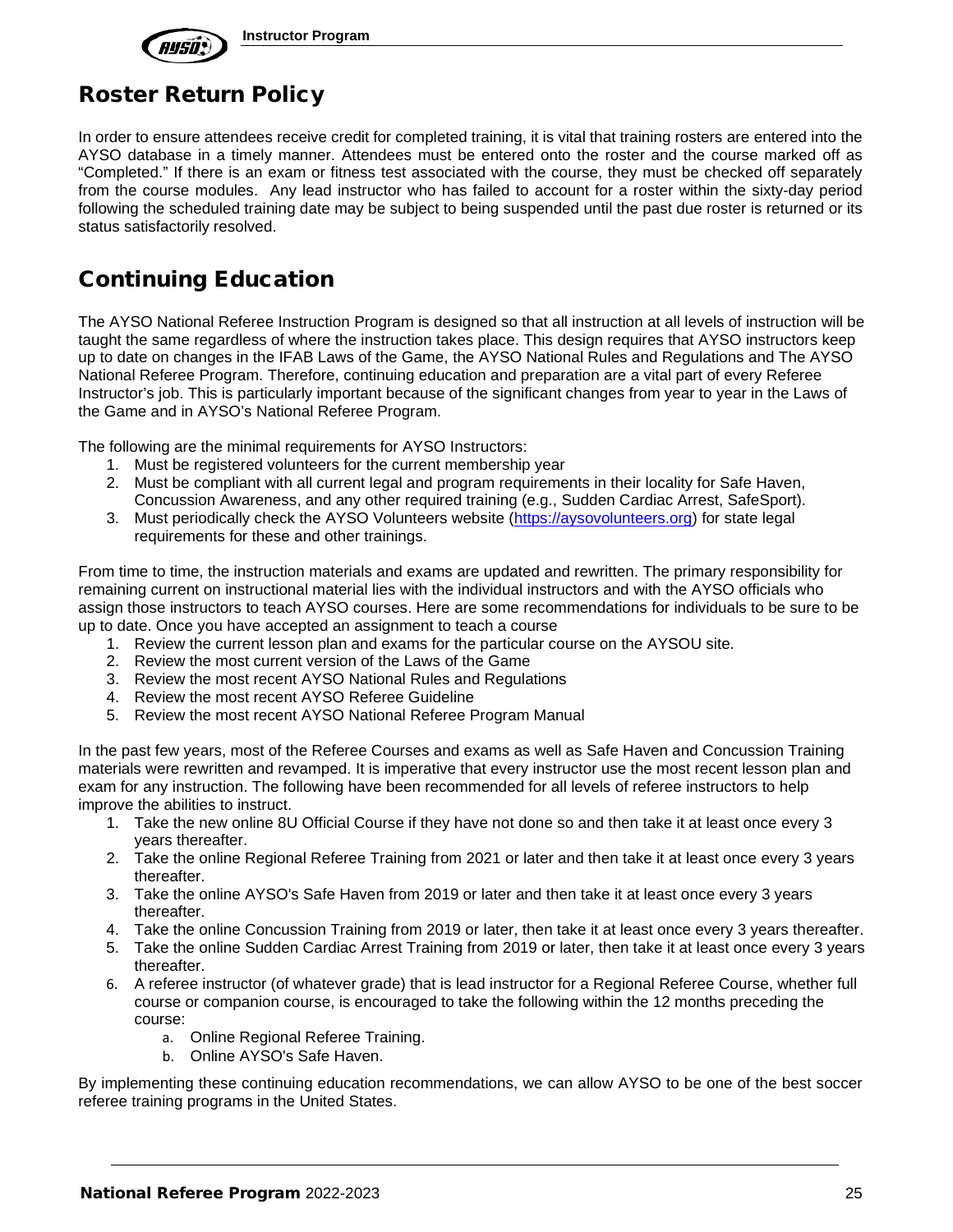

# <span id="page-35-0"></span>A Final Word to Instructors

As AYSO Instructors you are a window through which our volunteer referees see the AYSO experience as it is intended to be for all who participate or watch AYSO games. Keep that vision clear and unobstructed and remember to instill the belief that:

**"***In AYSO, it's about more than the game!"*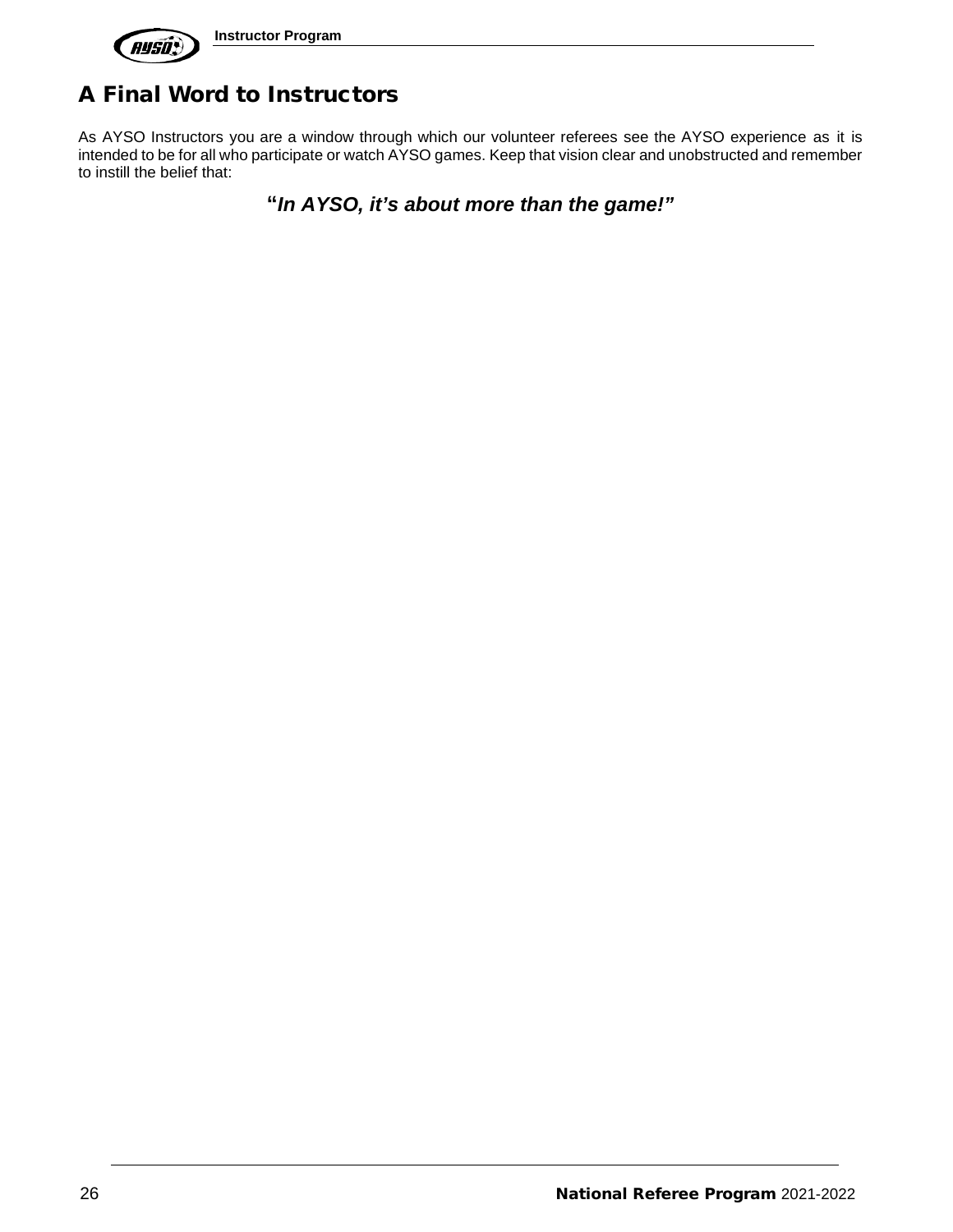

# Assessment and Mentor Program

Effective referees are indispensable if the American Youth Soccer Organization is to grow and prosper. Effective referee assessors and mentors are also indispensable if our core of effective referees is to continue to grow. The effectiveness of our referee assessors and mentors has a tremendous effect on our referees and ultimately the overall success of AYSO. The goal of the Assessment and Mentor Program is to produce effective referees through the development and use of effective assessors and mentors.

The goal of the Assessment and Mentor Program is to help referees improve, gain confidence, and become more effective in a positive, encouraging, and supportive manner.

# Assessor, Mentor Training Program Overview

The AYSO Referee Assessor and Mentor Training Program is a voluntary program in which referees and other qualified individuals are encouraged to participate. It is designed to enable anyone with appropriate soccer experience and training to assist in improving the standard of refereeing within the AYSO program by observing, mentoring and assessing our volunteer referees. Assessors and mentors need not be current referees. The program is administered by AYSO Directors ofRefereeAssessment at the Regional, Area, and Section levels.

# **Referee Mentors and Assessors**

The first level of developmental support for AYSO referees is the Referee Mentor Program. Under this program, Regional Referee Administrators and Regional Referee Directors of Assessment identify and assign qualified referees to act as a helping hand to new and less experienced referees. This helping hand consists of frequent contact to support and encourage development of referees. Experience has shown that the Mentor Program is important to referee development, retention andrecruiting.

At the second level is the Assessment program. This program trains two levels of assessor – Referee Assessor and National Referee Assessor – to provide required evaluations of referees for upgrade. These assessors are also encouraged to act as Referee Mentors for less experienced referees.

# **Observation and Assessment**

One of the requirements in the referee upgrade process involves evaluation of the on-the-field performance of the referee. This evaluation serves at least three purposes. First, it ensures officiating competency at the level required to officiate a typical regular season AYSO match in a specified age group. Second, it provides a mechanism for referees to obtain helpful and constructive feedback and to measure the progress of their officiating skills. Third, it provides a means of recognition for that progress.

Assessments and Observations may be either for upgrade or for service. The field evaluation of referee performance for upgrade is either an observation or an assessment, depending on the specific upgrade. Assessments and Observations may also be used to provide the referee with feedback that is not associated with upgrade. Whether for upgrade or for service, Assessments and Observations are conducted using the same criteria and processes outlined later in this section.

Observation of a referee for upgrade should be performed by an AYSO Referee Assessor (or National Referee Assessor); however, if a qualified assessor is not available, an observation for upgrade may be performed by a Referee Mentor. Observations are an opportunity to observe a referee under game conditions and to provide helpful and constructive feedback. These observations are intended to be part of an informal and relaxed activity designed to assist in the development and improvement of a fellow referee's skills. Upon completion of the game and after receiving a debriefing, the candidate for upgrade has fulfilled the observation requirement. (Observation for upgrade applies only to Intermediate Referee certification.) An Observation may also be used as a development tool and may be conducted independent of the upgrade process, in which case it is sometimes called an "informal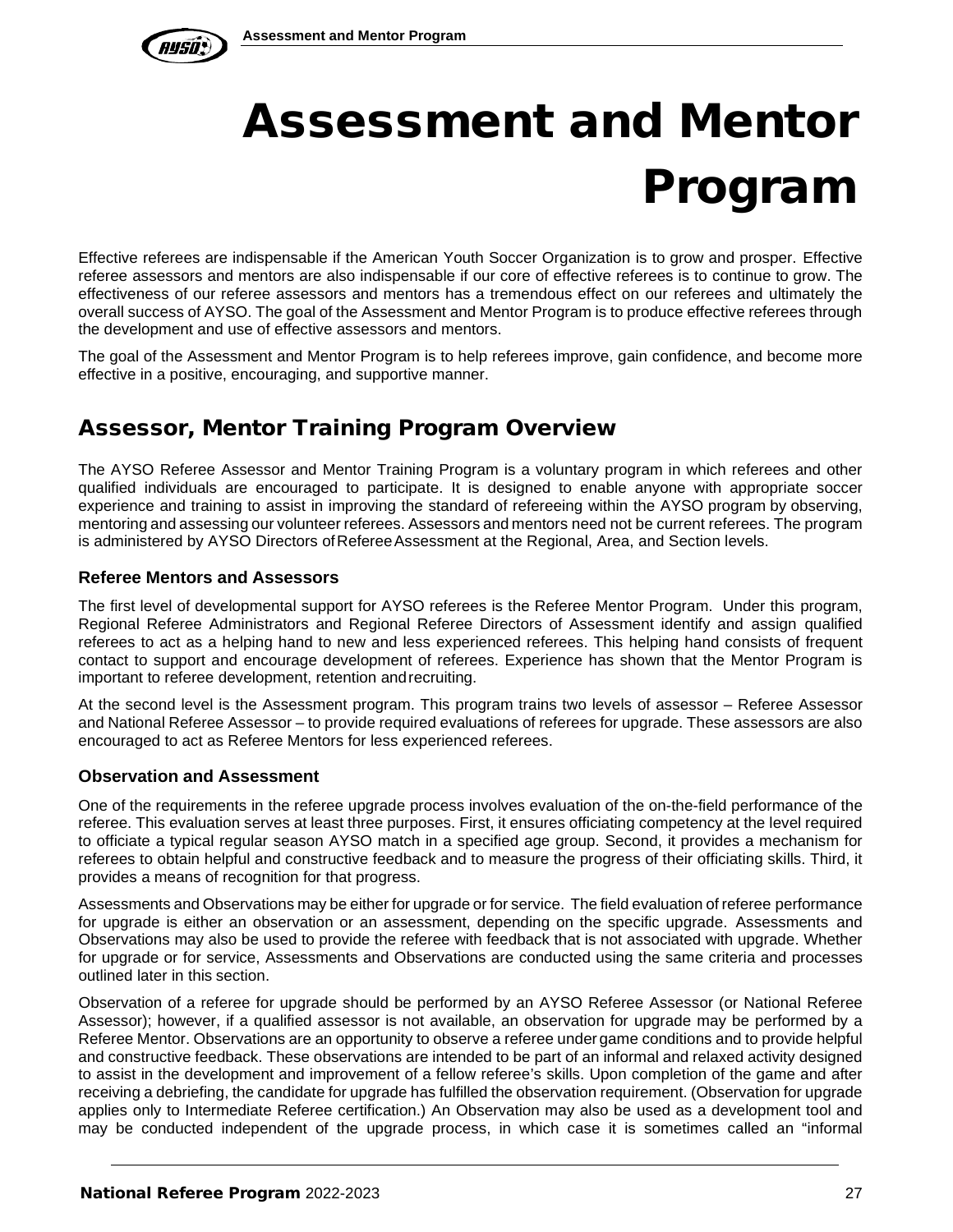

observation."

Assessment of a referee for upgrade must be performed by an AYSO Referee Assessor or National Referee Assessor. An upgrade assessment is an opportunity for the assessor to observe a referee under game conditions, evaluate his or her performance and subsequently provide balanced, constructive feedback. The assessor also decides whether the referee has demonstrated the skills and proficiency necessary for upgrade. Both the requirements for upgrade and the training and development of assessors are described later in this section.

# Referee Mentor Program

# **The Mentor**

The Referee Mentor acts as a helping hand for new and developing referees. The Mentor plays many important roles in the development of referees:

- As Friend, the Mentor must be persuasive in his or her comments to the referees. Thereferee must trust the motives as well as the judgment of the Mentor and believe that the Mentor gives freely of time and effort.
- As Observer, the Mentor must provide sound, simple advice and assistance that leads the trainee on the shortest path to success. The referee must believe in the sincerity and credibility of the assistance given.
- As Supporter, the Mentor offers encouragement in unlimited supply. In this view, the referee can do no wrong but can always be encouraged to do better. This is unconditional support for the person, not for everything the person does.
- As Advocate, the Mentor is obligated to take the part of the referee in all encounters. No criticism or dissent can go unchecked; no party can challenge without the proactive, positive involvement of the Mentor.
- As Choreographer, the Mentor helps the new and developing referee to stage the officiating process. From the opening – arrival and inspection of the field – to the closing – the post-game ceremony and bookkeeping – the Mentor helps the referee to move with purpose and direction from one part of the process to the next. The Mentor also encourages and assists the referee in moving through upgrades in certification.
- As Advisor, the Mentor provides accurate, factual information that gives the referee additional insight and understanding.
- As Coach, the Mentor offers tactical instructions that help the referee to operate at the top of his or her game and provides the referee with practical suggestions to improve performance.
- As Role Model, the Mentor gives the developing referee a real person to emulate. The Mentor's attitudes, values and behaviors set the example that the referee is likely to follow on the field.

The Mentor Program can be a great tool for any AYSO Region's retention and upgrade efforts. If successful, the program also aids the recruiting effort and potential volunteers realize the safety net that surrounds each new referee.

The Mentor Program is simple, effective and free. And, best of all, it works.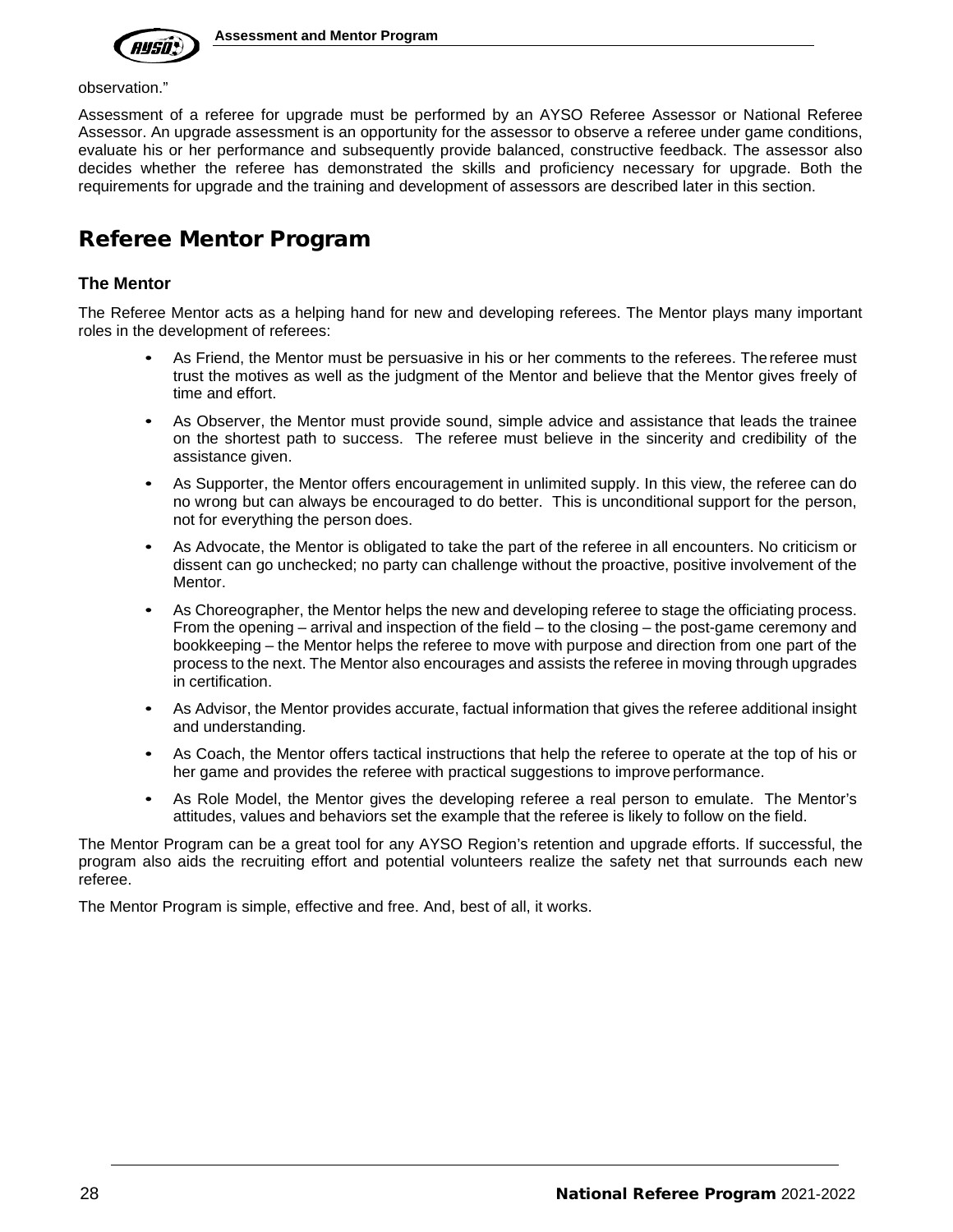

# **Mentor Qualifications**

The Mentor should:

- Be committed to AYSO and the AYSO philosophies
- Be willing to devote time and energy to the Mentor Program
- Have clear and concise verbal communication skills
- Learn to properly observe a referee's performance
- Have a positive attitude in presenting information
- Develop an aptitude for listening and responding to a referee's questions and concerns
- Encourage referees and understand a referee's shortcomings
- Serve as a role model to other volunteers
- Know the Laws of the Game and referee mechanics

# **Administration of the Mentor Program**

The Regional Commissioner should ensure that qualified personnel fill the positions of Regional Referee Administrator (RRA) and Regional Director of Referee Assessment (RDRA) and that the Mentor Program has a high priority in the Region.

The Regional Referee Administrator (RRA) supports and encourages the Regional Director of Referee Assessment (RDRA) to develop and administer the program. Support must include ensuring that scheduling is done in such a manner as to support the Mentors and referees being assisted.

The Regional Director of Referee Assessment (RDRA) develops and administers the program including:

- Recruiting and training Mentors. It is recommended that sufficient Mentors be assigned to provide a Mentor to each 8U Official, Assistant Referee and Regional Referee. Mentors should be assigned no more than three referees at any one time.
- Developing a specific program that will ensure assignment of an Assessor to each new 8U Official, Assistant Referee and Regional Referee during the first season of new referees' games in the Region.
- Encouraging Mentors to continue their education to become Referee Assessors and National Referee Assessors.

The Area Referee Administrator (ARA) and Area Director of Referee Assessment (ADRA) should provide support and encouragement to the RRA's and RDRA's in their Area and should provide inter-Region support for the program.

Section Directors and Section Referee Staff should give the Mentor Program high priority in the Section and provide support to the Area and Regional programs.

For a successful Mentor Program, Regional Referee staff must:

- Identify and appoint sufficient Mentors to meet Region requirements
- Provide Mentors with adequate training and material
- Conduct a briefing on their duties and responsibilities
- Consider conducting training with role playing for new Mentors before working with referees
- Provide a copy of the Referee Mentor Manual
- Assign Mentors to referees immediately upon the referee receiving training andcertification
- Avoid scheduling a Mentor as a referee in a game immediately before or after a game in which the mentor is mentoring a referee
- Recognize Mentors with awards or other recognition programs.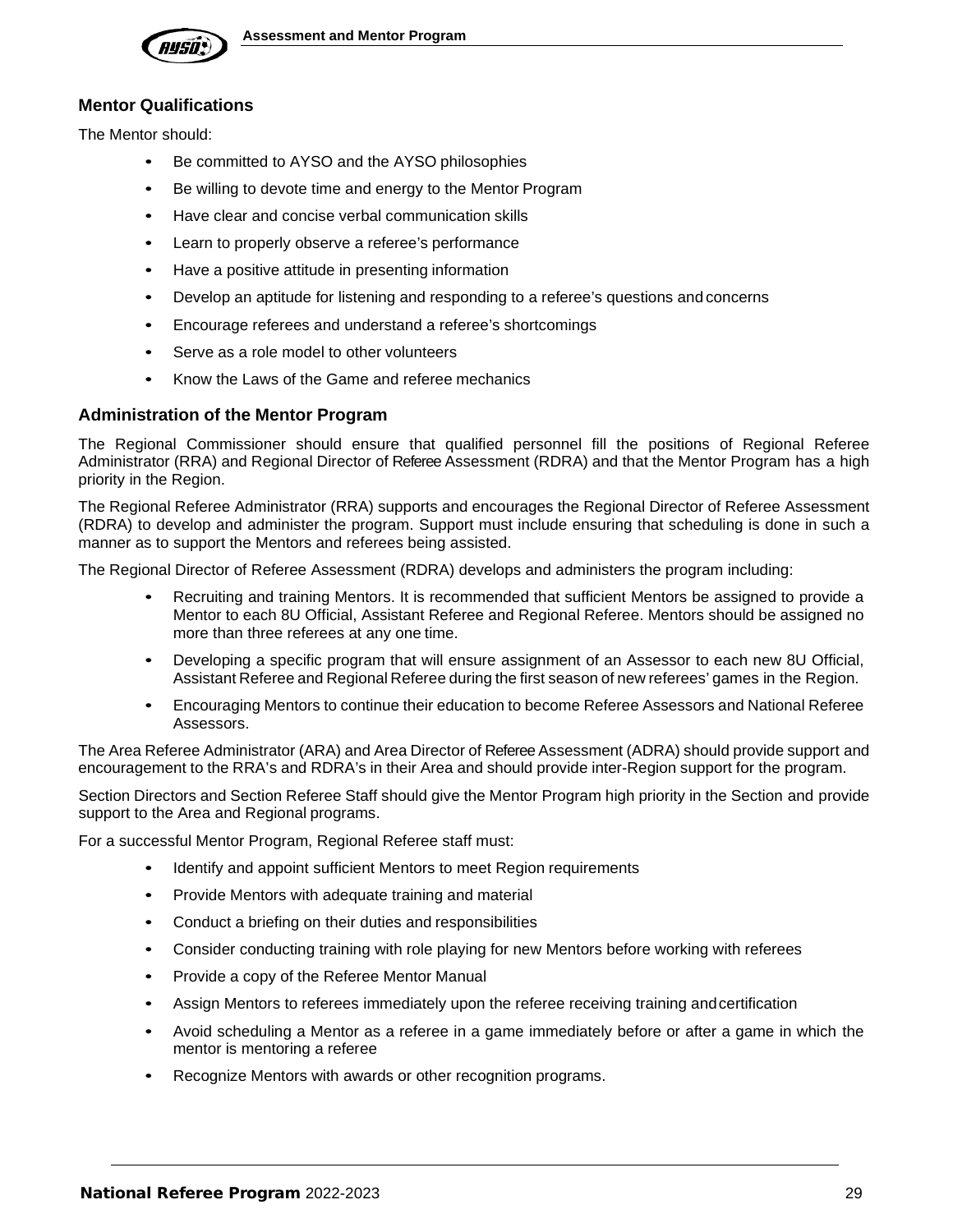

# **Alternative Administration of the Mentor Program**

While a one-on-one, ongoing Mentor Program is most effective, there are times when resources are not available or where conditions exist that prohibit this structure. In these rare cases, interim steps can be taken to support a Mentor Program until circumstances permit a one-on-one organization:

- Assign fields and times to Mentors: A Mentor will observe and support all referees on the fields during the times assigned. Referees should be informed, in advance, of the Mentor's role. If necessary, a Mentor may cover two fields at a time.
- Form teams of referees: A Mentor should be assigned to a team of referees who will rotate duties during a series of games. The Mentor should give feedback at the conclusion of the series of games.
- Assign in groups: Mentors should be assigned refereeing duties in close proximity to a referee who is to be advised. The Mentor should be available to assist the referee and respond to questions before and after the game.
- Recruit retired or injured referees to act as Mentors. Some of these referees may not initially meet all of the prerequisites of a Mentor. They should be carefully selected and thoroughly briefed on their duties. They should be encouraged to complete the necessary requirements as soon as possible.

#### **Guidance for Mentors**

*Initial Contact:*

- Contact the referee you are assigned to mentor as soon as possible. Initial contact may be by telephone or e-mail. Personal contact should be made as soon as possible. **Do not expect the referee to make initial contact with you.**
- Arrange an initial meeting in which you:
- Introduce yourself and explain your referee experience
- Describe the Mentor Program
- Make sure that the referee understands that the mentoring process is intended to be a positive experience
- Learn as much about the referee as possible
- Understand the referee's goals, objectives, experience and concerns
- Answer any questions or doubts
- Arrange for a next meeting, including attending the referee's next game.
- Develop your objectives that meet the needs of the referee and AYSO

#### *As a Mentor you:*

- Act as a Mentor in all of the roles outlined above
- Always present a positive attitude toward officiating and AYSO
- Create a safe, positive environment for improvement
- Be available as often as needed to provide support and answer questions
- Observe the referee as often as needed
- Encourage the referee to continue certification to higher levels of officiating
- Ask the referee to serve as assistant referee for one of your games
- Participate with the referee in continuing training and social activities offered by the Region
- Seek help from others to ensure that the needs of the referee are met
- Report to the Regional referee staff any special needs or problems that should be addressed for the referee
- Actively recruit other volunteers to become referees and Mentors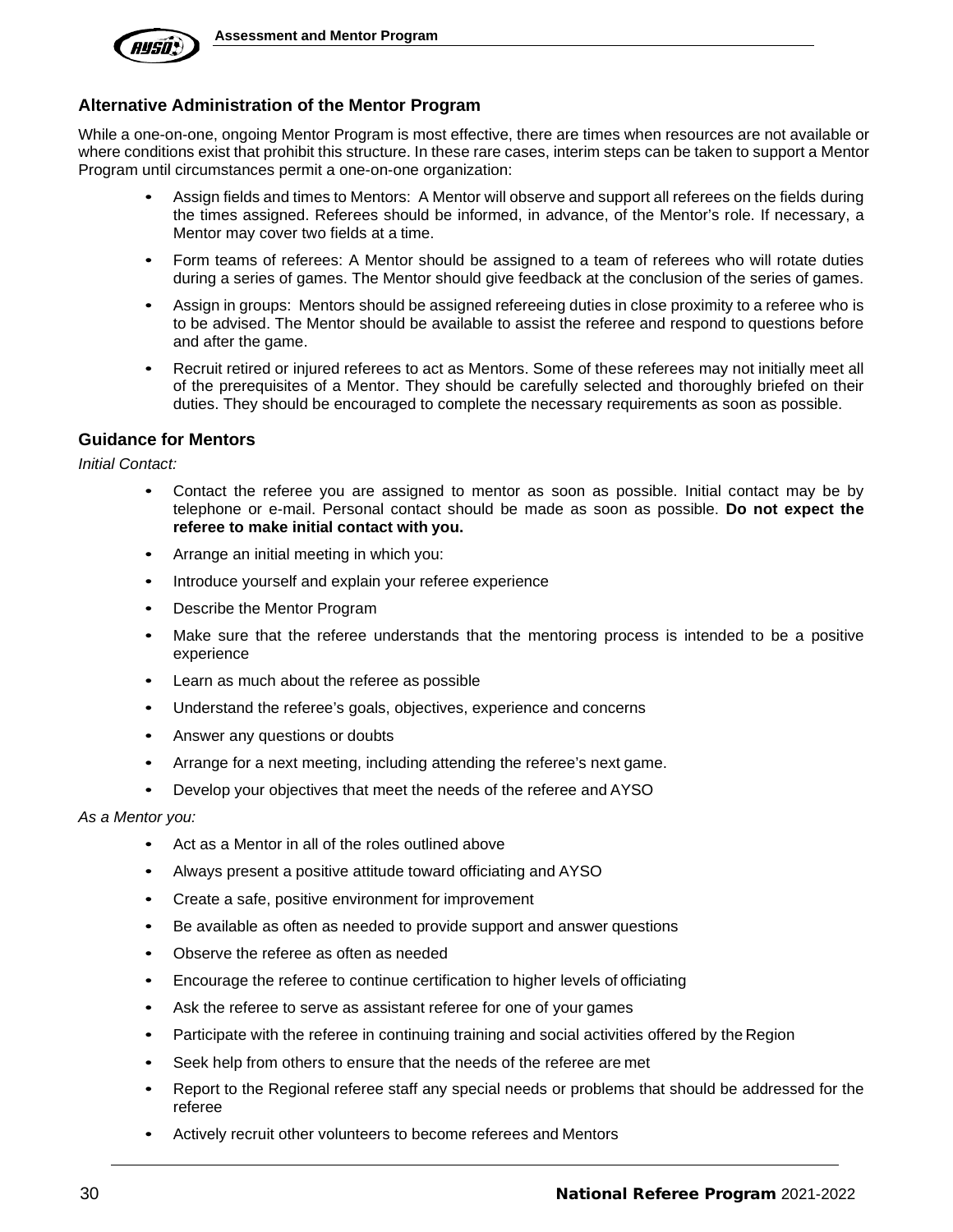

- Support the referee at any game you observe. This includes positive comments to coaches, spectators and players.
- Provide **positive** feedback to the referee after all observations:
- Make at least two or three positive comments
- Identify no more than two areas for improvement by the referee
- Be specific in all comments made to the referee using game experience or specific examples of performance.
- Give small, attainable, immediately improvable goals for the referee
- Use positive language such as:
- "You might consider trying…"
- "Other referees often find that…"
- "From my experience…"
- "It may be easier for you if you…"
- Avoid phrases such as:
- "You should…"
- "I always…"
- "Never…"
- "Always…"
- End discussions of observations with a positive comment
- Encourage the referee at all times.

# Assessment: Requirements and Procedures

Observations and Assessments, as elements of the referee upgrade process, have a somewhat more formal structure than the referee mentoring discussed above. Referees who are upgrading above the Regional Referee level have learned the basics of soccer refereeing and seek certification of their greater skills and proficiency. Accordingly, the requirements for upgrade at each level are progressively more specific and there is a recommended process for evaluation (observation or assessment). These processes are described below. If the recommended process is not followed, an assessment done by a certified AYSO assessor must nevertheless be accepted.

#### **Policies governing observations and assessments:**

- 1. It is the right of every AYSO referee to request and to obtain in a timely manner an observation or assessment by an appropriately trained AYSO assessor. Regional, Area and Section staffs must not refuse to schedule or indefinitely delay an assessment or observation when one is requested.
- 2. A referee seeking an assessment or observation must recognize that suitable advanced notice is required to permit the necessary scheduling of an assessor or observer. The required time may vary with the geography, time of year and level of upgrade sought, among other factors. Whenever possible, referee staff should honor a request for observation or assessment within 2-3 weeks.

# **Requirements for Observations and Assessments for Upgrade**

- *For upgrade to Intermediate Referee:* One observation as referee in a 12U game. The game should be of regular AYSO length.
- *For upgrade to Advanced Referee:* One assessment as referee and one as an assistant referee in a 14U game. The game should be of regular AYSO length (preferred) or a game with each half not less than 30 minutes in duration (acceptable). Non-AYSO matches are acceptable as long as the game is refereed using the diagonal system of control and meets the minimum duration requirement.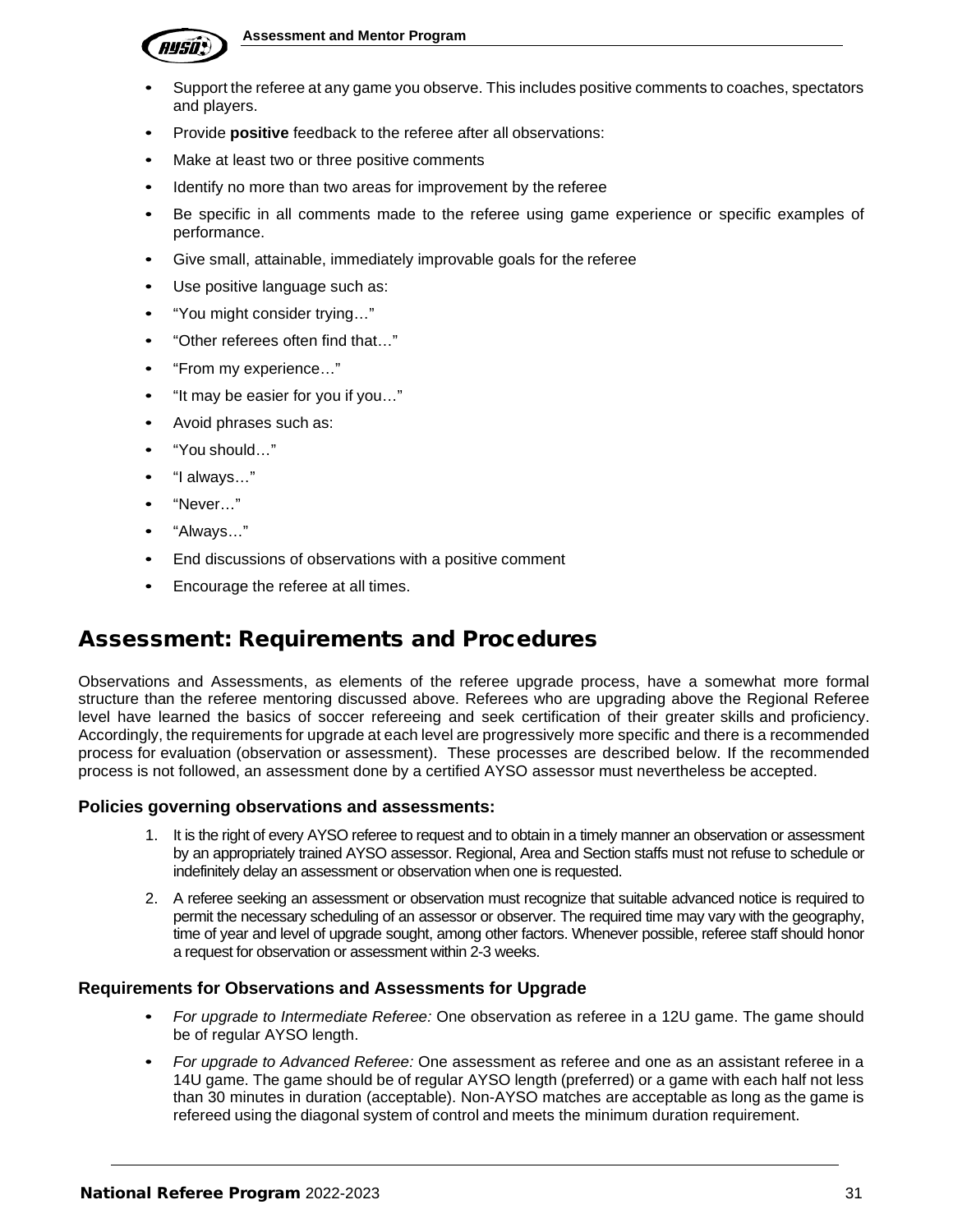

• *For upgrade to National Referee:* Two assessments as referee and one as an assistant referee in 19U games. When 19Ugames are not available, 16U games may be used for assessment with the approval of the SDRA or SRA. The game should be of regular AYSO length or a game with each half not less than 30 minutes in duration. Non-AYSO games are acceptable as long as the game is refereed using the diagonal system of control, meets the minimum duration requirement and we have approval of the organization authorizing the match.

# **Required Process for Assigning an Assessor and Scheduling an Assessment:**

- 1. To request an assessment, a referee should contact the RDA or RRA of the Region where the referee is registered. The RDA/RRA may coordinate the assessment or may delegate the coordination of the assessment to another individual, such as an Area or Section referee staff member.
- 2. Assessments for Advanced Referee candidates:
	- a. Whenever possible, the assessment should be performed by an assessor who is not active in the Region where the candidate is registered.
	- b. If the assessment will occur within the Area where the candidate is registered, the assessment coordinator must contact the referee's home ADRA (or ARA or a designee) who assigns a Referee Assessor or National Referee Assessor.
	- c. If the assessment will occur outside the Area where the candidate is registered but within the Section where the candidate is registered, the assessment coordinator must notify the SDRA (or SRA or a designee). The SDRA (or SRA or designee) has responsibility for ensuring coordination between the relevant staffs of the candidate's Area and the Area in which the assessment will occur. In particular, the assignment of the assessor may more logically be handled by the staff of the Area in which the assessment will occur, working in collaboration with the candidate's Area staff.
	- d. If the assessment will occur outside the Section where the candidate is registered:
		- i. The assessor is assigned by the designated Area referee staff member of the Area in which the assessment will occur.
		- ii. The candidate's ADRA (or ARA) is informed in advance of the assessment by the assessor assigner where the assessment is to be conducted.
		- iii. The candidate's ADRA (or ARA or designee) should work closely with the assessor assigner to provide information that is pertinent to the assignment of an assessor.
- 3. Assessments for National Referee candidates:
	- a. Whenever possible, the assessment should be performed by an assessor who is not active in the Area where the candidate is registered.
	- b. If the assessment will occur within the Section where the candidate is registered, the assessment coordinator must contact the referee's SDRA (or SRA or a designee) who assigns a National Referee Assessor. The SDRA (or SRA or designee) has responsibility for ensuring coordination between the relevant staffs of the candidate's Area and of the Area in which the assessment will occur.
	- c. If the assessment will occur outside the Section where the candidate isregistered:
		- iv. The assessor is assigned by the designated Section referee staff member of the Section in which the assessment will occur.
		- v. The candidate's SDRA (or SRA) is informed in advance of the assessment by the assessor assigner where the assessment is to be conducted.
		- vi. The SDRA (or SRA or designee) from the candidate's Section should work closely with the assessor assigner to provide information that is pertinent to the assignment of an assessor.
- 4. Wherever possible the following conditions should be observed for assessments for upgrade:
	- a. The candidate should not be assigned a game immediately before or after the game to be assessed.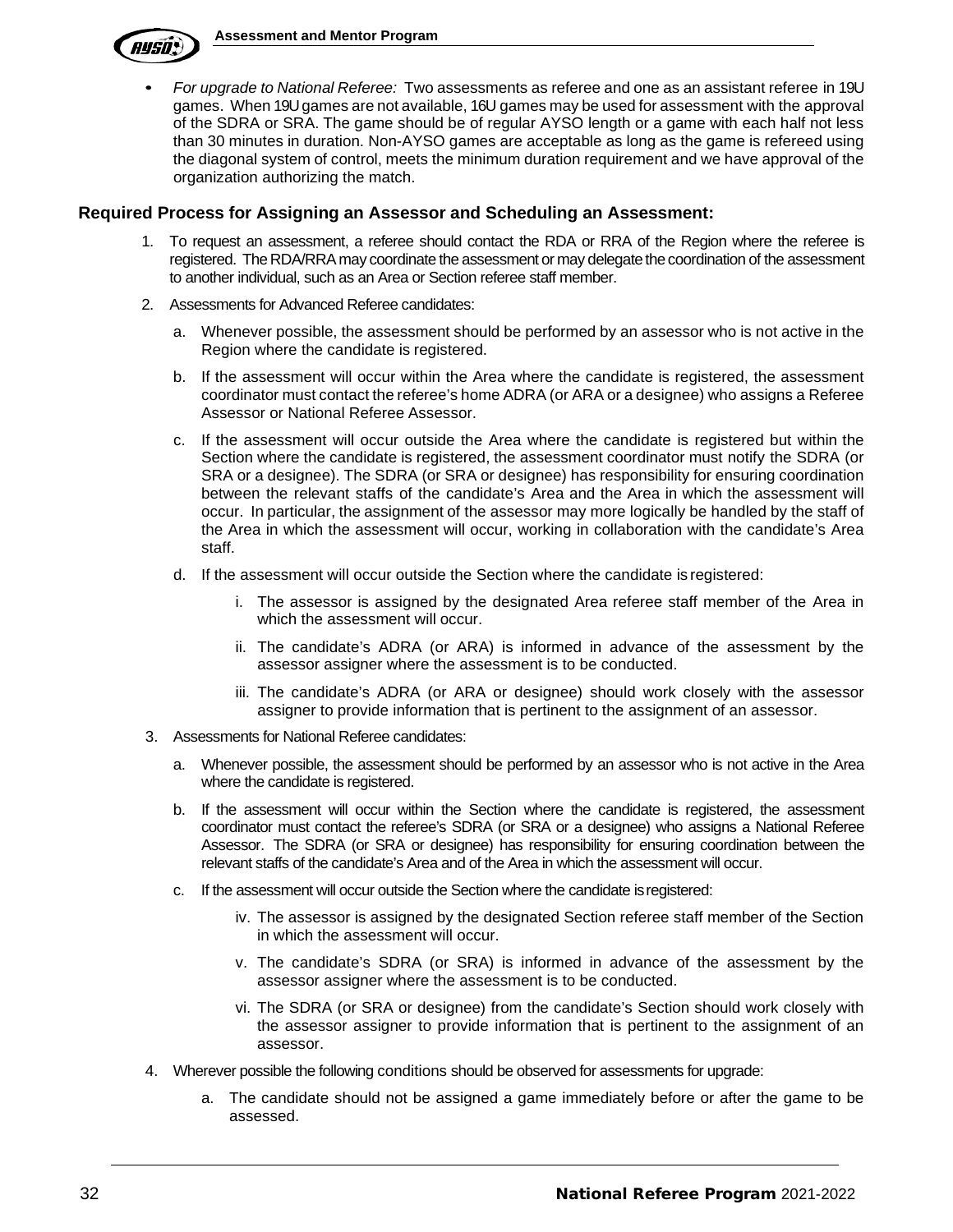

- b. If being assessed as the referee, the candidate should be allowed to pick the other members of the officiating team.
- c. If being assessed as the referee, the candidate's assistant referees should not be assigned a game immediately preceding or following the assessment game. The candidate should have the option of having the assistant referees available for part or all of the assessment debriefing.
- d. Game time, location and names and contact information of assistant referees should be provided to the candidate well in advance of the game.

# Assessment: Assessor Techniques and Procedures

The techniques and procedures used by the assessor are critical to the outcome of the evaluation. The way an assessor approaches and communicates with a candidate and the efficiency with which the assessor conducts the process can determine the evaluations' success or failure. It is essential that the referee being assessed feels that the assessor's comments are worthwhile.

# <span id="page-42-0"></span>**Assessor Expectations of Candidate Performance**

Assessors must understand that candidates for upgrade are at the upper end of the skills required at their *current*  certification level and at the lower end of the skills required for the level they are being assessed. Therefore, candidates should not be expected to perform at the highest possible level of the certification for which they are being assessed. An Advanced Referee candidate with a total of 50 games experience with 10 games at the 14U level should not be expected to perform with the same level of competence as an Advanced Referee with 90 games experience and 30 games in 16U games. Similarly, a National Referee candidate cannot be expected to perform at a level equal to a referee with many years of 19U experience. As with any benchmark of proficiency, continued growth through experience is expected as referees mature professionally.

# **Forms**

The AYSOvolunteers.org website has forms for assessment and observation:

- Referee Assessor Upgrade Application
- Assessment Field Worksheet
- Referee Assessment Checklist
- Referee Observation Worksheet
- Assessment Verification Form
- Assistant Referee Assessment Checklist
- Assessment Feedback Form
- Referee Physical Fitness Test

# <span id="page-42-1"></span>**Assessor Techniques and Guidelines**

Assessors should observe the following practices, which generally apply to both assessments and observations (see specific exceptions in the section ["Concerning Observations"](#page-45-0) on page 36.

#### **Pre-Game**

- Contact the referee team before match and review ground rules. For instance, determine if the entire referee team is to be assessed or only a particular candidate.
- Verify name of referee to be assessed and time and place of match.
- Arrive at the match at least 30 minutes before the start time.
- Dress conservatively and inconspicuously (do not wear a referee uniform or anything that identifies an assessor).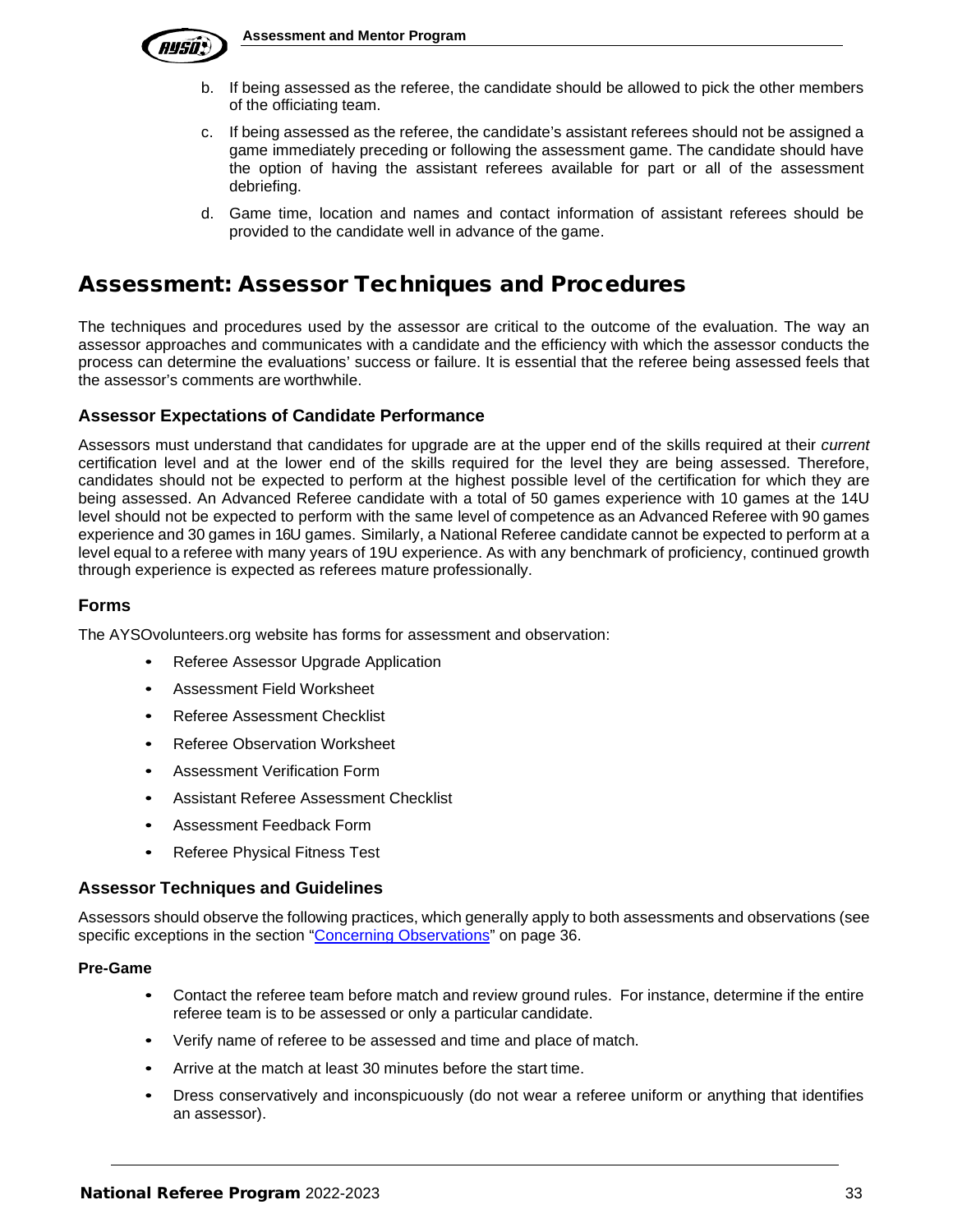

#### **Assessment and Mentor Program**

- Ensure all assessment forms are available and brought to the game.
- Remember what the goals and objectives of the assessment are.
- Review the assessment criteria and understand the standard.
- Observe the teams' and coaches' pre-game activities
- Observe but do not contribute to the referees' pre-game conference.
- Observe but do not interfere with player pre-game instructions by referee.

#### **During the Game**

- Observe the entire game:
- $\circ$  The first 5 or 10 minutes of each half will set the tone for that half.
- $\circ$  The last 5 or 10 minutes of each half may become challenging to both the referee and the players as fatigue sets in and if the players feel pressure to score.
- Avoid personal prejudices and showing any negative reactions.
- The referee's style may differ from yours.
- The referee's judgment may be different from yours.
- Don't judge the referee's performance strictly on your view of an incident.
- Don't be influenced by any over-reaction of players, coaches or spectators.
- Avoid conversing or socializing with or responding to questions asked by players, coaches or spectators.
- Take good, specific game notes.
- Feel free to move around the field but stay inconspicuous.
- Evaluate overall performance of the referee and do not overemphasize minor points.
- Refrain from interfering with the referee team while the match is in progress. In particular, do not interfere with the referee team's half-time discussions.

#### **After the Game**

- Allow the referee team to complete their post-game duties. This is a good time to review your notes and decide what you will discuss.
- Greet the referee team with a smile and a friendly word of thanks. Give them time to "cool down".
- Quickly establish a peer or consulting relationship.
- Avoid showing any reaction to the outcome of the match.
- When the referee team is ready, move to a comfortable, quietand reasonably private area.
- Allow the candidate(s) to complete the self-evaluation portion of the Assessment Verification Form.
- Using the Referee Assessment Checklist, a Field Worksheet or other notes conduct the post- game interview (see ["Thoughts on Assessment and Suggestions for Assessors"](#page-57-0) on page 47).
- If only one member of the team is being assessed and if you are asked to do so, quickly identify strengths and areas for improvement of the other members of the team and excuse them from further involvement unless agreed otherwise.
- Leave adequate time for discussion.
- Address the key strengths of the candidate. This is critical if the candidate is to perceive the experience positively. Substantiate with specific incidents in the match. No matter how poorly the referee performed, always find something positive to say.
- Respond to the referee's self-evaluation. Ask "How do you think you did?" and listen carefully to the response before offering your own opinion.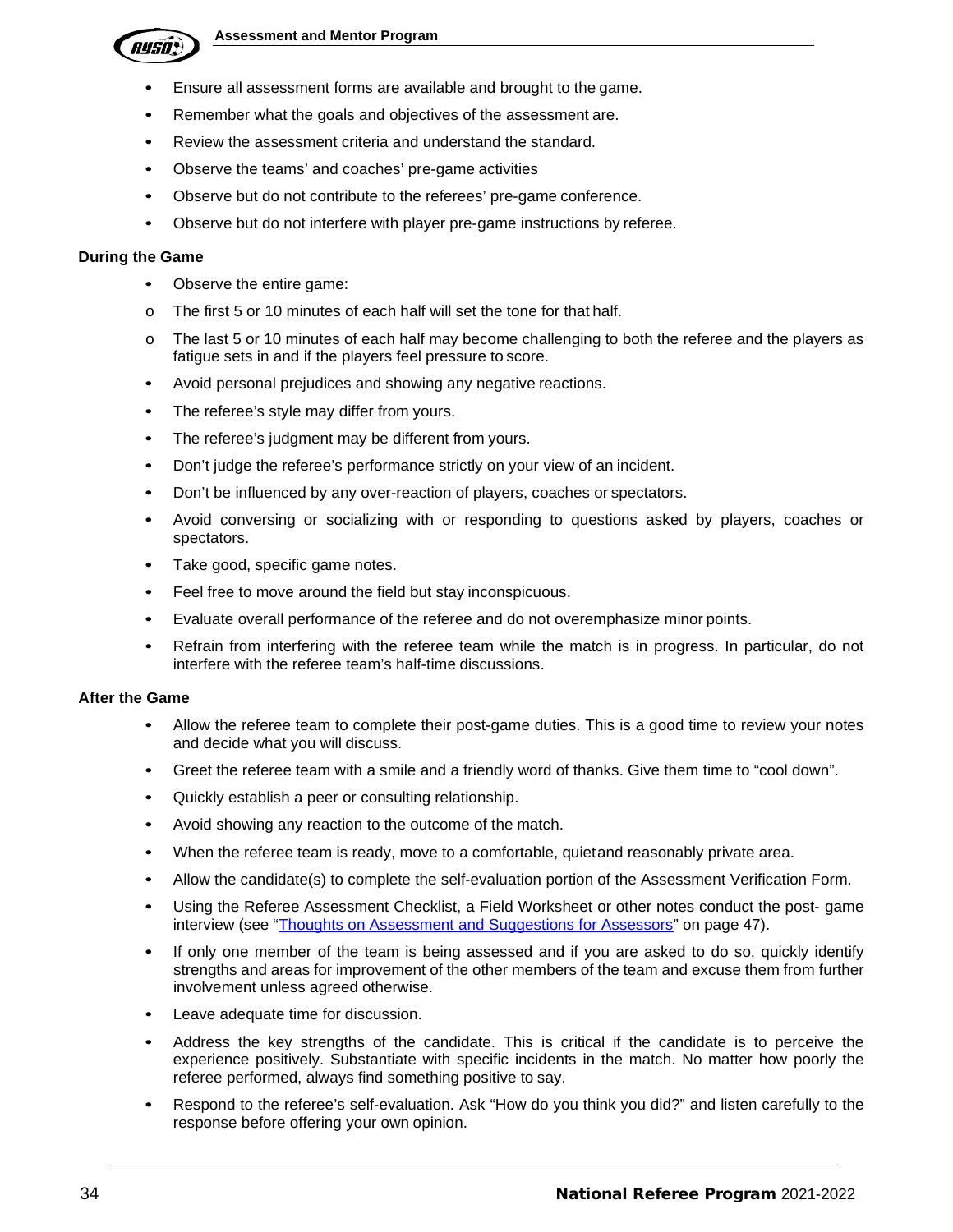

- Identify no more than three areas for improvement. Again, use specific incidents to substantiate. Be frank, positive, constructive and encouraging. Do not dwell on what you perceive as mistakes. Try to pick things that can be improved in the very next game. Offer concrete, specific suggestions for improvement.
- Stay away from "always" and "never." Use phrases like:
- In my opinion ...
- I believe ...
- From my perspective ...
- The way I see it ...
- You might think about …
- You could …
- Others have ...
- Another way to accomplish …
- Use the interview as a teaching and learning experience. Involve the candidate in the discussion using questions like these:
- How do you see this?
- What do you think about ...?
- How might you do this differently in the future?
- What happened during a specific incident?
- Were there any moments in the match that challenged you more than others?
- Which players needed the most watching and why?
- How did the tactics of the teams challenge your game control?
- What were the key times in the match that you felt were "moments of truth"?
- Close by politely stating your recommendation and with a handshake. It is important that, whatever the recommendation, the candidate leave the interview feeling good about the experience and ready to continue to officiate. It is also important that the candidate understand the basis for your recommendation.
- Complete all assessment the forms, sign and give to the candidate for further processing. If your recommendation is positive, sign the candidate's AYSO Application for Referee Certification form. Retain the lower half of the Assessment Verification Form for your records.
- Provide the candidate with an Assessment Feedback Form and encourage the referee to complete and submit the evaluation.
- Keep the assessment confidential. Referee Administrators are the only persons other than the referee team who need to know your findings.

#### **After the Assessment: Follow-up**

- Send written evaluation as confirmation of discussion
- Phone for questions
- Offer yourself as a resource
- Help develop an action plan
- Make sure that the referee knows that you and AYSO have the resources to help him or her get better and to enjoy the experience. Good post-assessment activities can help ensure that your comments and constructive criticism are applied to the benefit of all.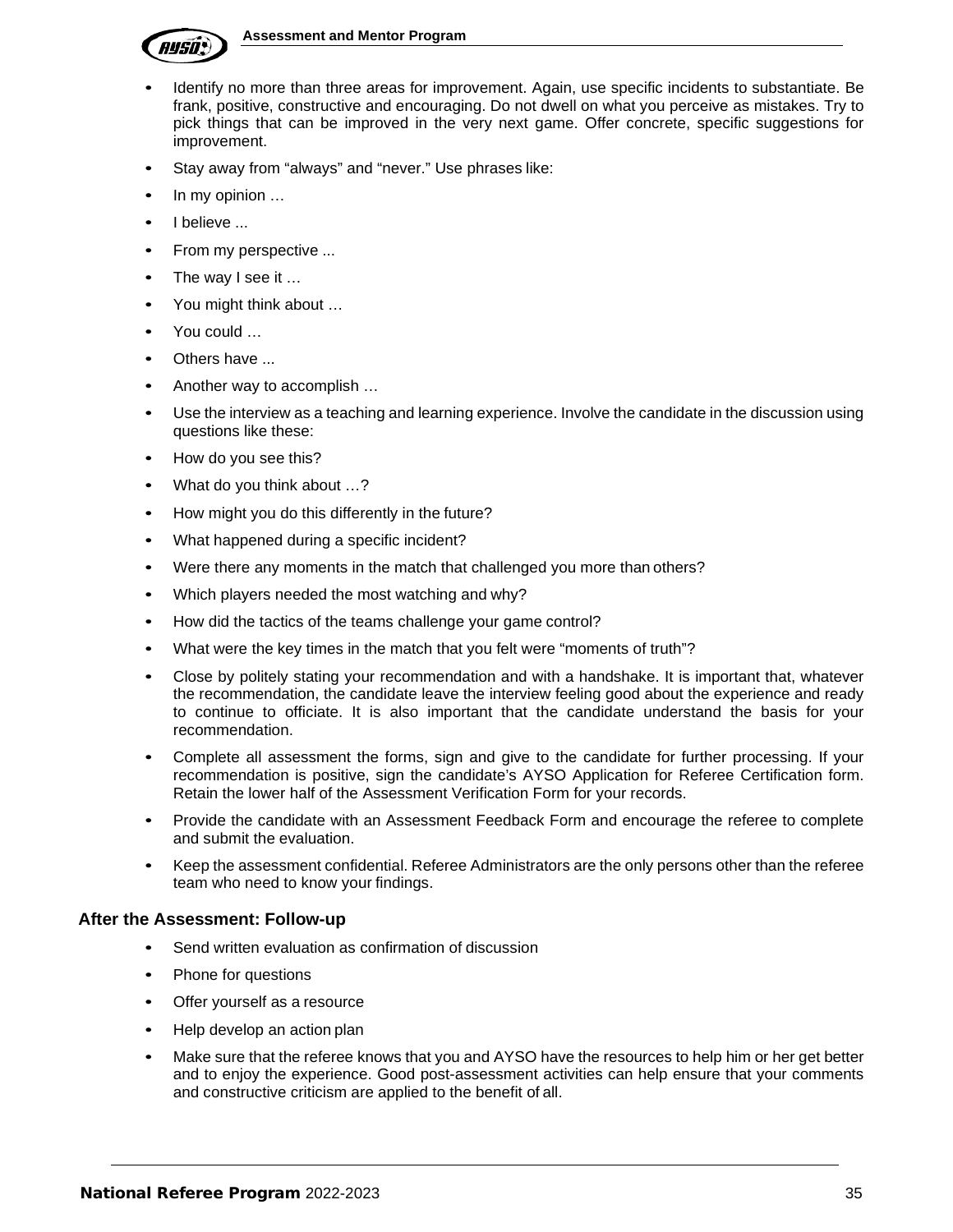

# **Communication and Attitude of the Assessor**

- Assessors must display integrity, professionalism and cordiality
- Assessors must convey a sense of friendly persuasion to the referee being evaluated
- Referees being assessed must never be made to feel inferior or put down in any way
- Feedback must be positive and constructive advice not instructions or commands
- Referees must be given an opportunity to explain the circumstances of incidents from their point of view. Assessors must show respect for the referee's opinion.

#### <span id="page-45-0"></span>**Concerning Observations**

Observations are unlike assessments for upgrade in several respects:

- An observation does not usually involve a written report. A Referee Observation Worksheet is available to the observer.
- The Referee Assessor (or Mentor) conducting the observation need not be inconspicuous. If necessary, the Referee Assessor should ensure that the coaches and spectators are aware of his or her presence.
- Mentors may participate with the referee, when necessary, in pre- and post-game activities. While not encouraged, limited discussion with the referee may also take place during the halftime.

As part of the certification process for Intermediate Referee upgrade, an observation of a candidate's performance is required. During this observation, the candidate is expected to exhibit a significant majority of the skills and proficiencies defined below (see ["Observing the Intermediate Referee Candidate"](#page-45-1) below). If, in the judgment of the observer, the candidate does not fulfill this expectation, the observer should use this as a mentoring opportunity and communicate clearly what skills and proficiencies have been adequately demonstrated and which require further observation, so that the candidate understands how he/she has progressed toward upgrade and what remains to be demonstrated. Ideally, this should be in writing, so as to avoid confusion or ambiguity. Additional observation(s) will need to be conducted in order to demonstrate skills and proficiencies in order to complete this requirement of the upgrade process. The observer should also encourage the candidate to ask for another observation when he/she feels ready.

Observers must remember their objective is to help a candidate meet expectations, not to create a barrier to upgrade. In particular, an observation is a less formal evaluation than an assessment. Observers must not unreasonably require a second observation and should do so only if they observe a significant gap between the skills and proficiencies expected of Intermediate Referees and those demonstrated by the candidate.

An observation, like an assessment, should be a positive, win-win experience. There **must** always be a post-game discussion with the referee.

# <span id="page-45-2"></span>Assessment: Field Observation Narratives

This section describes the skills and proficiencies that candidates for upgrade are expected to demonstrate.

# <span id="page-45-1"></span>**Observing the Intermediate Referee Candidate**

Recognize that candidates are being advised on the elements to successfully referee a typical regular season AYSO 12U game. The observation should focus mainly on the abilities necessary to officiate matches beyond the basic level, which are more physically demanding and challenging. The candidate should be given feedback on his or her performance as an entry level Intermediate Referee.

# **Appearance**

The Intermediate Referee candidates should arrive at the game properly attired and have the required equipment.

#### **Pre-Game**

Intermediate Referee candidates should: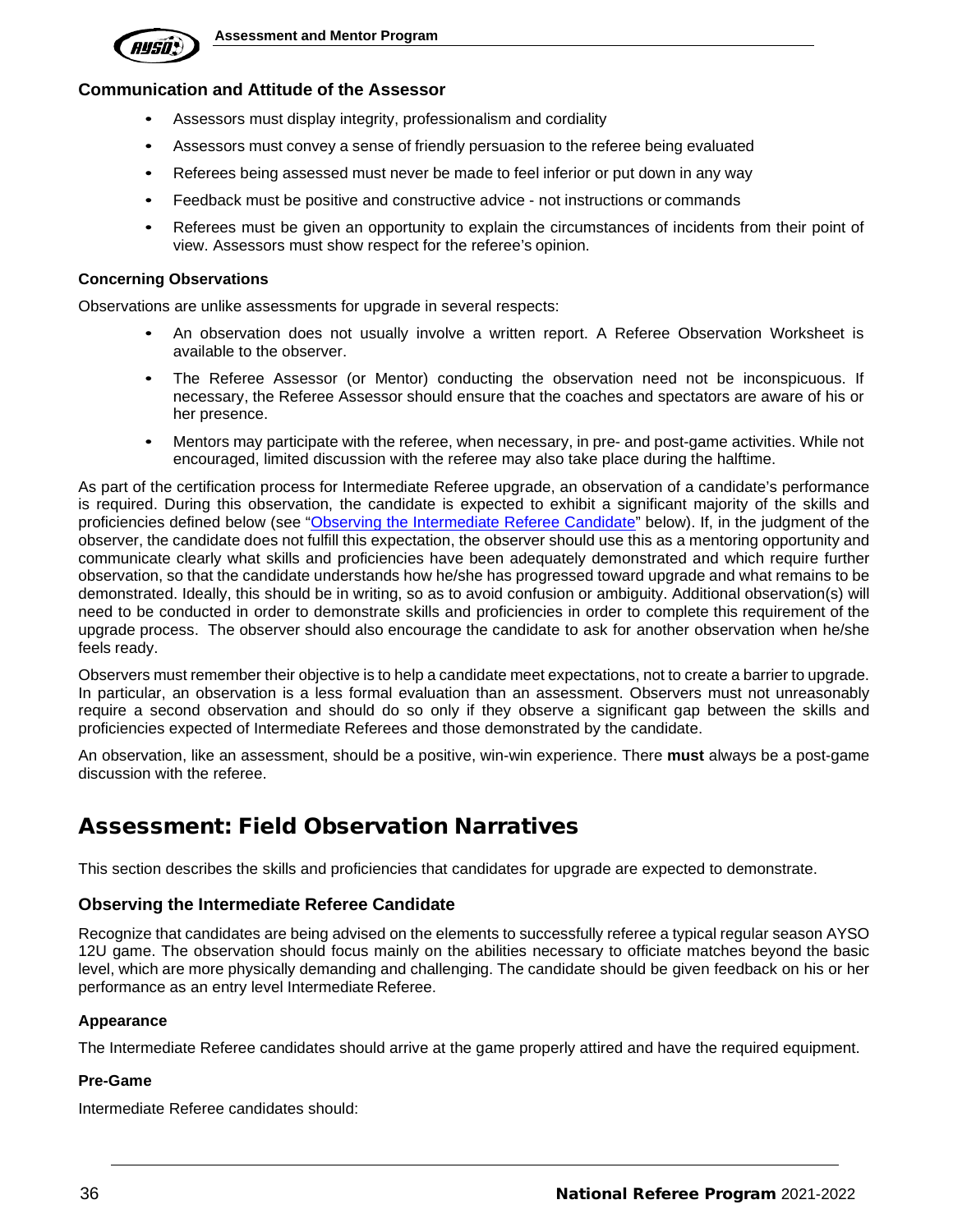

- arrive at the game at least 30 minutes before it starts, be properly equipped and be ready to walk onto the field
- administer the field, players and field equipment inspection
- provide simple but acceptable pre-game instructions to the assistant referees
- demonstrate acceptable techniques during the coin toss and leadership in acquiring game cards and game ball
- properly position themselves for the kick-off and direct the referee team and the players as to their position for the kick-off

#### **Fitness**

In general, candidates:

- keep up with play while traveling the diagonal
- sprint as required
- demonstrate the rudiments of anticipating play

#### **Attitude**

Candidates:

- should practice the "AYSO Team" philosophy at all times
- should be friendly and accommodating to fellow referees, players and coaches
- may indicate some nervousness but should demonstrate an aura of authority

#### **Courage, character and consistency**

Candidates are expected to:

- demonstrate willingness to call fouls equally for both teams when they occur
- be capable of recognizing and dealing firmly with any challenges to their authority on or off the field and interference from the sidelines

#### **Positioning, mechanics and signals**

Candidates are expected to:

- demonstrate knowledge of the operation of the diagonal system of control
- position themselves correctly in advance of restarts
- direct assistant referees to preferred positions during a restart by the attacking team near the opponent's goal
- orient themselves in a manner that maximizes their eye contact with their assistantreferees
- indicate their awareness of proper restart signals and show a measure of professionalism while executing them
- use the whistle in a manner that reflects the seriousness of the offense

#### **Accuracy of decisions**

Candidates are expected to:

- consistently recognize and whistle fouls which occur in a typical regular season AYSO 12U game including DFK and IDFK fouls
- recognize the difference between offside position and offside offenses
- apply the proper penalties and restarts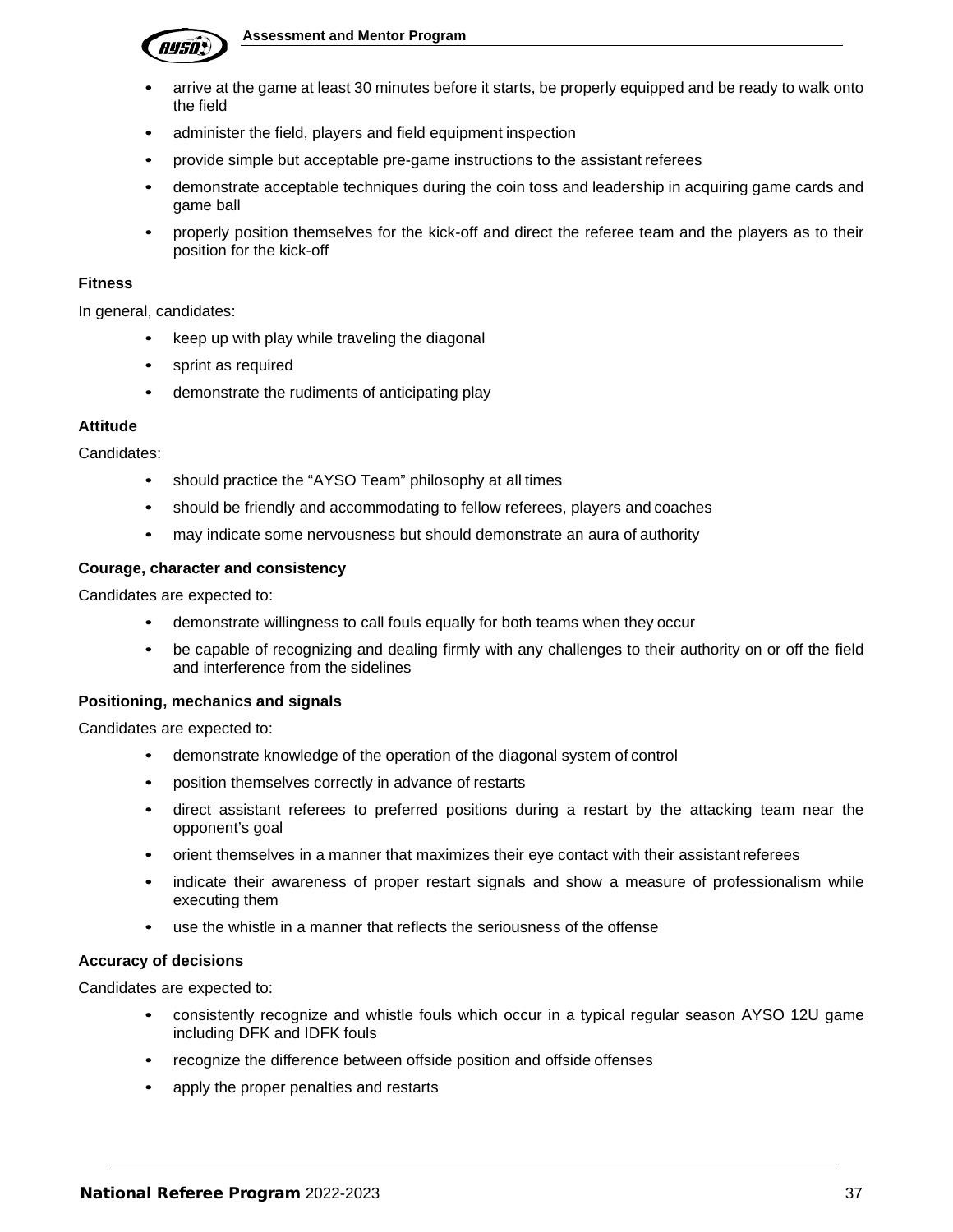

# **Control**

Candidates are expected to demonstrate that they have control of the game at all times by:

- starting and stopping the game on time
- stopping and starting quarters and halves on time
- controlling substitutions
- handling injuries
- being aware of the readiness of players and the assistant referees
- providing sufficient whistle signal level so that players are aware that the referee has made a call

# **Conclusion**

To satisfy the field certification requirements at the Intermediate level while refereeing a typical regular season AYSO 12U game, candidates must complete the game and be debriefed by the Referee Assessor or Mentor.

# **Assessing the Advanced Referee Candidate**

Recognize that candidate is being critiqued on his or her ability to successfully perform as a referee and or assistant referee in a typical regular season AYSO 14U game. The assessment should focus on the candidate's ability to officiate beyond the Intermediate level sufficiently well to handle most AYSO matches with skill equal to an entry-level Advanced Referee. See: Assessor Expectations of [Candidate Performance](#page-42-0) on page 33.

#### **Appearance**

Advanced Referee candidates are expected to arrive at the game properly attired and have the required equipment.

#### **Pre-Game**

Advanced Referee candidates are expected to:

- arrive at the game at least 30 minutes before it starts, be properly equipped and be ready to walk onto the field
- administer the field, players and field equipment inspection and require correction or marking of unsafe conditions before the game is allowed to begin
- provide general but acceptable pre-game instructions to their assistant referees that include: positioning and signaling on restarts, offside and goal
- provide acceptable techniques during the coin toss and leadership in acquiring game cards and game ball
- properly position themselves for kick-off and verify proper position of players and assistant referees for kick-off

#### **Fitness**

In general, candidates are expected to:

- be within 15-20 yards of play
- generally travel the diagonal while demonstrating their ability to cover the extremes of the field when required
- sprint as required
- demonstrate their ability to anticipate play by positioning themselves in advance ofplay

#### **Attitude**

Candidates are expected to:

• practice the "AYSO Team" philosophy at all times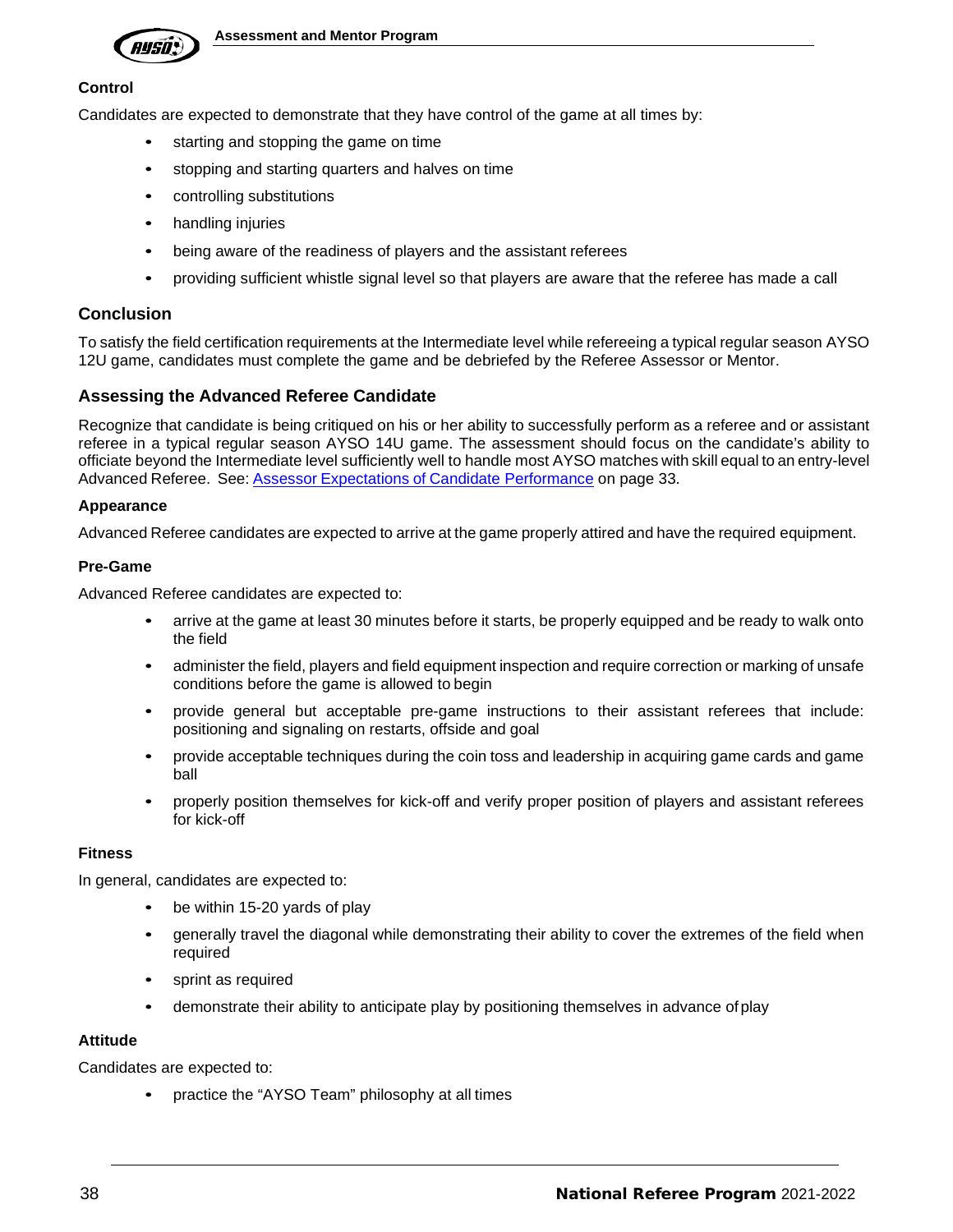

- be friendly and accommodating to fellow referees, players and coaches including introducing assistant referees to team captains during the coin toss
- demonstrate confidence and be perceived by players and coaches to be confident
- control the game at all times

#### **Courage, character and consistency**

Candidates are expected to:

- demonstrate willingness to call fouls equally for both teams when they occur
- be capable of recognizing and dealing firmly with any challenges to their authority on or off the field and interference from the sidelines

#### **Positioning, mechanics and signals**

Candidates are expected to:

- demonstrate knowledge of the operation of the diagonal system of control and when it is appropriate, to deviate from the diagonal to follow play
- position themselves correctly in advance of restarts
- consistently orient themselves in a manner that maximizes their eye contact with their assistant referees
- indicate their awareness of proper restart signals and show a measure of professionalism while executing them
- use the whistle in a manner that reflects the seriousness of the call

#### **Accuracy of decisions**

Candidates are expected to:

- recognize and whistle less obvious as well as obvious fouls
- have no difficulty distinguishing between DFK and IDFK fouls
- distinguish between offside position and offside offenses
- apply the proper penalties and restarts
- demonstrate the use of advantage

#### **Control**

Candidates are expected to demonstrate that they have control of the game at all times by:

- starting and stopping the game on time
- stopping and starting quarters and halves on time
- controlling substitutions
- handling injuries
- being aware of the readiness of players and the assistant referees
- providing sufficient whistle signal level so that players are aware that the referee has made a call

#### **Conclusion**

To satisfy the field certification requirements at the Advanced level while refereeing a typical regular season AYSO 14U game, candidates are expected to be mostly successful in demonstrating:

- knowledge of the Laws
- proper application of the Law
- the mechanics of the diagonal system of control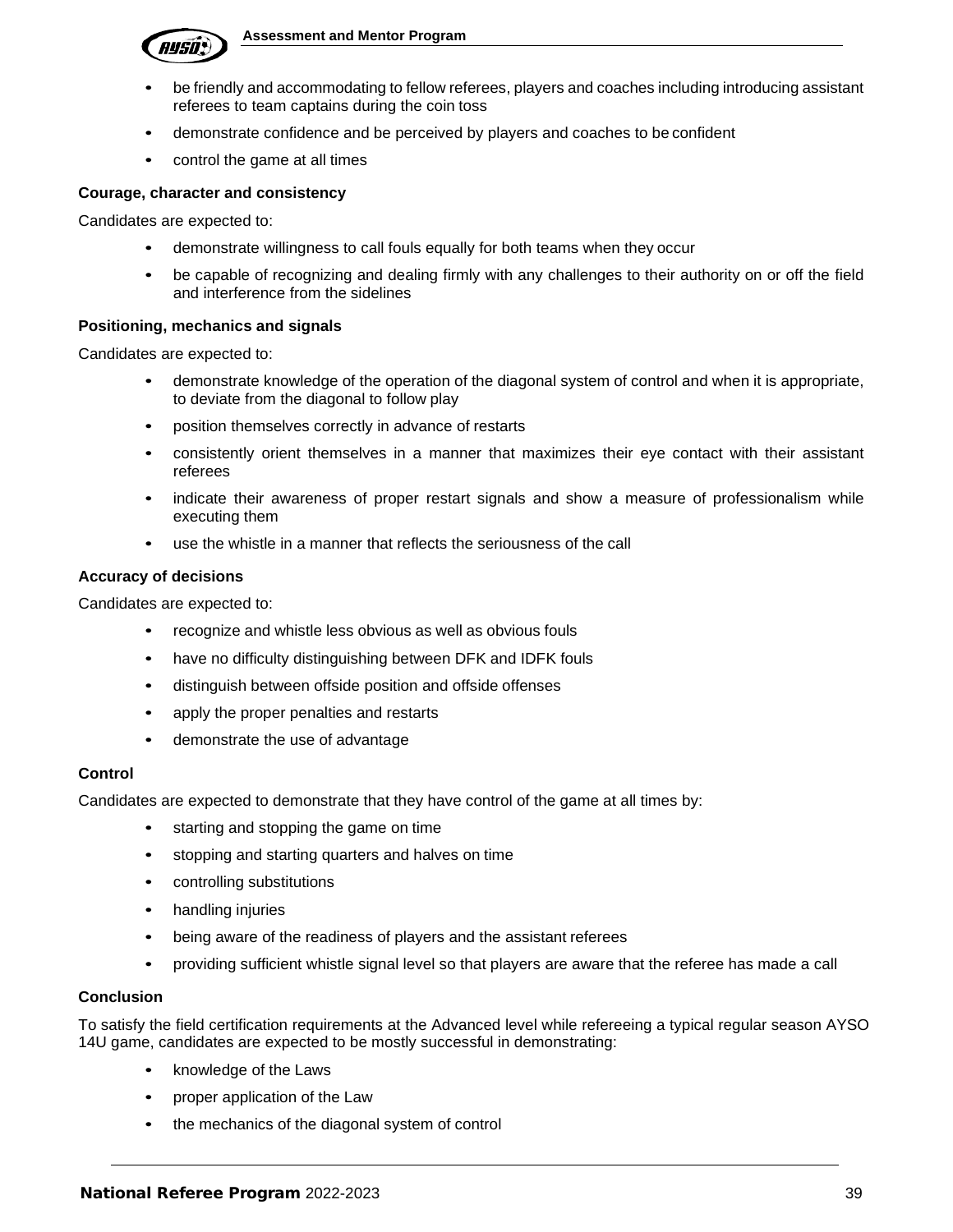

• proper positioning for restarts

# **Assessing the Advanced Referee Candidate as Assistant Referee**

Recognize that the candidate is being critiqued on his or her ability to successfully perform as assistant referees in a typical regular season AYSO 14U game. The assessment should focus on the candidate's ability to officiate beyond the Intermediate level to successfully handle most AYSO matches as an assistant referee. See: [Assessor](#page-42-0) [Expectations of Candidate Performance](#page-42-0) on page 33.

#### **Appearance**

Advanced Assistant Referee candidates are expected to arrive at the game properly attired and have the required equipment.

#### **Pre-Game**

Advanced Assistant Referee candidates are expected to:

- arrive at the game at least 30 minutes before it starts, be properly equipped and be ready to walk onto the field
- in response to direction from the referee, inspect players and field equipment
- be attentive to the referee's pre-game instructions and when in doubt, ask questions
- assume proper position for the kick-off

#### **Fitness**

In general, candidates are expected to:

- maintain a position opposite the second to last defender
- sprint and side-step as required
- demonstrate their ability to anticipate play by positioning themselves in advance ofplay
- correctly position themselves for restarts

#### **Attitude**

Candidates are expected to:

- practice the "AYSO Team" philosophy at all times
- exhibit an appropriate professional attitude and a spirit of cooperation and support for the referee team

#### **Courage, character and consistency**

Candidates are expected to:

- maintain their composure and attention to their responsibilities
- demonstrate a willingness to make consistently fair and unbiased decisions

#### **Positioning, mechanics and signals**

Candidates are expected to:

- demonstrate their knowledge of the operation of the diagonal system of control
- correctly position themselves in a manner that maximizes their eye contact with thereferee
- correctly position themselves in advance of restarts
- indicate their awareness of proper restart signals and show a measure of professionalism while executing them
- maintain the flag unfurled and on the field side while moving up and down the field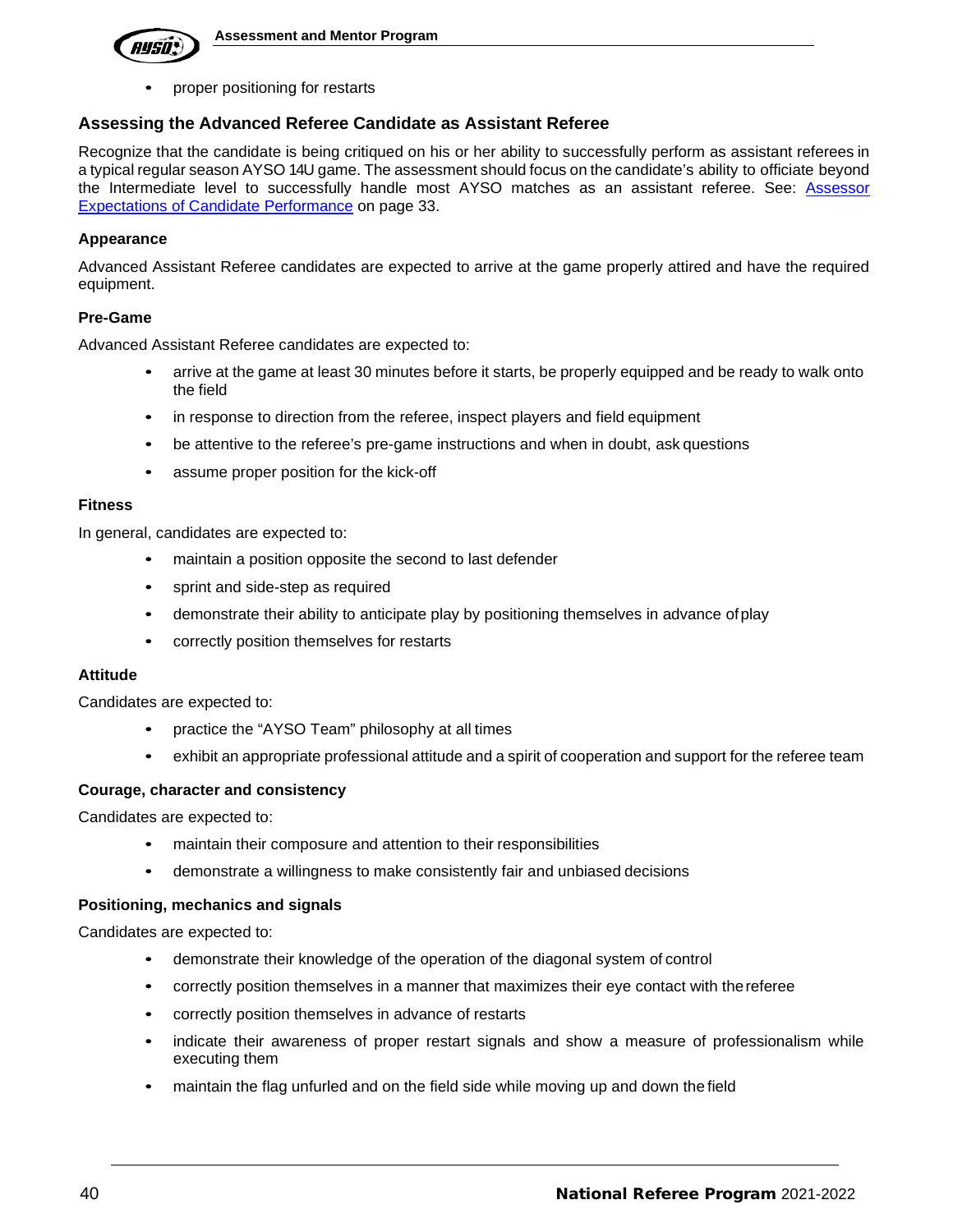

# **Assistance: Offside, Goal line and Touchline**

Candidates are expected to:

- provide timely and accurate assistance to the referee for ball out of play across the touchline or goal line and indicate the proper restart required
- provide accurate assistance for offside calls (participating players)

#### **Assistance: Fouls and misconduct**

Candidates must:

- indicate a willingness to flag infractions that are out of view of the referee
- ask for support when sideline interference is interrupting the game and their concentration

#### **Conclusion**

To satisfy the field certification requirements at the Advanced level while refereeing a typical regular season AYSO 14U game, candidates are expected to be mostly successful in demonstrating:

- knowledge of the Laws
- proper application of the Law
- the mechanics of the diagonal system of control
- proper positioning for restarts

#### **Assessing the National Referee Candidate**

Recognize that the candidate is being assessed on his or her ability to successfully referee a typical regular season AYSO 19U game. The assessment should focus mainly on the candidate's basic understanding of the "professional" aspects of refereeing, the application of the spirit and intent of the IFAB *Laws of the Game* and the intelligent use of the diagonal system of control. The candidate should demonstrate skills equal to an entry-level National Referee. The candidate is not expected to perform at a level that would allow him or her to referee the **most** challenging AYSO game. See: [Assessor Expectations of Candidate Performance](#page-42-0) on page 33.

#### **Appearance**

National Referee candidates must arrive at the game properly attired and have the required equipment.

#### **Pre-Game**

National Referee candidates:

- should arrive at the game at least 30 minutes before it starts and must be properly equipped and be ready to walk onto the field
- must administer the field, players and field equipment inspection and require correction or marking of unsafe conditions before the game is allowed to begin
- are expected to provide acceptable pre-game instructions to their assistant referees that include:
- o positioning and signaling on restarts, offside, goals and fouls close to the goal line
- o assigning senior assistant referee, keeping backup time
- o substitution mechanics
- o entering and leaving the field as a team and meeting at the center during the half-time interval
- o responsibility following the scoring of a goal
- o calling fouls in assistant referee's area
- o responsibility during penalty kicks
- o show acceptable techniques during the coin toss
- o exhibit leadership in acquiring game cards and game ball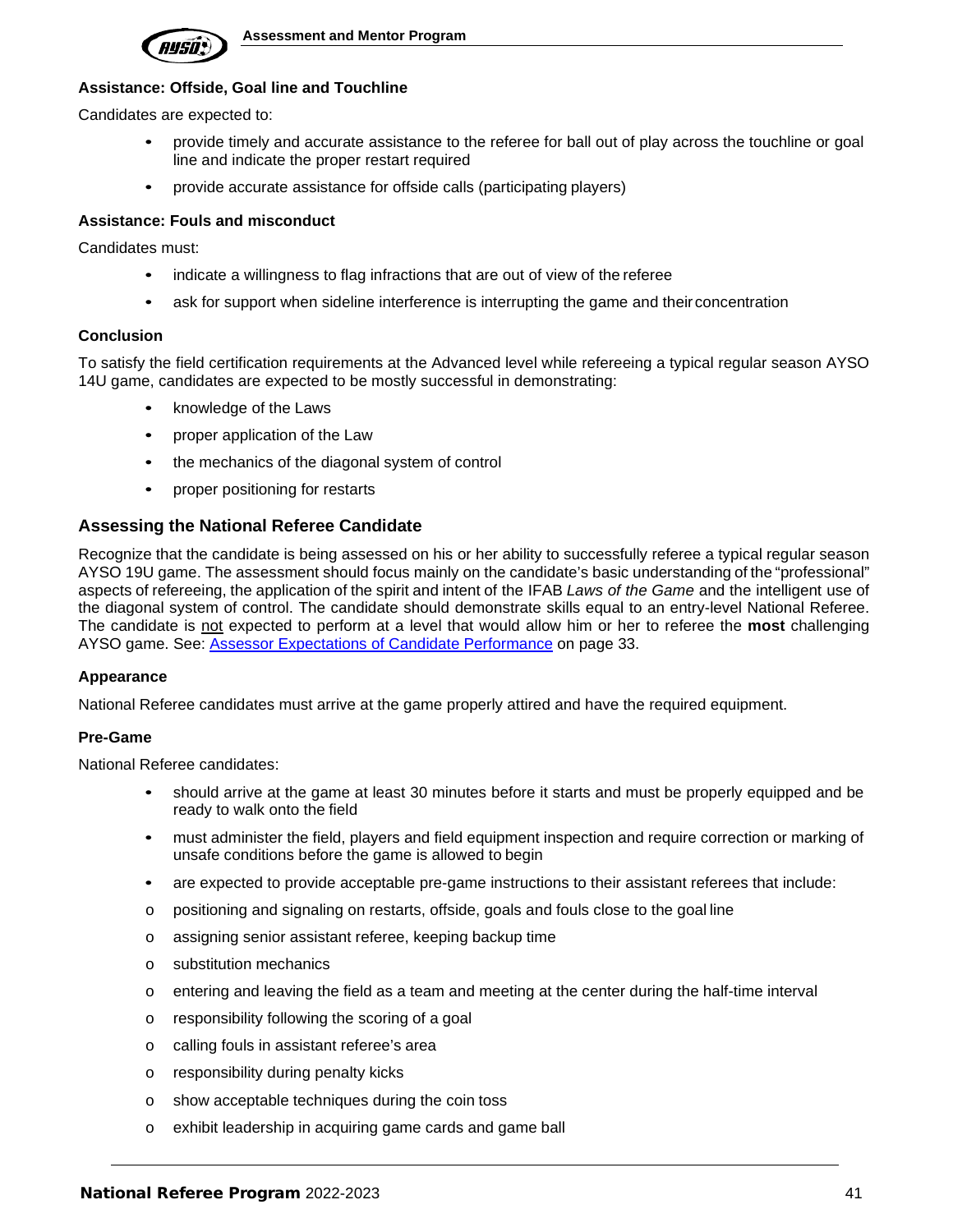

- o verify proper position of players and assistant referees for kick-off
- o assume correct referee position for kick-off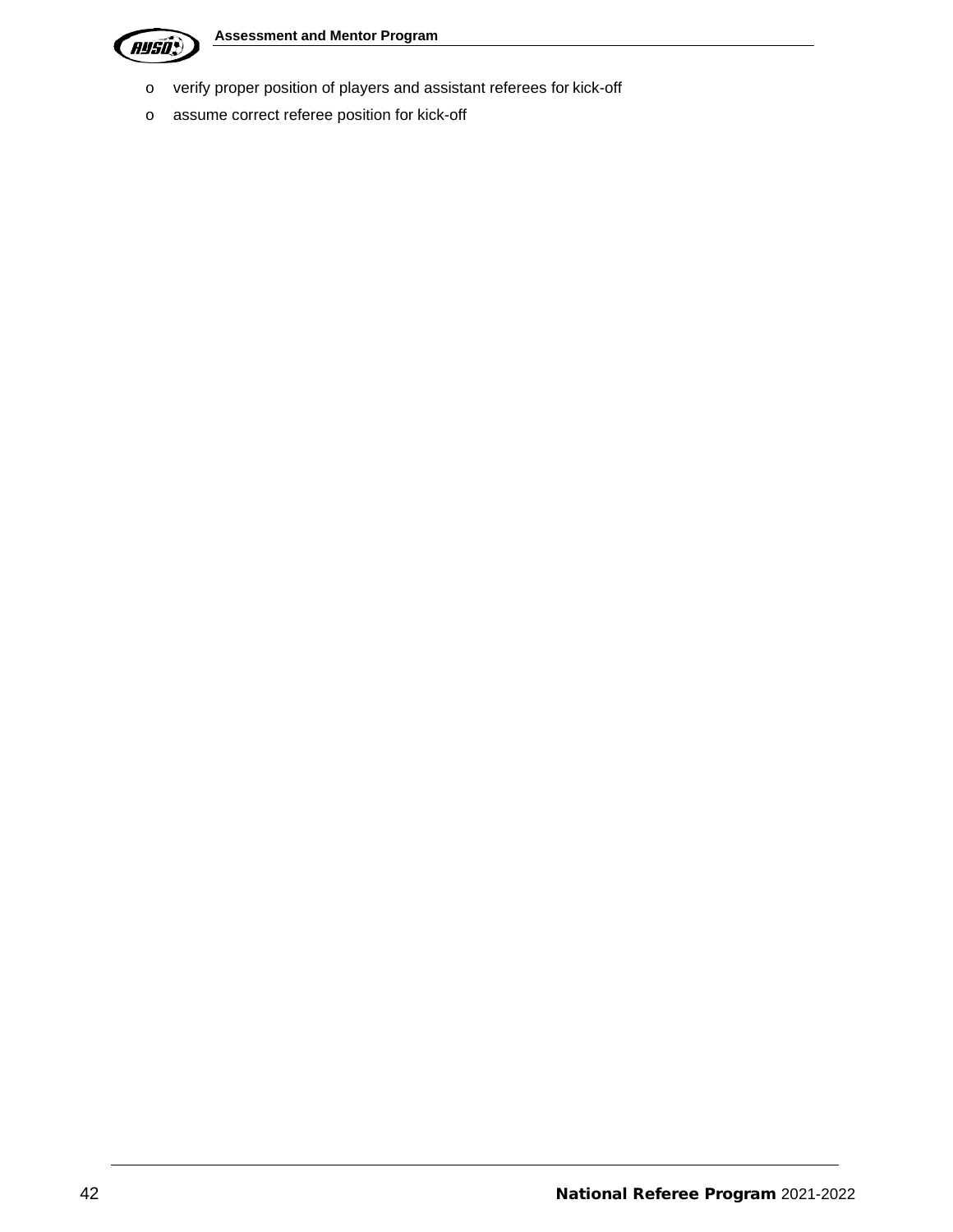

### **Fitness**

Candidates are expected to:

- be within 15 20 yards of play
- generally travel the diagonal while demonstrating their ability to cover the extremes of the field when required
- sprint and back-pedal as required
- demonstrate their ability to anticipate play by positioning themselves in advance of play

#### **Attitude**

Candidates must:

- practice the "AYSO Team" philosophy at all times
- be friendly and accommodating to fellow referees, players and coaches including introducing assistant referees to team captains during the coin toss
- demonstrate confidence and be perceived by players and coaches to be confident

#### **Courage, character and consistency**

Candidates must:

- demonstrate willingness to call fouls equally for both teams when they occur
- be capable of recognizing and dealing firmly with any challenges to their authority on or off the field and interference from the sidelines

#### **Positioning, mechanics and signals**

Candidates must:

- demonstrate their knowledge of the operation of the diagonal system of control and when it is appropriate, to deviate from the diagonal to follow play
- position themselves correctly in advance of restarts
- be capable of back-pedaling
- direct assistant referees to preferred positions during a restart by the attacking team near the opponent's goal
- consistently orient themselves in a manner that maximizes their eye contact with their assistant referees
- indicate their awareness of proper restart signals and show a measure of professionalism while executing them
- use the whistle in a manner that reflects the seriousness of the offense

#### **Accuracy of decisions**

Candidates:

- should recognize and whistle less obvious as well as obvious fouls
- must have no difficulty distinguishing between DFK and IDFK fouls
- should be alert to and deal with, subtle fouls and with players who *simulate* fouls to attract favorable calls
- should demonstrate the ability to distinguish between fouls and aggressive play
- must distinguish between offside position and offside offenses
- must apply the proper penalties and restarts
- should demonstrate the use of advantage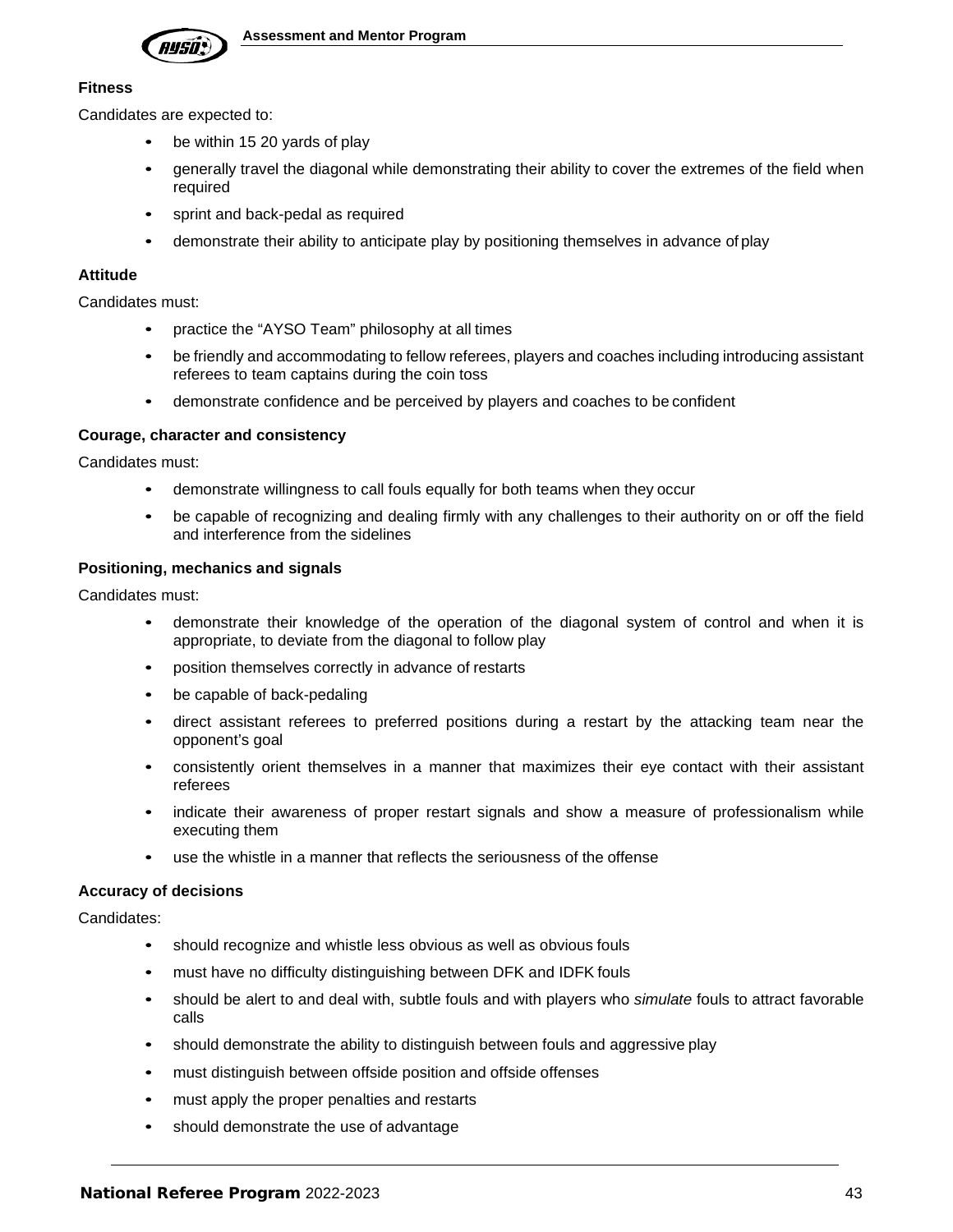

# **Control**

Candidates must demonstrate that they have control of the game at all times by:

- starting and stopping halves and the game on time
- controlling substitutions
- handling injuries
- being aware of the readiness of players and the assistant referees
- providing sufficient whistle signal level so that players are aware that the referee has made a call
- using dialogue to warn players of pending infractions in lieu of constant whistling
- being aware of and dealing with infractions away from play
- properly managing the required minimum distance on free kicks, corner kicks and throw ins
- positioning players for restarts within the penalty area
- providing protection for goalkeeper as well as ensuring proper goalkeeper conduct
- not tolerating time wasting or dissent

#### **Conclusion**

To satisfy the field certification requirements at the National level while refereeing a typical regular season AYSO 19U game, candidates must be successful in demonstrating:

- knowledge of the Laws
- proper application of the Law
- the mechanics of the diagonal system of control
- proper positioning for restarts
- variation of positions as required from reading the game
- maintaining the flow and control of the match
- recognizing and dealing with players who are not in control of themselves
- adjusting referee style to experience and attitude of players for maximum enjoyment forall

# **Assessing the National Referee Candidate as Assistant Referee**

Recognize that the candidate is being assessed on his or her ability to successfully perform as assistant referees in a typical regular season AYSO 19U game. The candidate should demonstrate skills equal to an entry-level National Referee acting as an assistant referee. The candidate is not expected to perform at a level that would allow him or her to act as an assistant referee at the **most** challenging AYSO game. See: [Assessor Expectations of Candidate](#page-42-0)  [Performance](#page-42-0) on page 33.

#### **Appearance**

National Assistant Referee candidates must arrive at the game properly attired and have the required equipment.

#### **Pre-Game**

National Assistant Referee candidates:

- should arrive at the game at least 30 minutes before it starts and must be properly equipped and be ready to walk onto the field
- in response to direction from the referee, must inspect players and field equipment
- must be attentive to the referee's pre-game instructions and when in doubt, ask questions
- must assume proper position for the kick-off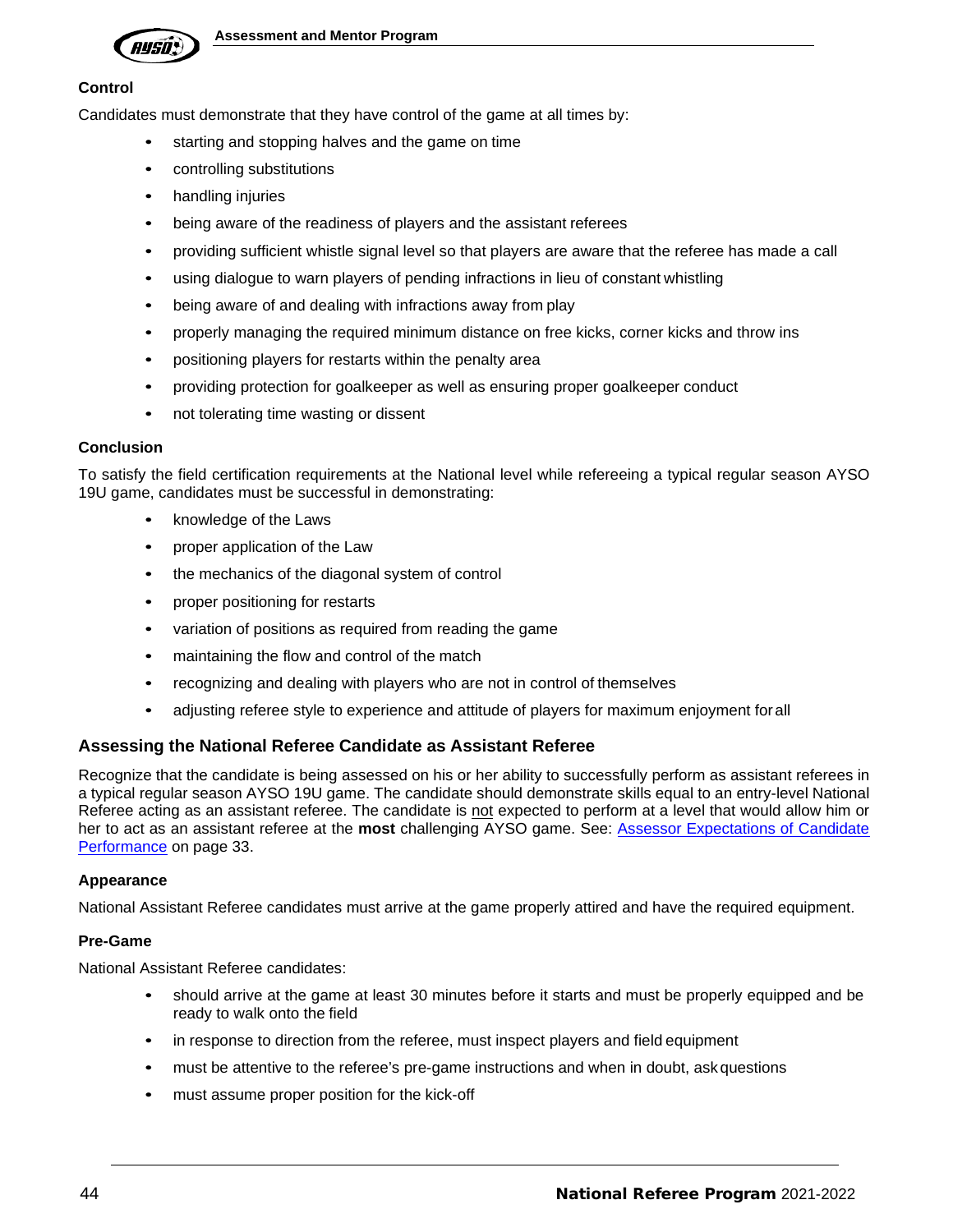

# **Fitness**

Candidates must:

- maintain a position opposite the second to last defender unless otherwise directed by the referee
- follow the ball to the goal line
- sprint and side-step as required
- demonstrate their ability to anticipate play by positioning themselves in advance of play
- correctly position themselves for restarts

#### **Attitude**

Candidates:

- must practice the "AYSO Team" philosophy at all times
- must exhibit an appropriate professional attitude and a spirit of cooperation and support for the referee team
- should assist the referee, not insist
- should maintain an even temperament in the presence of sideline and player criticism or misconduct

#### **Courage, character and consistency**

Candidates must:

- maintain their composure and attention to their responsibilities
- demonstrate a willingness to make consistently fair and unbiased decisions

#### **Positioning, mechanics and signals**

Candidates must:

- demonstrate their knowledge of the operation of the diagonal system of control
- correctly position themselves in a manner that maximizes their eye contact with the referee
- correctly position themselves in advance of restarts
- indicate their awareness of proper restart signals and show a measure of professionalism while executing them
- consistently maintain the flag unfurled and on the field side while moving up and down the field

#### **Assistance: Offside, Goal line and Touchline**

Candidates must:

- provide timely and accurate assistance to the referee for ball out of play across the touchline or goal line and indicate the proper restart required
- in response to the referee's direction, provide "play on" signals for play along the touchline and goal line and for onside
- provide accurate assistance for offside decisions

#### **Assistance: Fouls and misconduct**

Candidates must:

- indicate a willingness to flag infractions that are out of view of the referee
- ask for support when sideline interference is interrupting the game and their concentration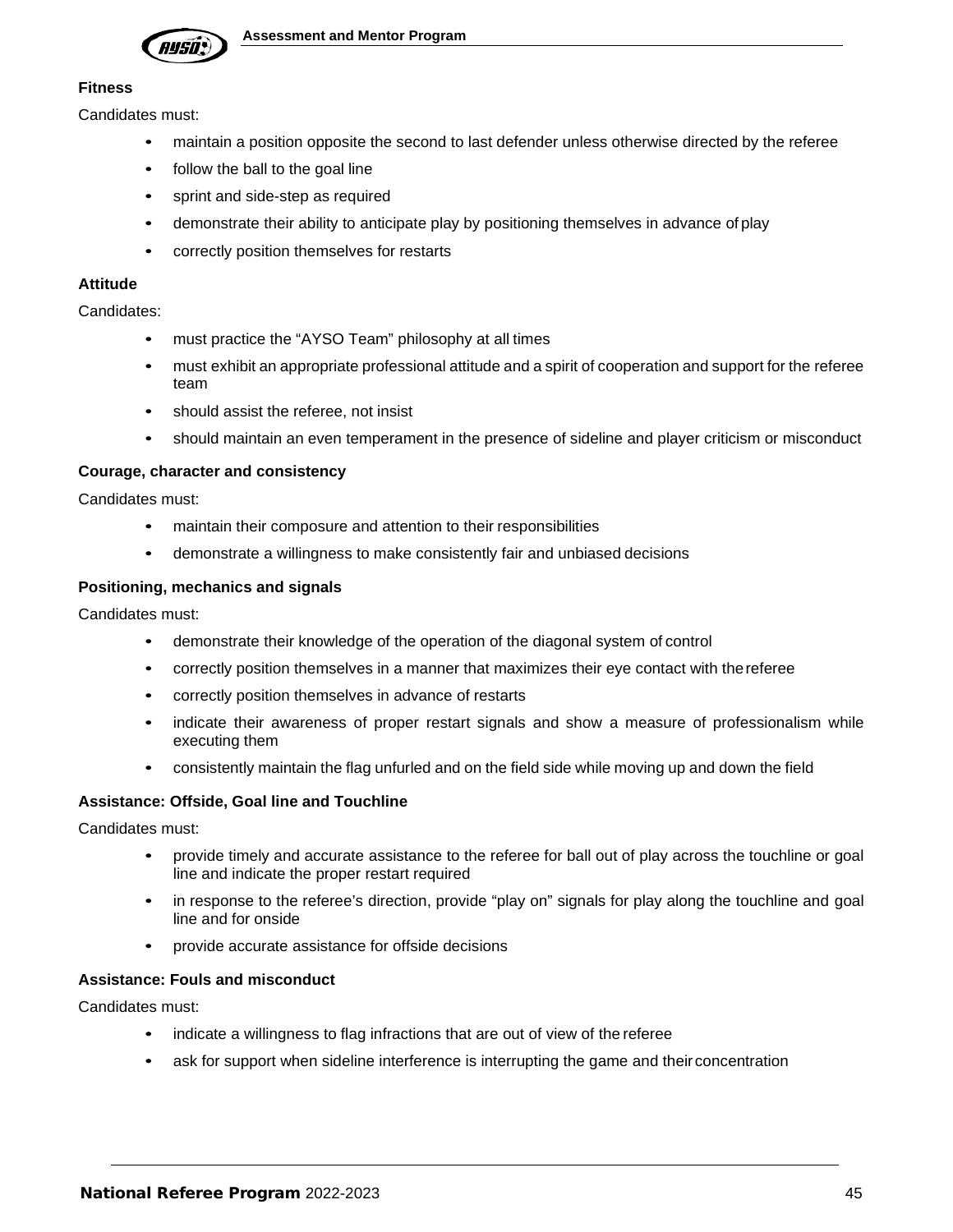

# **Conclusion**

To satisfy the field certification requirements at the National level while refereeing a typical regular season AYSO 19U game, candidates must be successful in demonstrating:

- knowledge of the Laws
- application of the Laws
- the mechanics of the Diagonal System of Control
- proper positioning for restarts
- full support for the referee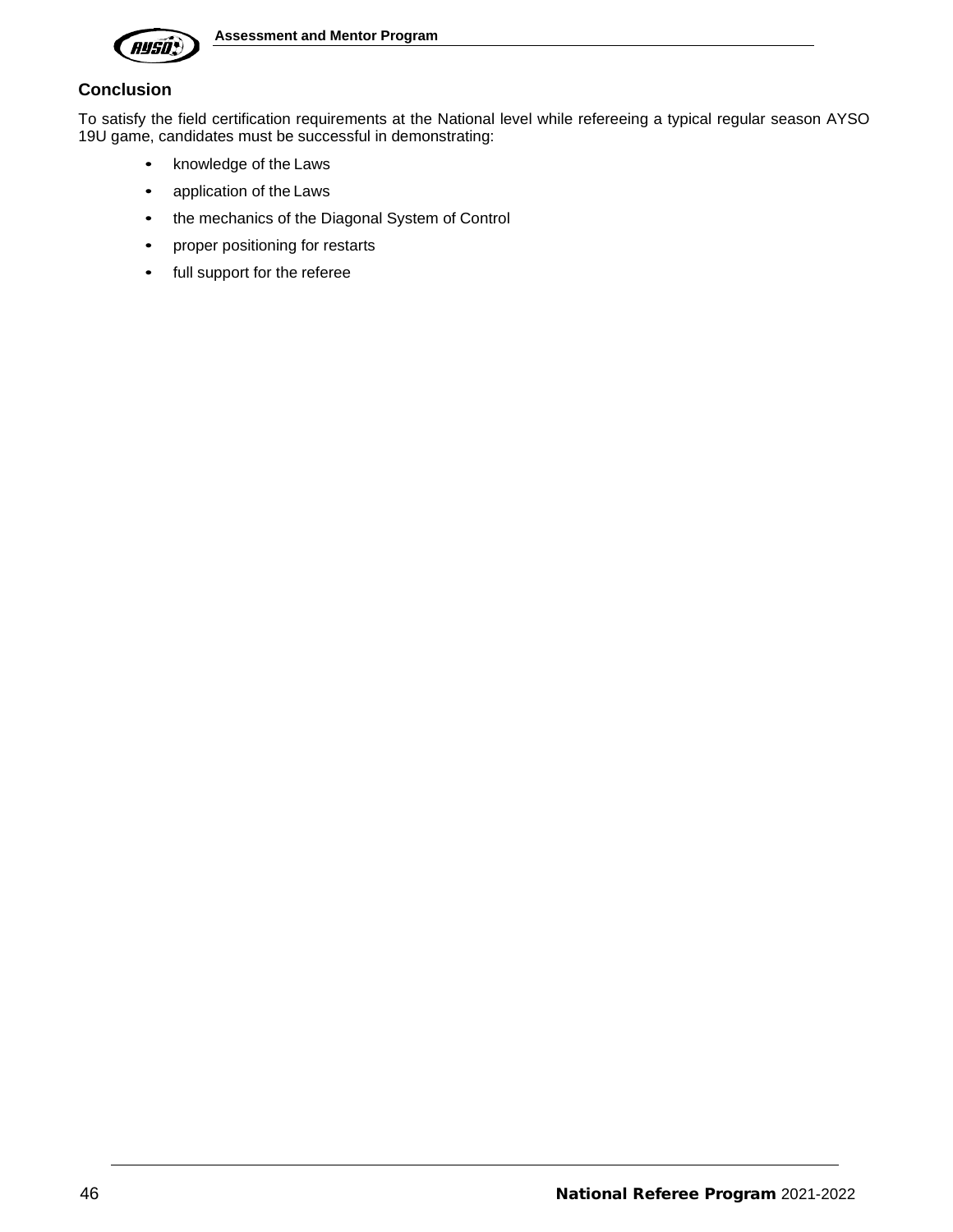

# Training and Development of Assessors

The objective of the AYSO Assessment Program is to provide assistance to Advanced and National Referee candidates in becoming a better referee. The assessor should provide positive, constructive guidance in areas the assessor believes will help make the referee more confident in his or her performance and enhance the enjoyment of the game for everyone. This principle also applies to the Referee Assessor and National Referee Assessor candidates being mentored to their new grades.

The certification requirements for AYSO referee assessors are listed in the Appendix of this manual. After completing the classroom training requirements, the assessor candidate performs practice assessments under the guidance of an experienced Referee Assessor or National Referee Assessor. These practice assessments provide the assessor candidate the opportunity to demonstrate the attributes of a knowledgeable, positive, caring assessor. Assessor mentors need to be careful when mentoring new assessor candidates to ensure that the referee candidates they are actually observing are not forgotten in the effort to help the assessor candidate in the post-game interviews. To help the referee candidates and the assessor candidates through the sensitivity of the post-games debrief with an assessor candidate, here are some Do's & Don'ts that should be followed by the assessor mentor.

# **Do's**

- DO remember that you are responsible for setting a positive tone for both the referee and assessor candidate.
- DO spend time with the assessor candidate before meeting with the referee candidate to establish the procedure you intend to use to conduct the evaluation.
- DO get to know the assessor candidate's methods and the techniques the candidate intends to use or is comfortable practicing.
- DO determine whether you need to stand with the assessor candidate during the match or let him or her observe the game alone. (This applies chiefly to Referee Assessor candidates).
- DO tell the referee candidate that you are mentoring a new assessor candidate so that they will understand why there appear to be two assessors.
- DO record your findings as you would at any assessment.
- DO compare your notes and observations with the assessor candidate at half-time and clarify questionable observations.
- DO be sure that the assessor candidate uses the [Assessor techniques and guidelines](#page-42-1) (page 33), especially those relating to the post-game discussion.
- DO ask the assessor candidate how he or she would approach the selected topics with the referee candidate and make appropriate corrections, if necessary.
- Before the interview, DO spend a little extra time privately with the assessor candidate to review the points to be covered and the technique to be used. See if the assessor candidate has been able to identify the personality of the referee candidate and the techniques that will lead to an atmosphere of meaningful exchange between the assessor candidate and the referee candidate.
- DO let the assessor candidate conduct the interview.
- DO help maintain a positive atmosphere and an open, honest discussion of the game observations.
- DO listen carefully to the assessor candidate for any negative approach that might destroy the rapport established.
- After the interview when the referee candidate has left, DO sit with the assessor candidate alone and go over your observations of the assessment. Discuss the various techniques that can be used to understand the referee candidate better and to conduct the interview.
- DO determine if the assessor candidate should have another mentoring observation.
- DO make your recommendations to the appropriate Referee Administrator or Director of Assessment.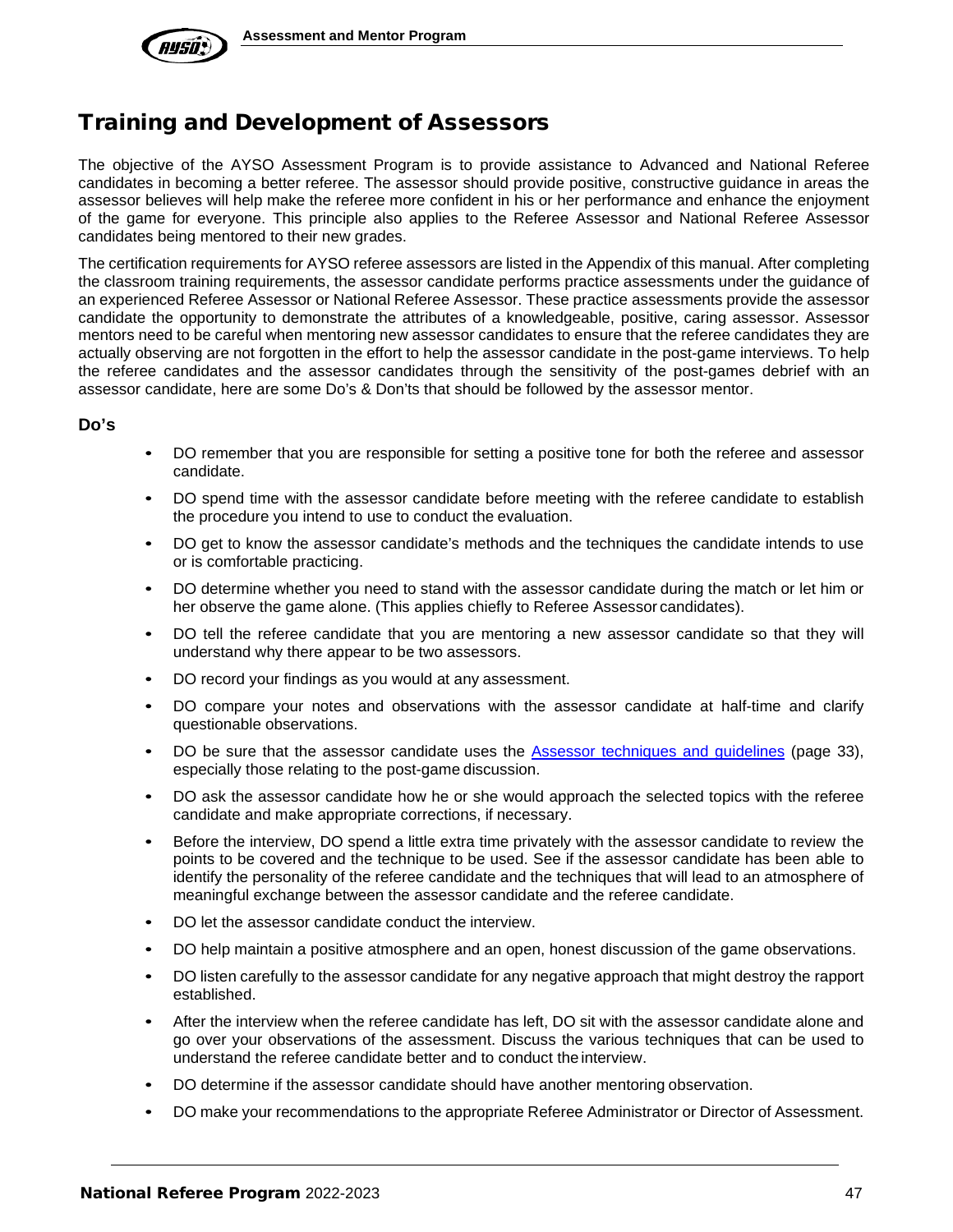

# **Don'ts**

- DON'T gang up on the referee with a two-pronged approach.
- DON'T allow negative comments from the assessor candidate to continue where the referee candidate is obviously becoming discouraged and has stopped listening.
- DON'T dominate the post-game interview with your own observations and assessment knowledge.
- DON'T fail to follow-up with the assessor candidate to answer any questions about the process or any other aspect of the program.

# <span id="page-57-0"></span>Thoughts on Assessment and Suggestions for Assessors

# **The Top Ten Ways to Help Referees Improve**

- 1. Begin with praise and honest appreciation.
- 2. The only facts are the Laws of the Game. Everything else is an opinion, a suggestion or a thought. Avoid the phrase: "You should..." Instead, use phrases like: "I suggest..." or "Perhaps you can try..." or "To avoid that happening again perhaps you can try..."
- 3. Call attention to mistakes indirectly by citing examples.
- 4. Talk about your own mistakes.
- 5. Ask questions instead of giving directives. For example, ask "How could you handle that differently the next time?"
- 6. Let the referee save face, don't argue.
- 7. Praise the slightest improvement and praise every improvement. Be hearty in your approval and lavish in your praise.
- 8. Use encouragement, make a fault seem easy to correct.
- 9. Assess the game you saw, not the game that might have been.
- 10. Make the referee understanding and accepting of the improvements you suggest.

#### **How to Deliver the Message**

Good assessment will allow referees the opportunity to review areas of strength and areas to strengthen. This means the referee will benefit from a candid assessment of both areas, presented in a positive manner.

The critical issue is how these subjects are addressed. The assessor can address poor performance in a positive way but must think about how to do so. Consider these possibilities:

- 1. State the positives but state what is wrong.
- 2. State the negatives, then the positives.
- 3. State how referee can improve and state the positive things they are already doing.

Approach #1 generally results in a negative message because the referee forgets everything that was said before the "but." Approach #2 is better but risks losing control of the conversation if the referee becomes defensive at a recitation of the negatives. Approach #3 generally works best because the referee's attention is focused on improvement: what can be done in the next game to be better and what can continue that is already good. That is, the focus in on the future, not the past. The purpose of assessment is improvement. Improvement implies the future. One cannot improve the past. One can only use the past as a guide to what might be accomplished in the future.

# **Reducing Resistance to Change**

Convincing someone to change is almost always difficult. Unless the person sees some benefit to the change, they will be reluctant. Here are some ideas to help encourage positive change. While couched in general terms, they are specifically relevant for assessors.

• Recognize that others may not share your beliefs or approve of your attitudes.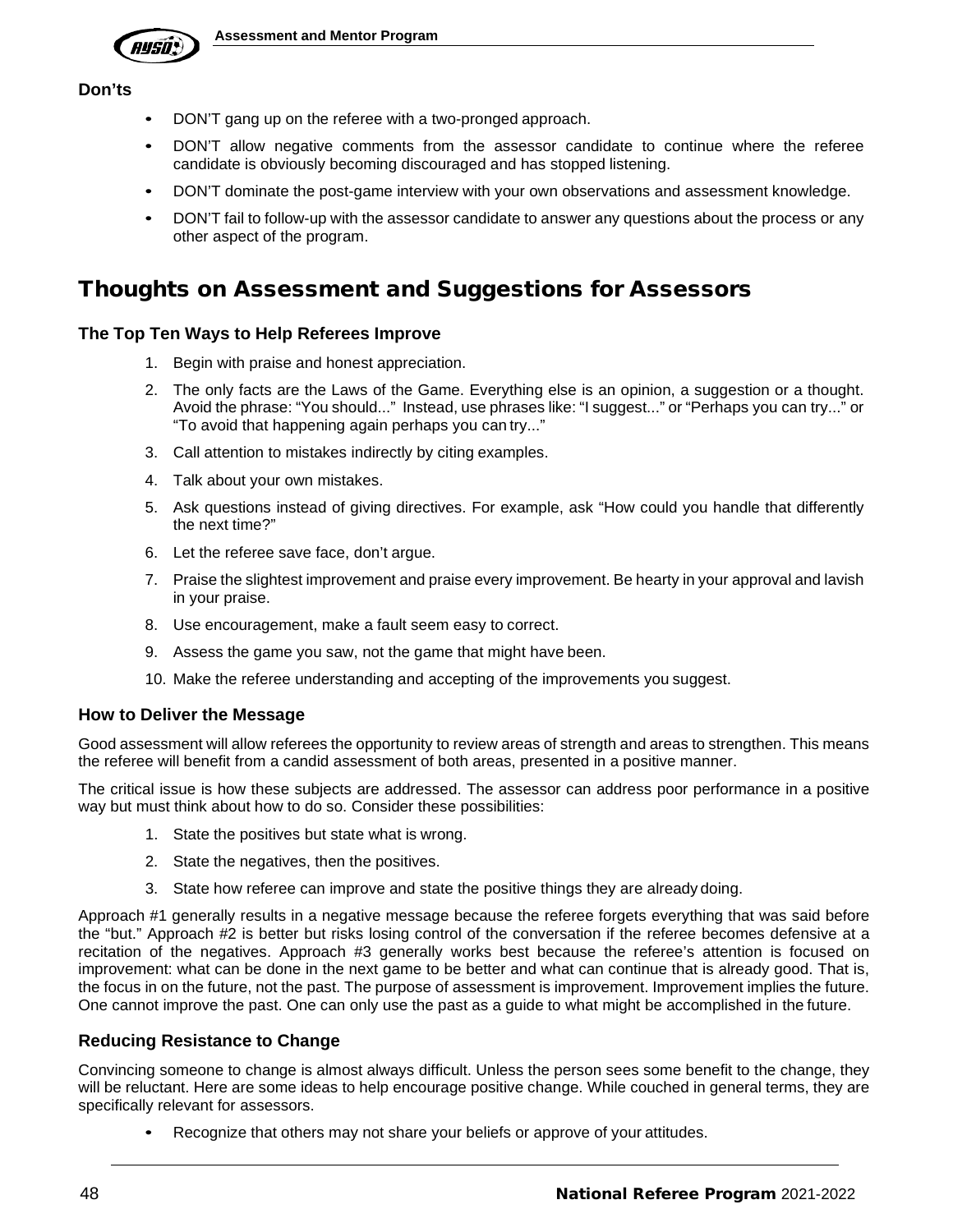

- Realize that the beliefs and attitudes of others are habit patterns.
- Visualize the change from the viewpoint of those who will have to use or adapt to your recommendations.
- Anticipate difficulties in getting acceptance of your recommendations and devise ways to make the transition more acceptable. Solicit thoughts from the referee as to how improvements can be made in specific areas of concern.
- Carefully consider all consequences of a change and avoid recommendations for abrupt, sweeping change. It is almost always best to bring about gradual change a step at a time.
- Recognize that any significant change triggers emotional tension, either because old behavior is found to be inadequate or because new behavior must be acquired. The dissipation of tension may take some period of time. A clear incentive to change, where possible, helps those affected do so.
- When possible, maintain contact with people while change is being made.
- Think about your own behavior and actions:
- o How well do you listen?
- o Do you watch the speaker as well as listen?
- o Do you decide by the speaker's appearance and delivery whether what he or she has to say is worthwhile?
- o Do you consciously evaluate the logic and credibility of what you hear?
- o Do you listen primarily for ideas and underlying feelings?
- o Do you keep your mind on what the speaker is saying?
- o Do you interrupt immediately if you hear a statement you feel is wrong?
- o Do you think about your response before you have finished listening?
- o Do you determine your own bias, if any, and try to allow for it?
- o Do you make sure before answering that you have taken in the other person's point of view?
- o Do you try to have the last word?

#### **Common Sources of Errors in Assessments**

Regrettably, there are many ways in which assessments can go poorly. These are some common ones:

- Personal prejudices of the assessor (the assessment criteria in the [field narratives,](#page-45-2) page 36, are intended to help avoid this error)
- Unwillingness to do a thorough, well-documented assessment
- Overweighing events that occur late in the game
- Failure to consider the candidate's point of view on specific situations
- Reluctance to point out weaknesses
- Communicating negatively rather than in a positive and constructive manner
- Failure to use specific incidents as a basis for constructive criticism

#### **Watching a Game**

#### *This article is reprinted from the June 1997 Referee Magazine.*

After you've become an official, attending games is different from when you were just a fan. Obviously you're much more aware of the officials and what they are doing. This becomes even more pronounced when you assume the title of Assessor. With that comes tremendous responsibility. You must watch a game the right way.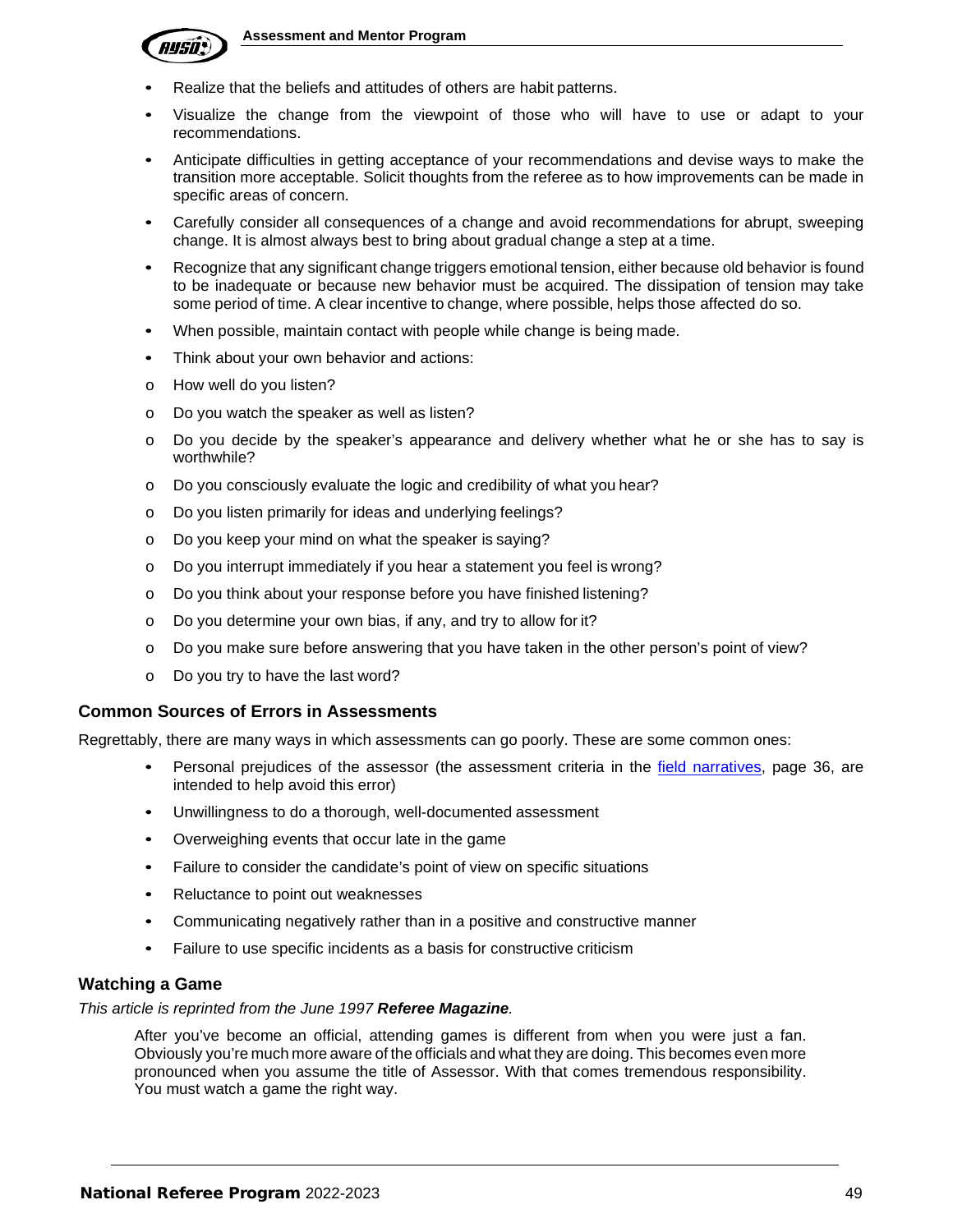

#### **Be Invisible:**

Maintain this philosophy; you don't want people to know you're an official. If you are identified as an official while attending games, you're opening yourself up for questions, contention and criticism. Every time there's a close call or controversial ruling, fans will look to you for an explanation. Don't look at that as an ego stroke, it's not, it is a tough situation to handle while maintaining your officiating integrity and professionalism. Avoid it all by staying in the background.

#### **Don't Wear Your Uniform:**

Whether you're a first-year official or a grizzled veteran, you're probably proud to be an official. You also might be proud of the officials' association you belong to or the league you work in. Attending a game is not the time to display your pride.

Do not wear your referee uniform or association or league jacket or patches while attending a game. Wearing your uniform or any other items identifies you as an official.

If you're working multiple games and you've got a break between games, change into something else or don't sit in the stands. Remember, you're a potential target for the players, coaches and fans of the game you just worked and the game you're about to work. You don't want a confrontation and you don't want "schmoozing" either.

#### **Sit Alone:**

If there's an area away from fans, sit there. That way, even if people know you are an official, they have to go out of their way to talk to

#### **Don't Criticize the Officials:**

Sadly, for many officials, that's the most difficult part of attending a game. That's because some revel in other people's mistakes and enjoy pointing them out to others. It makes them feel good. It also ruins their professional reputations.

There's little more appalling than an official publicly bad-mouthing another official, especially while attending a game and watching that official work. Keep in mind how important the officiating brotherhood is and how violating that trust among officials hurts others. After all, if the officiating is really that lousy, you ought to be doing some positive things to help those officials (a post-game conference, a follow-up phone call, an association meeting topic, etc.) and not criticizing them.

#### **Don't Comment to Fans:**

If you're truly a member of the officiating community, you care about the officials working the game whether you know them or not. You feel good for them when they make a great call. You also hurt with them when things go awry.

One thing that happens in all games: fans criticize officials. Those comments are even more apparent when you're in the stands. Resist the urge to verbally fight back. Realistically, you're not going to change their outlook on us and you're surely opening yourself up for problems. If it gets too bad, move to another section or leave.

#### **Be Careful Answering Questions:**

If you're a locally known official in attendance, your role is difficult. Many fans will look to you for answers about things occurring in the game. Many of those questions will be about judgment calls. Resist answering them. The fans are often looking for support in their arguments. If you say "That was a bad call" or "I wouldn't have called it that way" you're fueling the fire.

Some questions are rules-related. Answer them carefully. If the officials handled a rule correctly, explain what they did. If they didn't, either avoid the question or explain the rule carefully without criticizing the officials. That's a very difficult thing to do.

Sometimes, your safest move is to say, "I didn't see the entire play" or "We don't have the same view as they do on the field." That little white lie hurts less than trashing the referees.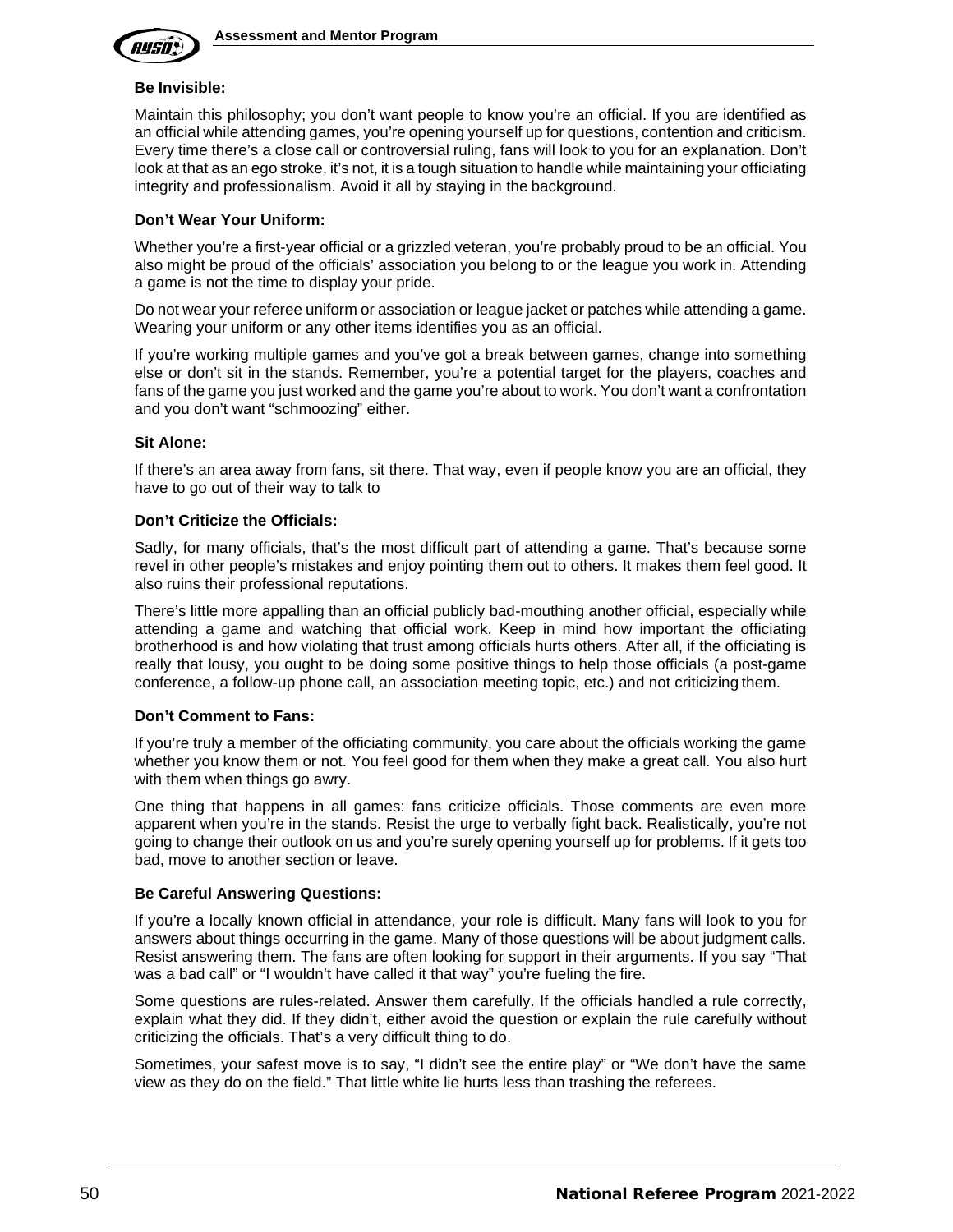

#### **Keep Emotions in Check:**

That's especially true when you're a parent watching your son or daughter play. Someone once said "Officials watch games with their eyes; players, coaches and fans watch games with their hearts." Even though your offspring is involved, you must avoid emotional displays created by watching a game with your heart. Many officiating reputations have been damaged when officials lost control and acted like fans.

There's more responsibility and accountability when watching a game after you've become an official. Look at it as a great opportunity to learn from others while avoiding controversy and your attendance will help, not hurt, your career.

# The AYSO Referee Assessor's Creed

*When performing my duties as a Referee Assessor I will evaluate referees based upon the standards established, approved and set forth by the AYSO National Referee Program. My assessment will take into account the refereeing performance I am witnessing only and I will endeavor, to the best of my ability, to not be influenced by my own biases and expectations or the views of others.*

Most importantly, as assessors and mentors, always remember that…

*"In AYSO, it's about more than the game!"*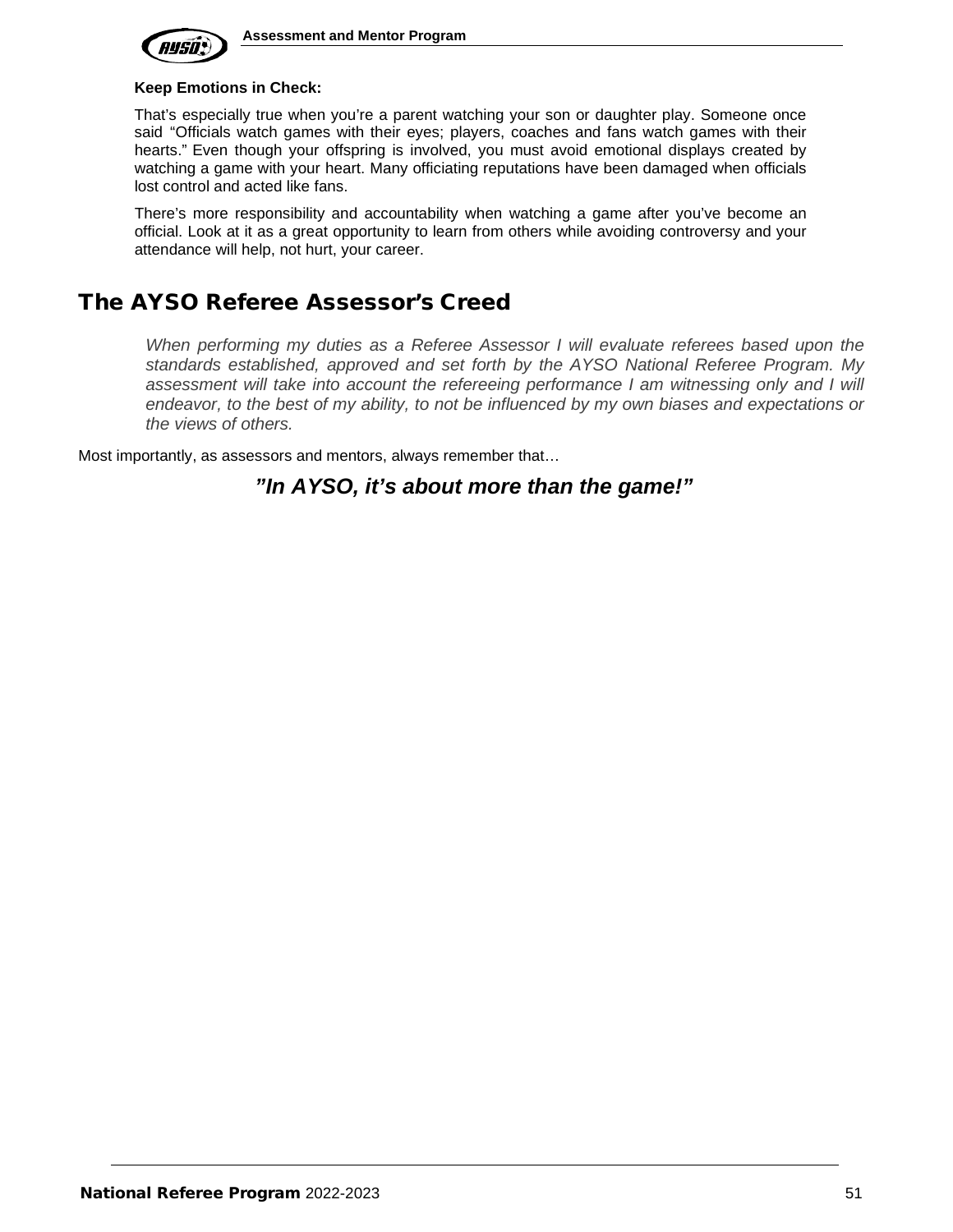**AYSO:** 

# <span id="page-61-0"></span>AYSO Referee Training Matrix

| Course                                                                                                              | Description                                                                                                                                                                                                                           | Length                                       | Prerequisites                                                                          | Minimum Lead<br>Instructor<br>Requirements                         | Verification of Lead<br>Instructor<br>Requirement by                             |
|---------------------------------------------------------------------------------------------------------------------|---------------------------------------------------------------------------------------------------------------------------------------------------------------------------------------------------------------------------------------|----------------------------------------------|----------------------------------------------------------------------------------------|--------------------------------------------------------------------|----------------------------------------------------------------------------------|
|                                                                                                                     |                                                                                                                                                                                                                                       |                                              | <b>REFEREE TRAINING COURSES</b>                                                        |                                                                    |                                                                                  |
| <b>8U Official</b>                                                                                                  | This course trains volunteers to<br>officiate in 8U matches.                                                                                                                                                                          | 3 hours                                      | None                                                                                   | <b>Regional Referee</b><br>Instructor                              | <b>Regional Referee</b><br>Administrator                                         |
| <b>Assistant</b><br><b>Referee</b>                                                                                  | This course trains volunteers in the<br>basics of being an Assistant<br>Referee for AYSO matches under<br>IFAB Laws of the Game and AYSO<br>National Rules & Regulations and to<br>officiate in 8U matches.                           | 5 hours                                      | None                                                                                   | <b>Regional Referee</b><br>Instructor                              | <b>Regional Referee</b><br>Administrator                                         |
| Regional<br><b>Referee</b><br>Online<br><b>Training</b><br>and<br>Regional<br><b>Referee</b><br>Online<br>Companion | This two-part training consists of an<br>online, self-paced training course<br>located at AYSOU and a<br>separate class with a live instructor.<br>Together provide training equivalent<br>to that of the Regional Referee<br>Course. | Online:<br>1.5<br>hours<br>Class: 3<br>hours | Online training must<br>be completed<br>before attending<br>Companion course.          | <b>Regional Referee</b><br>Instructor (for<br>Companion<br>course) | <b>Regional Referee</b><br>Administrator                                         |
| Regional<br>Referee                                                                                                 | This course trains referees in the<br>basic aspects of refereeing needed<br>to do AYSO matches under IFAB<br>Laws of the Game and AYSO<br>National Rules & Regulations.                                                               | 6 hours                                      | None                                                                                   | Regional Referee<br>Instructor                                     | <b>Regional Referee</b><br>Administrator                                         |
| Intermediate<br>Referee                                                                                             | This course trains referees to do<br>more physically demanding and<br>challenging matches under IFAB<br>Laws of the Game and AYSO<br>National Rules & Regulations.                                                                    | 8 hours                                      | Complete Regional<br>Referee Course<br>and<br>Pass Regional<br>Referee Exam            | Intermediate<br>Referee Instructor                                 | Area Referee<br>Administrator or<br>Director of Referee<br>Instruction           |
| <b>Advanced</b><br>Referee                                                                                          | This course trains referees to do most<br>matches under IFAB Laws of the<br>Game and AYSO National Rules &<br>Regulations.                                                                                                            | 8 hours                                      | Complete<br>Intermediate Referee<br>Course<br>and<br>Pass Intermediate<br>Referee Exam | <b>Advanced Referee</b><br>Instructor                              | Area Referee<br>Administrator or<br>Director of Referee<br>Instruction           |
| <b>National</b><br>Referee                                                                                          | This course trains referees to<br>referee all AYSO matches under<br>IFAB Laws of the Game and AYSO<br>National Rules & Regulations.                                                                                                   | 15<br>hours                                  | Complete<br><b>Advanced Referee</b><br>Course<br>and<br>Pass Advanced<br>Referee Exam  | <b>National Referee</b><br>Instructor                              | <b>Section Referee</b><br>Administrator or<br>Director of Referee<br>Instruction |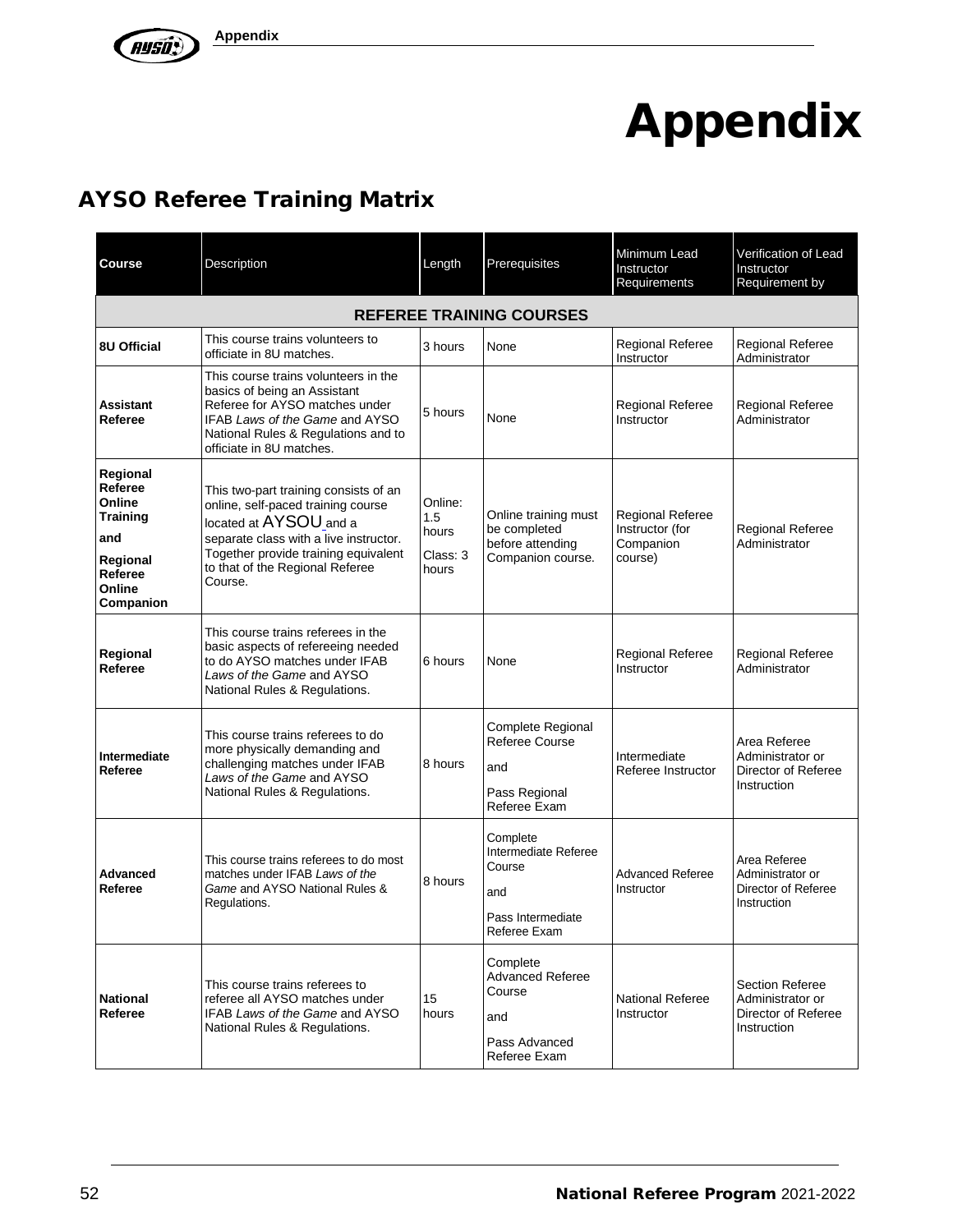| HUHN |  |
|------|--|
|      |  |

**Appendix**

| <b>Course</b>                                                  | Description                                                                                                                                                                                                                                                  | Length        | Prerequisites                                                                                                         | Minimum Lead<br>Instructor<br>Requirements                                                                | Verification of<br><b>Lead Instructor</b><br>Requirement by                         |
|----------------------------------------------------------------|--------------------------------------------------------------------------------------------------------------------------------------------------------------------------------------------------------------------------------------------------------------|---------------|-----------------------------------------------------------------------------------------------------------------------|-----------------------------------------------------------------------------------------------------------|-------------------------------------------------------------------------------------|
|                                                                | REFEREE ADMINISTRATOR TRAINING COURSES                                                                                                                                                                                                                       |               |                                                                                                                       |                                                                                                           |                                                                                     |
| Regional<br>Referee<br><b>Administrator</b><br><b>Training</b> | This training teaches Regional<br>Referee Administrators the<br>essential activities needed to<br>manage a referee program.                                                                                                                                  | 2.5<br>hours  | None                                                                                                                  | Intermediate Referee<br>Instructor                                                                        | Area Referee<br>Administrator or<br>Director of<br>Referee<br>Instruction           |
| Area Referee<br><b>Administrator</b><br><b>Training</b>        | This training teaches Area Referee<br>Administrators the essential<br>activities to manage an Area<br>referee program.                                                                                                                                       | 1.25<br>hours | Referee Admin<br>Training                                                                                             | <b>Advanced Referee</b><br>Instructor                                                                     | <b>Section Referee</b><br>Administrator or<br>Director of<br>Referee<br>Instruction |
|                                                                |                                                                                                                                                                                                                                                              |               | <b>ASSESSOR TRAINING COURSES</b>                                                                                      |                                                                                                           |                                                                                     |
| <b>Referee</b><br><b>Assessor</b>                              | This course trains assessors to<br>assess officiating skills at the<br>Advanced level.                                                                                                                                                                       | 4.5 hours     | None                                                                                                                  | <b>Advanced Referee</b><br>Instructor and either<br>a Referee Assessor<br>or National Referee<br>Assessor | <b>Section Referee</b><br>Administrator or<br>Director of<br>Referee<br>Assessment  |
| <b>National</b><br>Referee<br><b>Assessor</b>                  | This course trains Assessors to<br>assess refereeing skills at the<br>National level.                                                                                                                                                                        | 5 hours       | Referee<br>Assessor                                                                                                   | <b>National Referee</b><br>Instructor and<br><b>National Referee</b><br>Assessor                          | <b>AYSO Office</b><br>Programs staff                                                |
|                                                                |                                                                                                                                                                                                                                                              |               | <b>INSTRUCTOR TRAINING COURSES</b>                                                                                    |                                                                                                           |                                                                                     |
| Referee<br><b>Instructor</b>                                   | This training teaches Instructor<br>candidates how to conduct<br>introductory and intermediate<br>referee training courses using<br>AYSO teaching plans. Entry level<br>class for both Regional Referee<br>Instructor and Intermediate Referee<br>Instructor | 7.5<br>hours  | Introduction to<br>Instruction;<br>Intermediate<br>Referee                                                            | <b>Advanced Referee</b><br>Instructor                                                                     | Area Referee<br>Administrator or<br>Director of<br>Referee<br>Instruction           |
| <b>Advanced</b><br>Referee<br><b>Instructor</b>                | This training teaches Intermediate<br>Referee Instructors how to conduct<br>advanced referee training courses<br>using AYSO teaching plans.                                                                                                                  | 6.5<br>hours  | Referee<br>Instructor<br>Course                                                                                       | <b>Advanced Referee</b><br>Instructor                                                                     | <b>Section Referee</b><br>Administrator or<br>Director of<br>Referee<br>Instruction |
| <b>National</b><br>Referee<br><b>Instructor</b>                | This certification (not a course) is<br>accomplished through mentoring<br>while assisting with National<br>Referee Courses.                                                                                                                                  | Variable      | Advanced<br>Referee<br>Instructor<br>National<br>Referee<br>Referee<br>Instructor<br>Evaluator<br>Referee<br>Assessor | SRA or SDRI assigns<br>mentor                                                                             | Section Referee<br>Administrator or<br>Director of<br>Referee<br>Instruction        |
| Referee<br><b>Instructor</b><br><b>Evaluator</b>               | This training teaches Advanced<br>Referee Instructors (or higher) to<br>evaluate other instructors and to<br>provide constructive feedback.                                                                                                                  | 5.5<br>hours  | Advanced<br>Referee<br>Instructor                                                                                     | <b>Advanced Referee</b><br>Instructor                                                                     | <b>Section Referee</b><br>Administrator or<br>Director of<br>Referee<br>Instruction |

Notes: . This table shows training information only. For certification requirements, see the next section.

• Volunteers may attend training courses without having the listed prerequisites but that course may not be used to satisfy a certification requirement.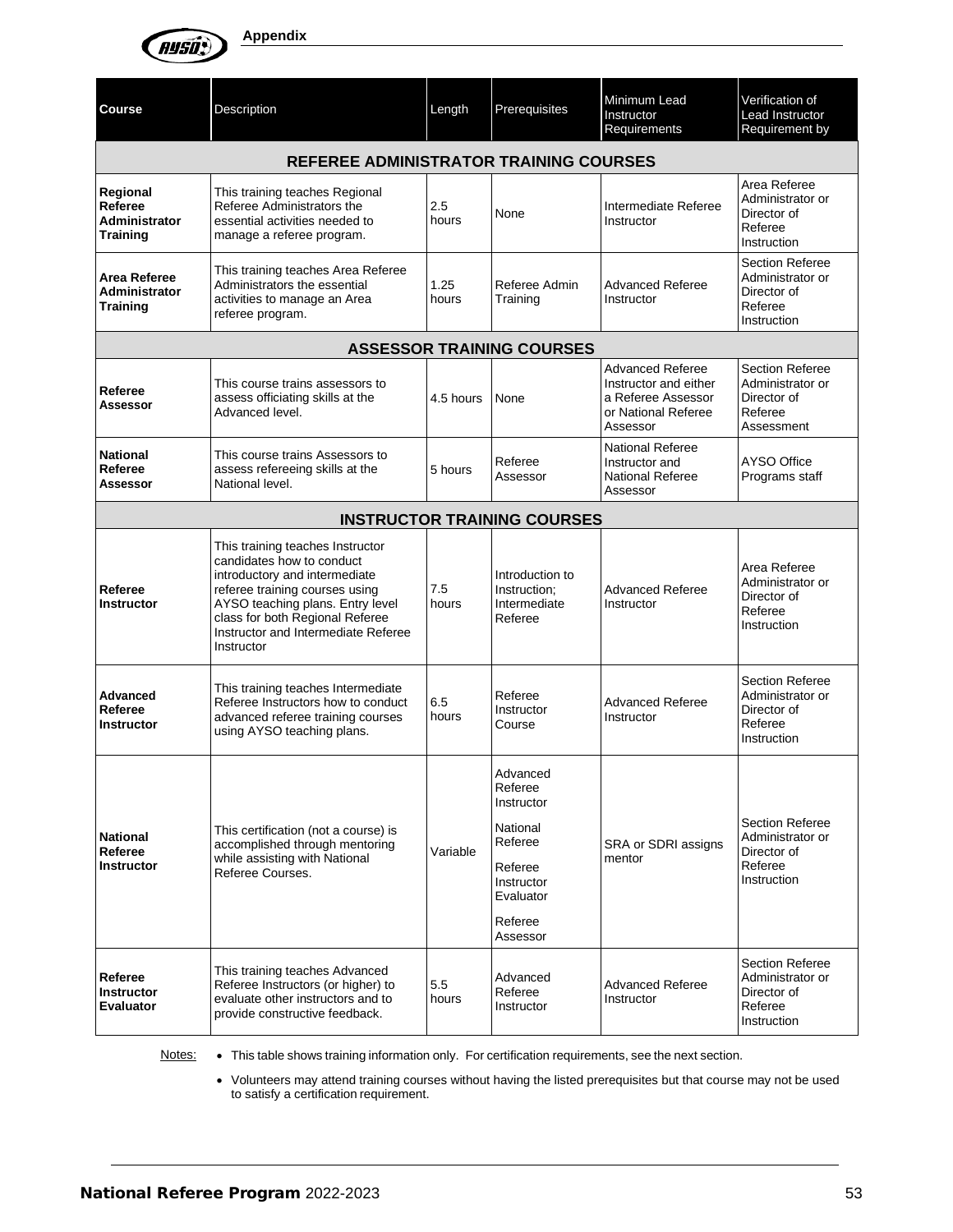

# AYSO Referee Certification Requirements

NOTE: It is highly recommended that all Referees be a minimum of two years older than the oldest player in the division matches to which they have been assigned.

| <b>8U OFFICIAL</b> |                                                                                                                                                                                               |  |  |  |
|--------------------|-----------------------------------------------------------------------------------------------------------------------------------------------------------------------------------------------|--|--|--|
| Age:               | 10 or older                                                                                                                                                                                   |  |  |  |
| Training:          | 8U Official Course                                                                                                                                                                            |  |  |  |
| Test:              | Score 75% or higher on the 8U Official Exam                                                                                                                                                   |  |  |  |
| Notes:             | 1, 2, 3                                                                                                                                                                                       |  |  |  |
|                    | <b>ASSISTANT REFEREE</b>                                                                                                                                                                      |  |  |  |
| Age:               | 12 or older                                                                                                                                                                                   |  |  |  |
| Training:          | <b>Assistant Referee Course</b>                                                                                                                                                               |  |  |  |
| Test:              | Score 75% or higher on the Assistant Referee Exam                                                                                                                                             |  |  |  |
| Notes:             | 1, 2, 3                                                                                                                                                                                       |  |  |  |
|                    | <b>REGIONAL REFEREE</b>                                                                                                                                                                       |  |  |  |
| Age:               | 12 or older                                                                                                                                                                                   |  |  |  |
| Training:          | Regional Referee Course or be a 8U Official and complete 8U to Regional Referee Course                                                                                                        |  |  |  |
| Test:              | Score 75% or higher on the Regional Referee Exam                                                                                                                                              |  |  |  |
| Notes:             | 1, 3, 4                                                                                                                                                                                       |  |  |  |
|                    | <b>INTERMEDIATE REFEREE</b>                                                                                                                                                                   |  |  |  |
| Age:               | 14 or older                                                                                                                                                                                   |  |  |  |
| Games:             | 25 as referee with at least 5 in 12U matches                                                                                                                                                  |  |  |  |
| Prerequisite:      | Certification as Regional Referee                                                                                                                                                             |  |  |  |
| Training:          | Intermediate Referee Course                                                                                                                                                                   |  |  |  |
| Test:              | Score 85% or higher on the Intermediate Referee Exam                                                                                                                                          |  |  |  |
| Observation:       | One observation as a referee in a 12U match is required                                                                                                                                       |  |  |  |
| Verification:      | Area (or Section) Referee Administrator or Area (or Section) Director of Assessment                                                                                                           |  |  |  |
| Notes:             | 1, 3, 4, 5, 6, 12                                                                                                                                                                             |  |  |  |
|                    | <b>ADVANCED REFEREE</b>                                                                                                                                                                       |  |  |  |
| Age:               | 16 or older                                                                                                                                                                                   |  |  |  |
| Games:             | 50 as referee with at least 10 in 14U matches and 5 as assistant referee in 14U matches                                                                                                       |  |  |  |
| Prerequisite:      | Certification as Intermediate Referee                                                                                                                                                         |  |  |  |
| Training:          | <b>Advanced Referee Course</b>                                                                                                                                                                |  |  |  |
| Test:              | Score 90% or higher on the Advanced Referee Exam                                                                                                                                              |  |  |  |
| Assessment:        | One as a referee in a 14U match and one as assistant referee in a 14U match                                                                                                                   |  |  |  |
| Fitness Test:      | AYSO Physical Fitness Test for the Advanced level                                                                                                                                             |  |  |  |
| Verification:      | Area (or Section) Referee Administrator or Area (or Section) Director of Assessment                                                                                                           |  |  |  |
| Notes:             | 1, 3, 7, 9, 10, 12, 13                                                                                                                                                                        |  |  |  |
|                    | <b>NATIONAL REFEREE</b>                                                                                                                                                                       |  |  |  |
| Age:               | 18 or older                                                                                                                                                                                   |  |  |  |
| Games:             | 100 as referee with at least 30 in 16U and 19U matches, of which at least 15 must be in 19U matches if available<br>and 25 as assistant referee with at least 10 in 19U matches, if available |  |  |  |
| Prerequisite:      | Certification as Advanced Referee                                                                                                                                                             |  |  |  |
| Training:          | National Referee Course. It is strongly recommended that the candidate complete at least 80 matches as referee<br>before attending the National Referee Course                                |  |  |  |
| Test:              | Score 90% or higher on the National Referee Exam                                                                                                                                              |  |  |  |
| Assessment:        | Two as a referee in 16U or 19U matches with at least one in 19U, if available and one as assistant referee in a<br>19U match, if available                                                    |  |  |  |
| Experience:        | A minimum of one year of experience as an AYSO Advanced Referee                                                                                                                               |  |  |  |
| Fitness Test:      | AYSO Physical Fitness Test for the National level                                                                                                                                             |  |  |  |
| Verification:      | Section Referee Administrator or Section Director of Referee Assessment                                                                                                                       |  |  |  |
| Notes:             | 1, 3, 8, 9, 10, 11, 12, 14                                                                                                                                                                    |  |  |  |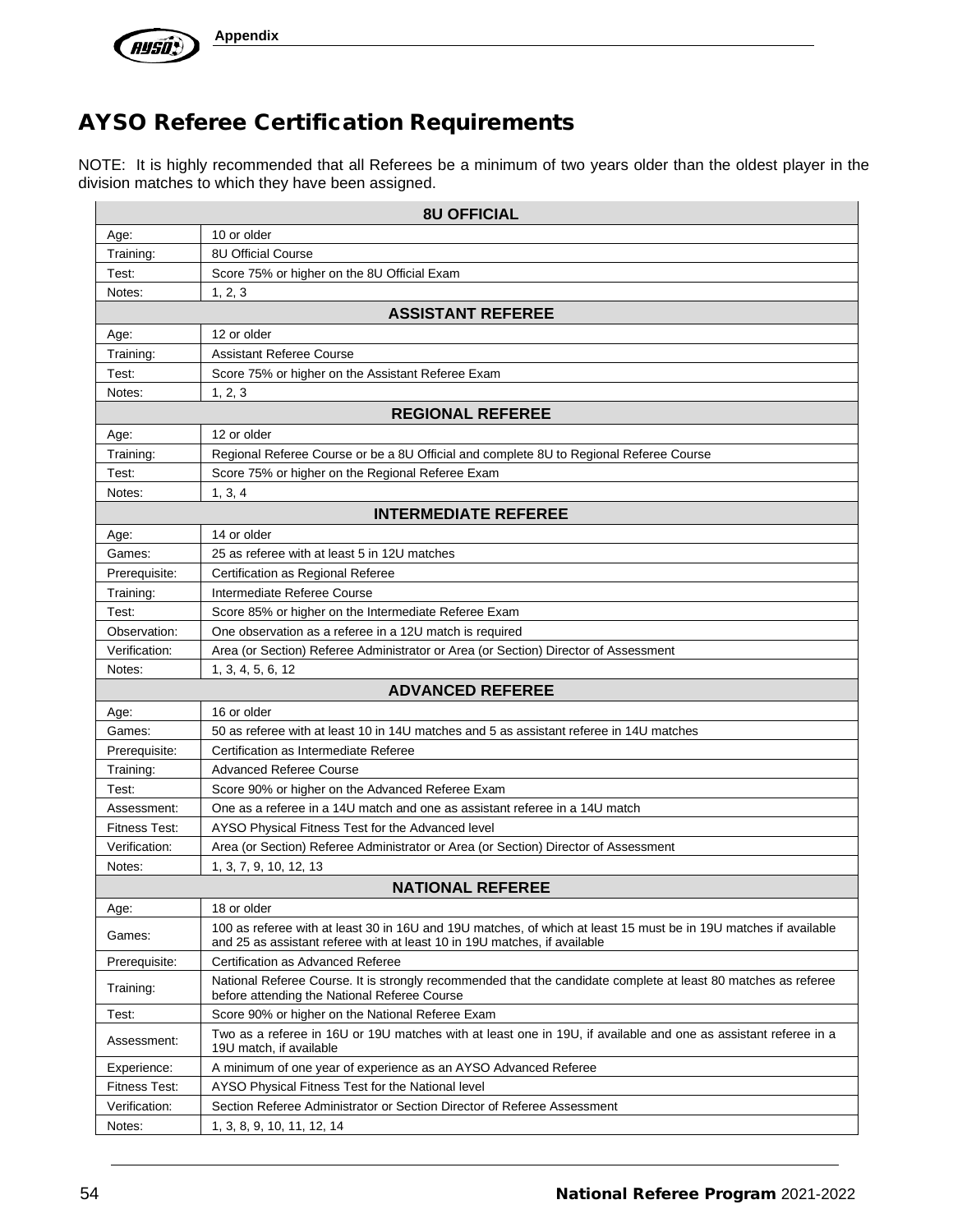

# **Notes to Referee Certification Requirements:**

- 1. Certification at all levels requires (one-time) completion of AYSO's Safe Haven certification, current registration as an AYSO volunteer. CDC Concussion training and Sudden Cardiac Arrest are required by some states and are otherwise strongly recommended. See [AYSOvolunteers.org](https://www.aysovolunteers.org/category/referee-resources/) for details.
- 2. No minimum score required on written exam.
- 3. In exceptional cases, certification requirement(s) may be waived through the use of the [exemption](#page-23-0)  [process](#page-23-0) (see page [14\)](#page-23-0).
- 4. Although there is no physical test requirement at this certification level, an introduction to the AYSO Physical Fitness Test is recommended.
- 5. An observation is not an assessment, though it has some similarities. See the section ["Concerning](#page-45-0)  [Observations"](#page-45-0), page 36.
- 6. As indicated in the [Referee Training Matrix](#page-61-0) (page 51), taking the Regional Referee Course and passing the Regional Referee Exam are prerequisites for the Intermediate Referee Course when it is being taken to satisfy an upgrade requirement (the usual case). Regional Referee certification is a requirement for Intermediate Referee certification but is not typically a prerequisite for the Intermediate Referee Course.
- 7. As indicated in the Referee [Training](#page-61-0) Matrix (page 51), taking the Intermediate Referee Course and passing the Intermediate Referee Exam are prerequisites for the Advanced Referee Course when it is being taken to satisfy an upgrade requirement (the usual case). Intermediate Referee certification is a requirement for Advanced Referee certification but is not typically a prerequisite for the Advanced Referee Course.
- 8. As indicated in the [Referee Training Matrix](#page-61-0) (page 51), taking the Advanced Referee Course and passing the Advanced Referee Exam are prerequisites for the National Referee Course when it is being taken to satisfy an upgrade requirement (the usual case). Advanced Referee certification is a requirement for National Referee certification but is not typically a prerequisite for the National Referee Course.
- 9. Field assessments for upgrade must be done based on the officiating skills needed in a typical regular season AYSO match, in the age group specified, in any soccer game using the Diagonal System of Control. Matches used for upgrade assessments are recommended to be of the duration specified for that particular age group in the AYSO National Rules & Regulations (NRR). Where NRR length matches are not readily available, the duration of matches used for upgrade assessments may be reduced to no less than 30-minute halves with the concurrence of the ARA or ADRA for Advanced Referee candidates, SRA or SDRA for National Referee candidates.
- 10. If requested by the referee being assessed, a higher age group match or a non-AYSO match of the equivalent age level (or higher) may be used for the assessment.
- 11. The SRA may authorize substitution (for both game count and assessment) of 16U matches for 19U matches if 19U matches are not available.
- 12. The verifier of certification requirements for upgrade must serve in one of the specified roles in the Region, Area or Section in which the upgrade candidate is registered. The verification must be completed within 30 days of the submission of the completed upgrade form by the candidate to the verifier. If the verifier is unable to complete the verification for any reason, the verifier must notify the upgrade candidate of the reason in writing within the 30-dayperiod.
- 13. The assessor for an Advanced Referee upgrade assessment will be assigned by the candidate's Area Director of Referee Assessment (or designee) if the assessment will take place within the Area in which the candidate is registered; assessor assignment will be coordinated with the candidate's ADRA (or designee) if the assessment will take place outside the Area in which the candidate is registered.
- 14. The assessor for a National Referee upgrade assessment will be assigned by the candidate's Section Director of Referee Assessment (or designee) if the assessment will take place within the Section in which the candidate is registered; assessor assignment will be coordinated with the candidate's SDRA (or designee) if the assessment will take place outside the Section in which the candidate is registered.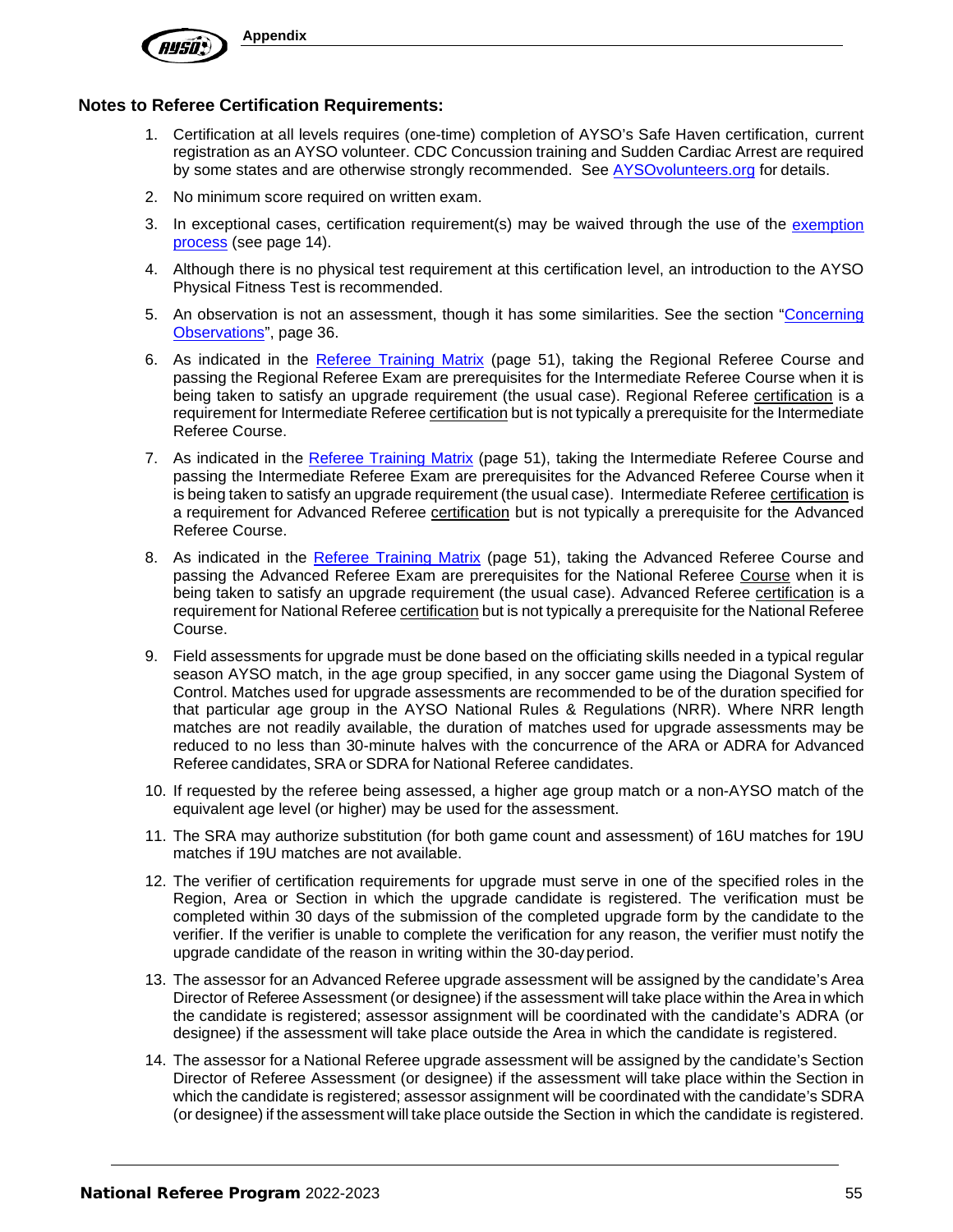

**Appendix**

# AYSO Referee Instructor and Evaluator Certification

### **Regional Referee Instructor**

- 1. Be a currently registered AYSO volunteer and have completed Safe Haven. Also CDC Concussion training and Sudden Cardiac Arrest training, each where required by law.
- 2. Be an Intermediate Referee or higher (or Regional Referee with SRA waiver)
- 3. Complete the AYSO Introduction to Instruction course
- 4. Complete Referee Instructor Course
- 5. Pass Referee Instructor Examination
- 6. Pass Referee Instructor evaluation as an instructor in a 30‐minute presentation from the Regional Referee Course or Regional Referee Online Companion Course with a qualified Referee Instructor Evaluator
- 7. Application for certification verified by Area (or Section) Referee Administrator or Area (or Section) Director of Referee Instruction

# **Intermediate Referee Instructor**

- 1. Be a currently registered AYSO volunteer and have completed Safe Haven. Also CDC Concussion training and Sudden Cardiac Arrest training, each where required by law
- 2. Be an Intermediate Referee or higher
- 3. Be a Regional Referee Instructor
- 4. Complete 4 hours of in-class instruction in Referee training classes (may be multiple classes)
- 5. Pass Referee Instructor evaluation as an instructor in a 30-minute presentation from the Intermediate Referee Course preferably with a different certified Referee Instructor Evaluator
- 6. Application for certification verified by Area (or Section) Referee Administrator or Area (or Section) Director of Referee Instruction

#### **Advanced Referee Instructor**

- 1. Be a currently registered AYSO volunteer and have completed Safe Haven. Also CDC Concussion training and Sudden Cardiac Arrest training, each where required by law
- 2. Be an Intermediate Referee Instructor with a minimum of one (1) year in grade
- 3. Be an Advanced Referee and should be a National Referee
- 4. Complete the Advanced Referee Instructor Course
- 5. Pass Advanced Referee Instructor Examination
- 6. Pass Advanced Referee Instructor evaluation in a one‐hour presentation from the Advanced Referee Course with a certified Referee Instructor Evaluator who must be an Advanced Referee Instructor
- 7. Application for certification verified by Section Referee Administrator or Section Director of Referee **Instruction**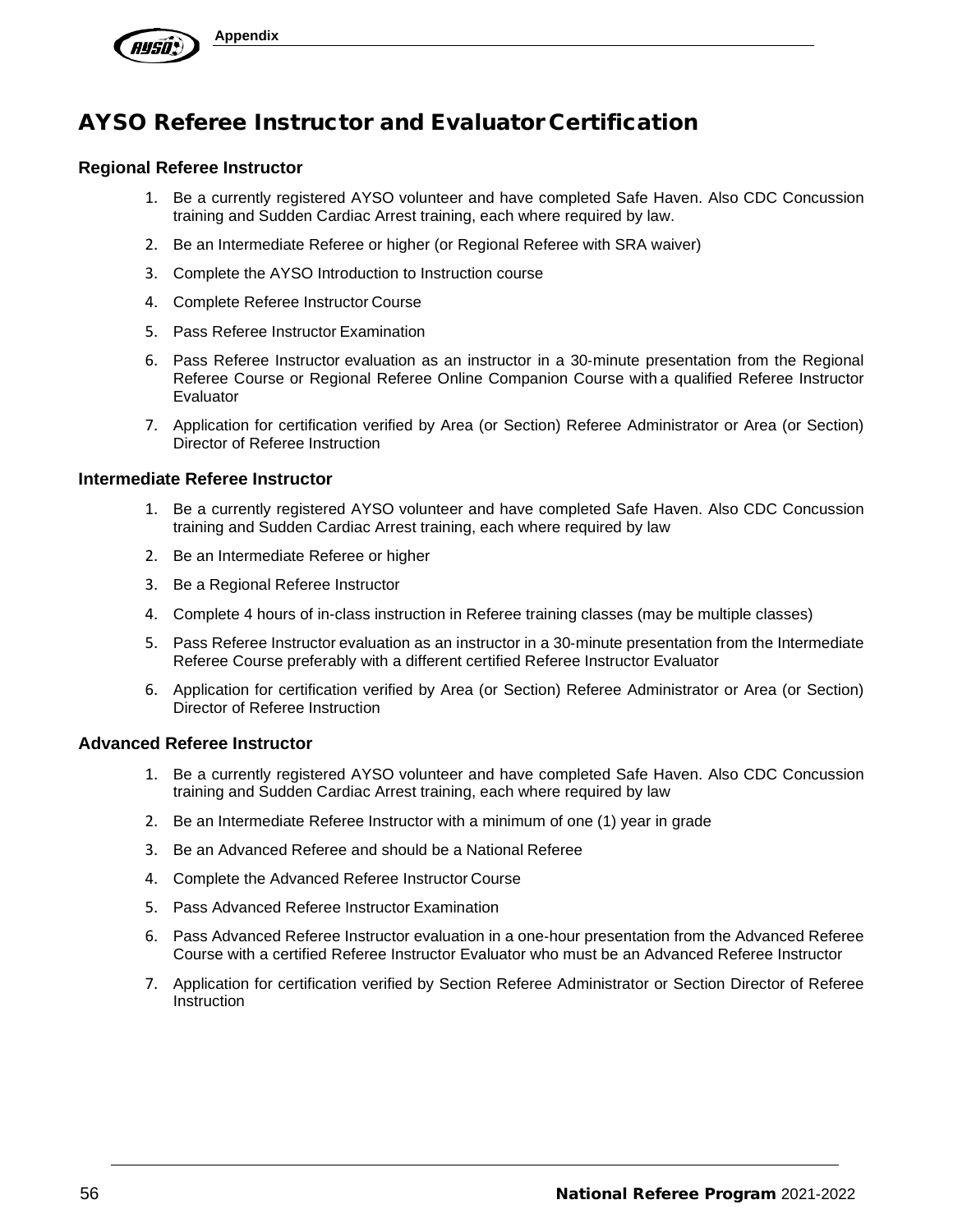

# **National Referee Instructor**

The AYSO National Referee Instructor (NRI) is the top certification in the AYSO Referee Instructor program. The NRI certification differs from all other AYSO instructor certifications in that there is no associated formal course or written exam. Instead, the NRI certification is achieved through a robust mentoring process. The NRI candidate is mentored by current NRIs while teaching portions of the AYSO National Referee Course (NRC). This process will typically occur over a number of courses to allow the candidate to teach the different modules from the NRC. The candidate will coordinate with the Section Director of Referee Instruction (or Section Referee Administrator) to find opportunities to instruct in the NRC as well as identifying mentors. Because the number of NRC classes is typically small the process to complete the certification may take significant time. In that vein, mentoring received and experience obtained by teaching the modules in the National Referee Assessor Course can be used to measure progress toward the NRI certification.

This certification does not require a formal evaluation by an AYSO Referee Instructor Evaluator. Rather, the certification will be awarded when, in the opinion of the mentors, the candidate has demonstrated the ability to successfully teach the various NRC modules.

#### **Responsibilities**

The NRI is authorized to lead the National Referee Course, the National Referee Assessor Course, as well as all other referee, referee instructor, and referee assessor courses. The NRI is expected to be a role model and resource for all instructors.

#### **Candidate Prerequisites**

The NRI candidate must satisfy these prerequisites:

- Be a currently registered AYSO volunteer
- Have completed Safe Haven, CDC Concussion Training and Sudden Cardiac Arrest Course
- Be a National Referee for at least one year
- Be an Advanced Referee Instructor for at least one year
- Be a Referee Instructor Evaluator (RIE) for at least one year
- Be a National Referee Assessor for at least one year

#### **Candidate Characteristics**

The Section Director of Referee Instruction (SDRI) is responsible for formally identifying and recommending NRI candidates. Potential candidates may be identified by the SDRI directly or by the recommendation of another AYSO volunteer or by the potential candidate themselves. The SDRI will be looking for the candidate to have had a positive and broad impact on all aspects of the AYSO referee program.

In general the NRI candidate should satisfy the following expectations:

- Be an above-average Advanced Referee Instructor
- Has extensive AYSO instruction experience:
	- o Instructed many different referee program certification courses at all levels<br>o Instructed at AYSO EXPOs
	- Instructed at AYSO EXPOs
	- o Instructed courses outside home Area and, if practical, outside home Section
- Consistently demonstrates creativity in instruction including appropriate use of non-AYSO (e.g., USSF, IFAB, FIFA) materials to enhance the learning experience
- Consistently demonstrates techniques to effectively engage students in the learning process
- Has a thorough understanding of the Laws of the Game, the AYSO National Rules & Regulations, and the AYSO National Referee Program Manual
- Is familiar and comfortable with supplemental teaching materials from USSF, FIFA, and IFAB
- Consistently demonstrates respect for students and co-instructors
- Consistently works effectively with co-instructors (is a "team player") including providing informal mentoring
- Is an active mentor for other instructors in role as Referee Instructor Evaluator
- Is an active referee assessor and mentor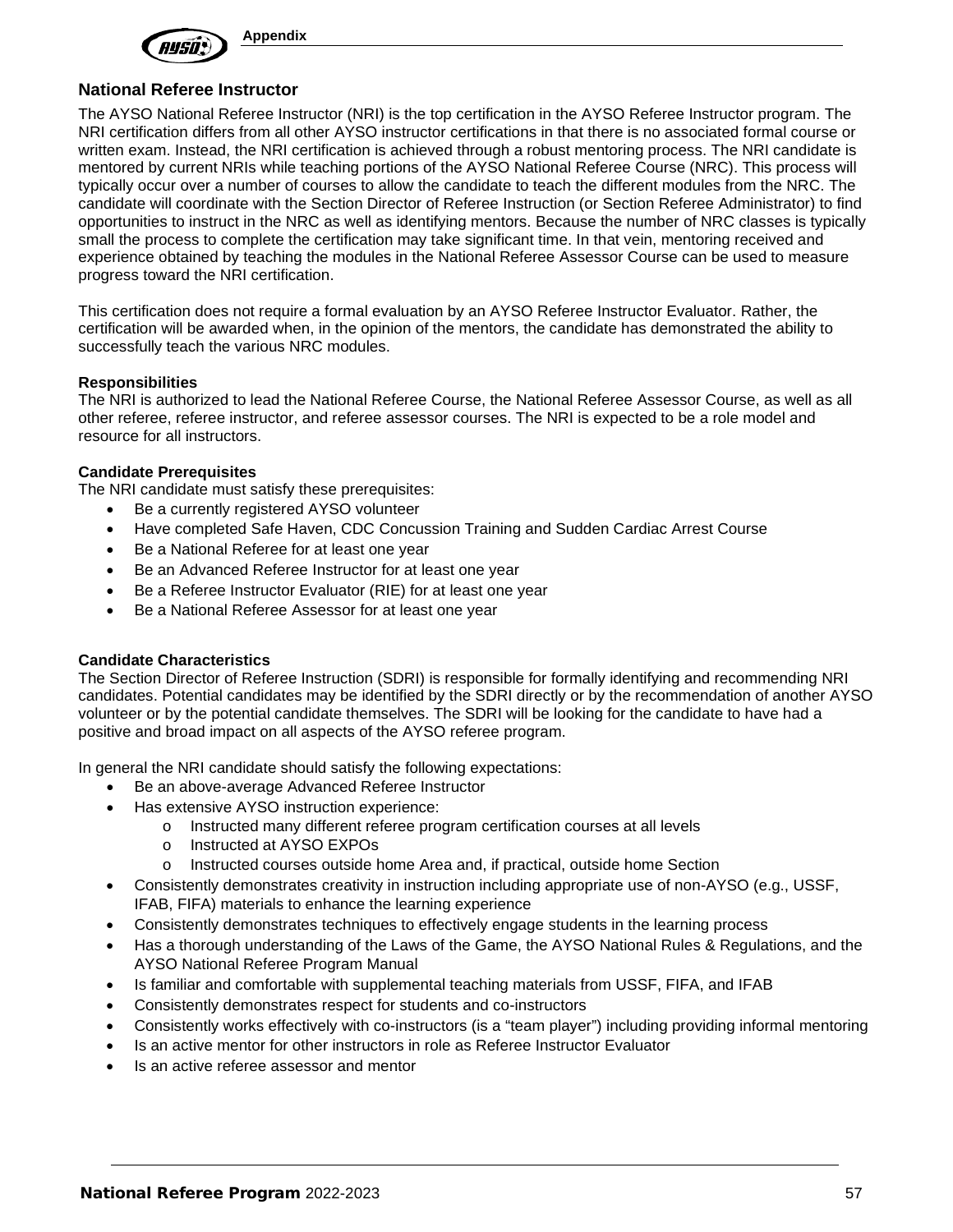

# **Appendix**

#### **NRI Certification Process**

The specified certification process is captured in the AYSO Application for Referee Instructor Certification form:

- The candidate must be recommended by the candidate's Section Director of Referee Instruction, who assures that the candidate has met all prerequisites and has the necessary characteristics expected of a NRI. The recommendation is formalized by the SDRI's signature on the certification form.
- The candidate must be recommended by a National Referee Instructor, preferably other than a member of the recommending SDRI's Section staff, based on performance while teaching portions of the National Referee Course. The recommendation confirms that the candidate has satisfied the evaluation criteria explained below. The recommendation is formalized by the NRI's signature on the form.
- Finally, the candidate's certification must be authorized by the candidate's Section Referee Administrator, which is formalized by the SRA's signature on the form.

To prepare for NRI certification, the candidate must be mentored while teaching a substantial portion of the National Referee Course. Typically this will require the candidate to participate in several courses and may involve more than one mentor. The SDRI will need to work with the candidate to find opportunities to participate in a course. If practical the SDRI and candidate should look for opportunities outside their Section in order to get feedback from a broader range of NRI mentors; this has the added advantage of expanding the instructor candidate's resource network.

#### **Evaluation Criteria**

The purpose of the NRC is to train National Referee candidates in the art of people and game management. As a result the course focuses heavily on managing interactions between the various participants (players, coaches, and referees) rather than focusing on the technical details of the Laws of the Game. This means that the NRI candidate must be comfortable with instructing modules on such topics as inter-personal conflict, decision making, and working towards win-win problem solutions. The building of the candidate's comfort level doing this is part of the purpose of the mentoring process. In addition the mentor will be working with the candidate to reinforce use of effective teaching and student learning techniques which is simply a continuation of the process that started when the candidate first became a certified AYSO instructor. The NRC uses scenario, role playing and student interactions extensively and the mentor is looking for the NRI candidate to develop and hone skills as a facilitator to focus and guide these types of discussions.

The NRI certification does not require a formal RIE evaluation. Therefore there is no formal evaluation checklist as exists for the Regional Referee Instructor (RRI), Intermediate Referee Instructor (IRI), and Advanced Referee Instructor (ARI) certifications. However, since the candidate is expected to be an above-average ARI, it is recommended that the mentor use the ARI evaluation checklist to guide part of the mentoring process. The candidate is expected to demonstrate performance at the highest level. In addition, the mentor will be looking for the candidate to demonstrate competence in teaching the NRC:

- Candidate thoroughly understands NRC module content
- Candidate effectively guides student interactions to achieve desired learning objectives
- Candidate demonstrates understanding of the instructor's role as a facilitator (or guide)
- Candidate demonstrates creativity in successfully engaging all students
- Candidate inspires and facilitates students to actively contribute to the learning process by allowing them to share relevant experiences in a respectful environment
- Candidate demonstrates flexibility in meeting student needs
- Candidate creates a positive and inclusive learning environment
- Candidate makes efficient use of time; avoids wasting time

In the mentoring process, the candidate should come to appreciate that the underlying methodology of the National Referee Course is not merely to convey information to the students, but to have the students and instructors interact, think and reason so that the students learn that being a National Referee is more than knowing a set of rules and procedures.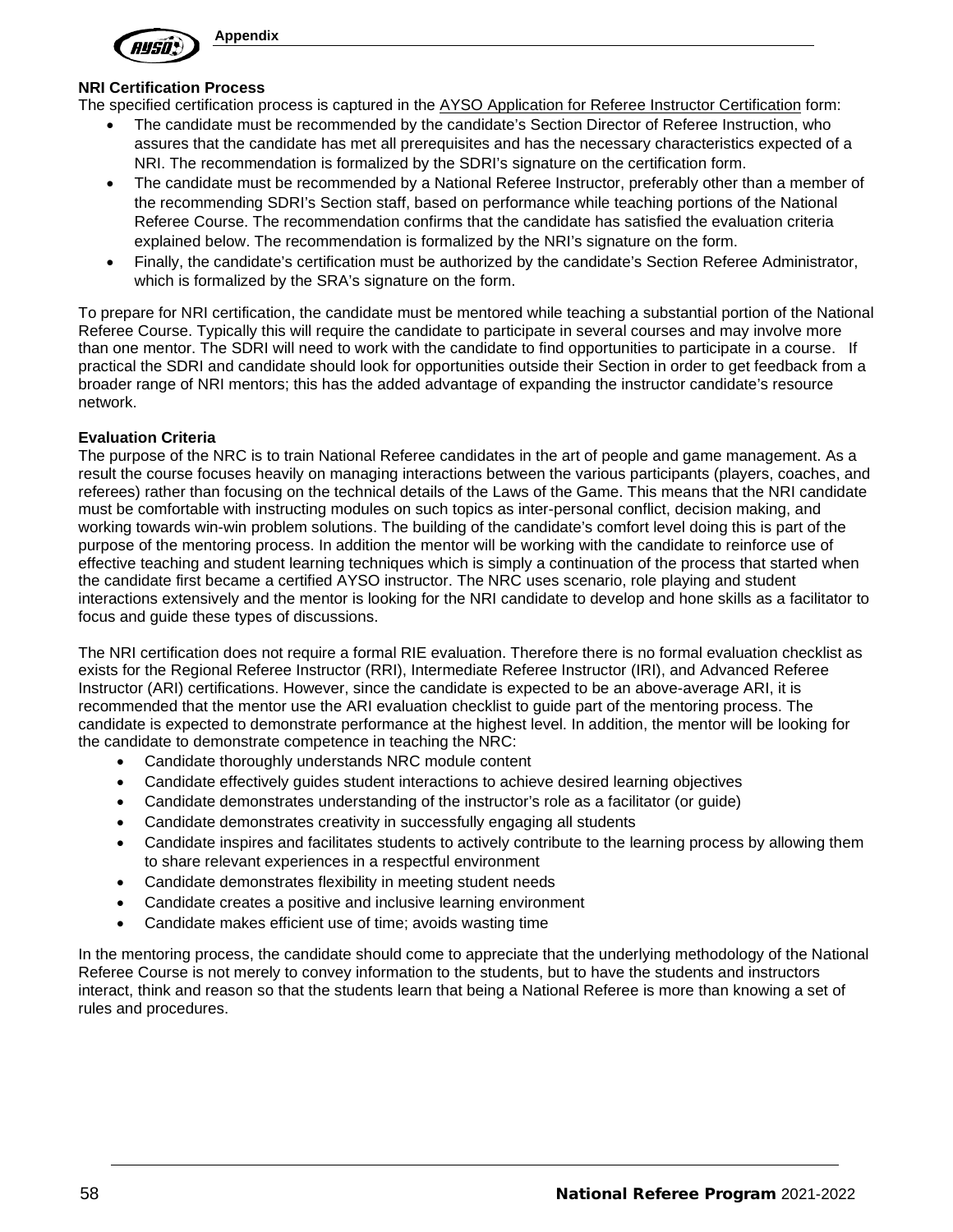

# **Referee Instructor Evaluator**

- 1. Be a currently registered AYSO volunteer and have completed Safe Haven, CDC Concussion and Sudden Cardiac Arrest (where required by law) training
- 2. Be an Advanced Referee Instructor
- 3. Complete Referee Instructor Evaluator Course
- 4. Pass two required practice evaluations
- 5. Application for certification verified by Section Referee Administrator or Section Director of Referee Instruction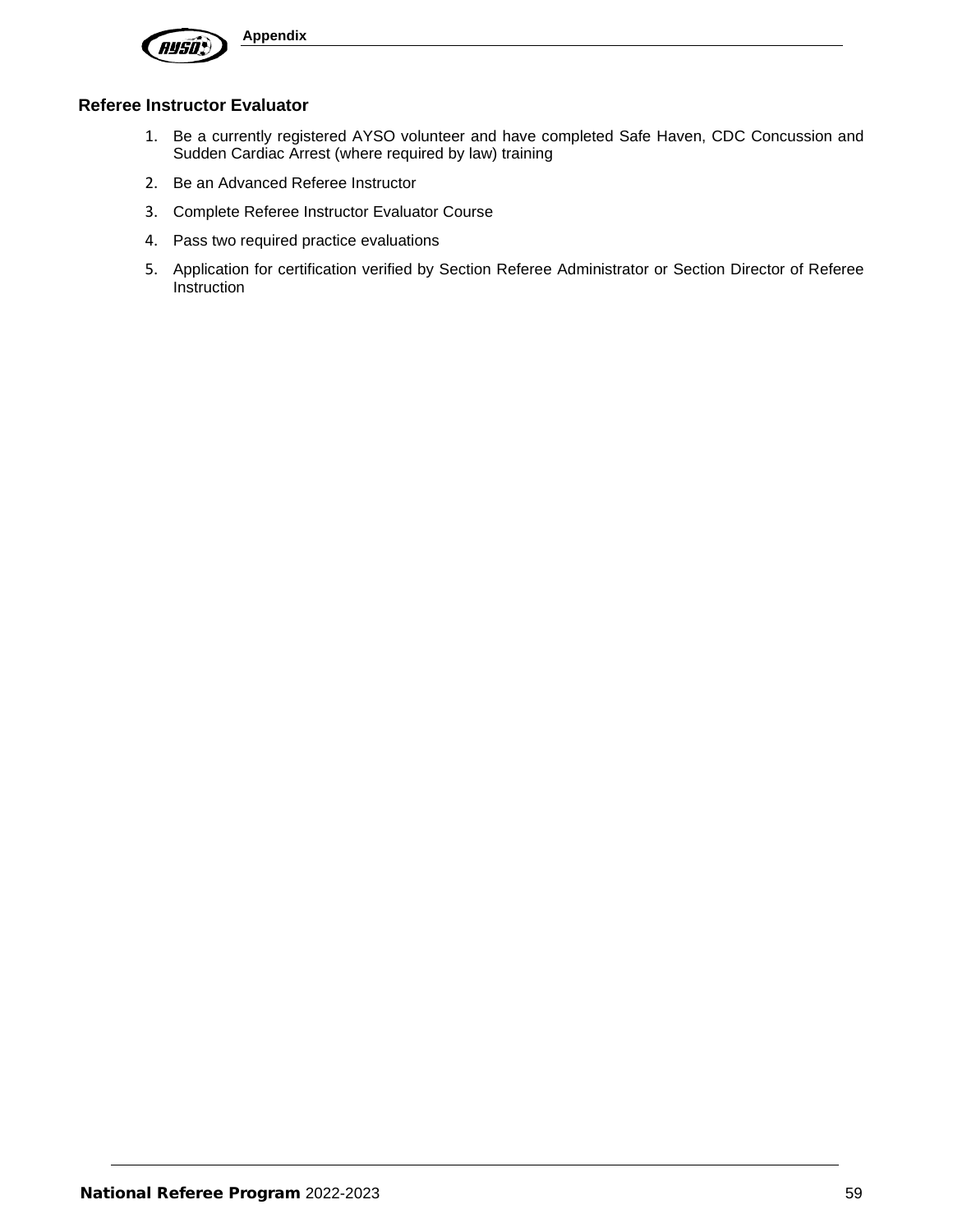

# AYSO Referee Assessor and Mentor Requirements

| <b>REFEREE MENTOR</b>            |                                                                                                                                                                                                                                                                                                                                                                                                                   |  |  |  |
|----------------------------------|-------------------------------------------------------------------------------------------------------------------------------------------------------------------------------------------------------------------------------------------------------------------------------------------------------------------------------------------------------------------------------------------------------------------|--|--|--|
| Training:                        | Successfully complete the Intermediate Referee Course class "The AYSO National Referee Program."<br>Recommended but not required, that the Mentor be an Intermediate Referee.                                                                                                                                                                                                                                     |  |  |  |
| Testing:                         | Pass the Regional Referee Examination                                                                                                                                                                                                                                                                                                                                                                             |  |  |  |
| Appointment:                     | Appointed as a Referee Mentor by the Regional Referee Administrator or Regional Director of Assessment                                                                                                                                                                                                                                                                                                            |  |  |  |
| Authorized to:                   | Advise 8U Officials, Assistant Referees and Regional Referees. When assessors are not available,<br>observe Regional Referees for upgrade to Intermediate Referee.                                                                                                                                                                                                                                                |  |  |  |
|                                  | <b>REFEREE ASSESSOR</b>                                                                                                                                                                                                                                                                                                                                                                                           |  |  |  |
| Experience:                      | At least three (3) years of soccer experience as a referee and must have performed five (5) observations<br>for service or upgrade to Intermediate Referee. The candidate must be an Advanced Referee or higher<br>and must have the approval of the Regional or Area Referee Administrator.                                                                                                                      |  |  |  |
| Training:                        | Successfully complete the Referee Assessor Course.                                                                                                                                                                                                                                                                                                                                                                |  |  |  |
| Testing:                         | Pass the Advanced Referee Examination and the Assessor Examination.                                                                                                                                                                                                                                                                                                                                               |  |  |  |
| Assessment:                      | Successful completion of two (2) practice assessments on referees officiating 14U AYSO matches (or<br>equivalent). These "over-the-shoulder" assessments must be mentored by a Referee Assessor or National<br>Referee Assessor.                                                                                                                                                                                  |  |  |  |
| Approval:                        | Approved as a Referee Assessor by the Area Referee Administrator or the Area Director of Referee<br>Assessment.                                                                                                                                                                                                                                                                                                   |  |  |  |
| Authorized to:                   | Advise 8U Officials, Assistant Referees and Regional Referees. Observe Regional Referees for upgrade<br>to Intermediate Referee and assess Intermediate Referees for upgrade to Advanced Referee.                                                                                                                                                                                                                 |  |  |  |
| <b>NATIONAL REFEREE ASSESSOR</b> |                                                                                                                                                                                                                                                                                                                                                                                                                   |  |  |  |
| Experience:                      | Certified as a Referee Assessor with a minimum of one (1) year in grade and performed at least ten (10)<br>assessments/observations, with a minimum of five (5) assessments on Intermediate Referees seeking<br>upgrade to the Advanced Referee level. The candidate must be a National Referee and must have the<br>approval of the Section Referee Administrator or the Section Director of Referee Assessment. |  |  |  |
| Training:                        | Successfully complete the National Referee Assessor Course.                                                                                                                                                                                                                                                                                                                                                       |  |  |  |
| Testing:                         | Pass the National Referee Examination and the National Referee Assessor Examination.                                                                                                                                                                                                                                                                                                                              |  |  |  |
| Assessment:                      | Successful completion of two practice assessments of a referee officiating a 19U AYSO match (or<br>equivalent) or 16U AYSO match (or equivalent) if 19U is not available. These "over-the-shoulder"<br>assessments must be mentored by a National Referee Assessor.                                                                                                                                               |  |  |  |
| Approval:                        | Approved as a National Referee Assessor by the Section Referee Administrator or the Section Director of<br>Referee Assessment.                                                                                                                                                                                                                                                                                    |  |  |  |
| Authorized to:                   | Advise 8U Officials, Assistant Referees and Regional Referees. Observe Regional Referees for upgrade<br>to Intermediate Referee and assess Intermediate Referees for upgrade to Advanced Referee and<br>Advanced Referees for upgrade to National Referee.                                                                                                                                                        |  |  |  |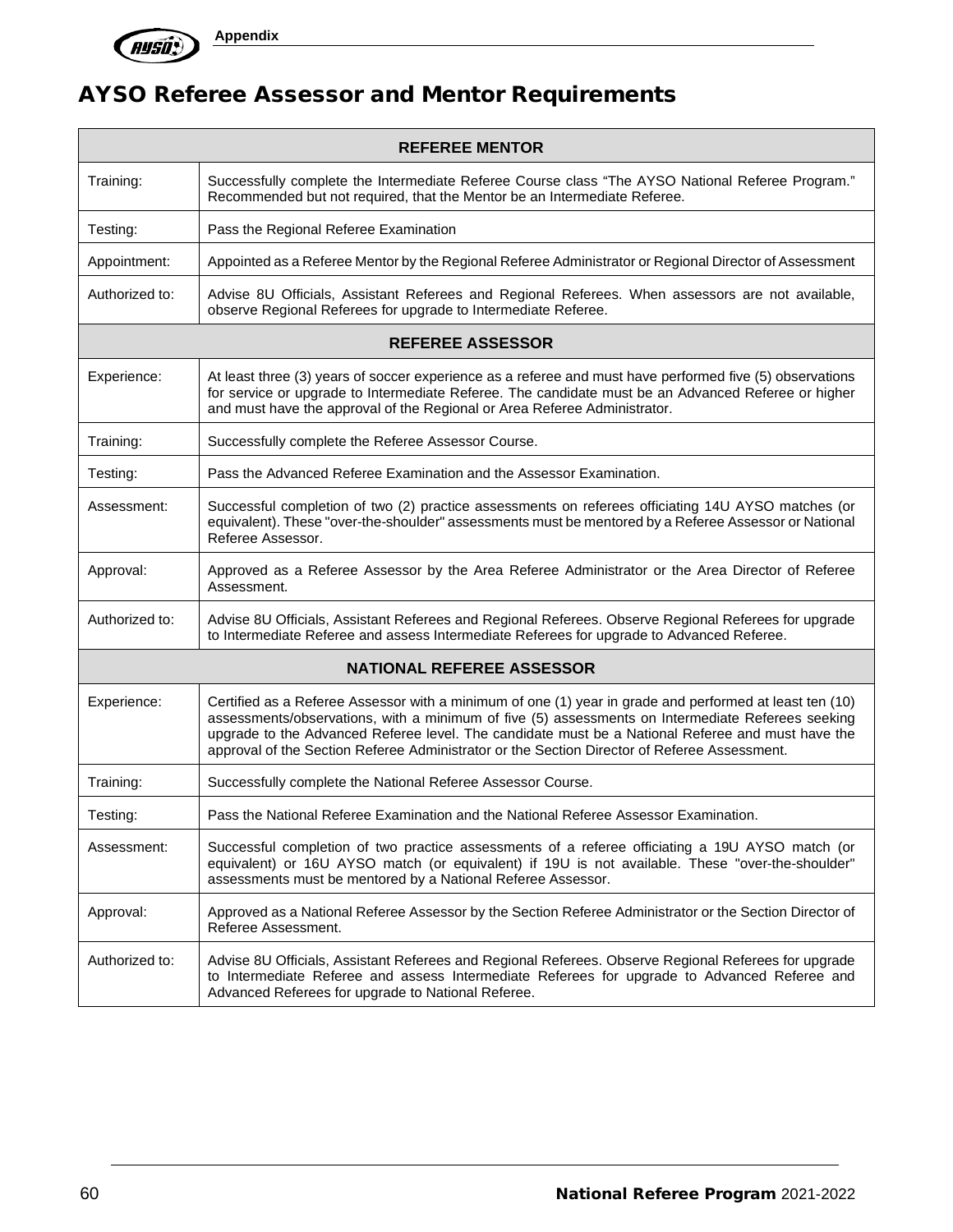# AYSO Referee Physical Fitness Test

The referee physical fitness test is designed to test the referee's ability to stay up with play and to react to match situations encountered at these levels. All referees should warm up before taking the test by performing stretching exercises to prevent muscle pulls.

# **Administering Referee Physical Tests**

Physical tests for certification as Advanced Referee are authorized by the Area Referee Administrator or Area Director of Referee Assessment. Physical tests for certification as National Referee are authorized by the Section Referee Administrator or Section Director of Referee Assessment. Others may be designated to administer the test. Fitness tests administered by USSF may be used to comply with AYSO fitness test requirements.

# **Physical Testing Conditions**

Part of the upgrade requirements to Advanced and National referee include testing the candidate's physical condition. The following considerations are important for those who may be involved in administering physical tests:

- Suitable running surface (well-marked, smooth, level, track or mowed grass)
- Weather conditions (temperature extremes, rain, natural or artificial lighting)
- Ample time (warm-up, rest between events and cool-down)
- Sufficient timers to avoid long waits to be tested (staff at start and finish lines)
- Volunteer safety provisions (tent or other shady area, cot, water/orange juice, availability of first aid, cell phone in case of medical emergency)
- Proper Equipment (forms, stopwatches, cones, clipboards)
- Remind the candidates that it is not a race to see who is the fastest but rather a test of their ability to meet minimum physical standards. (Avoid unnecessary exertion.)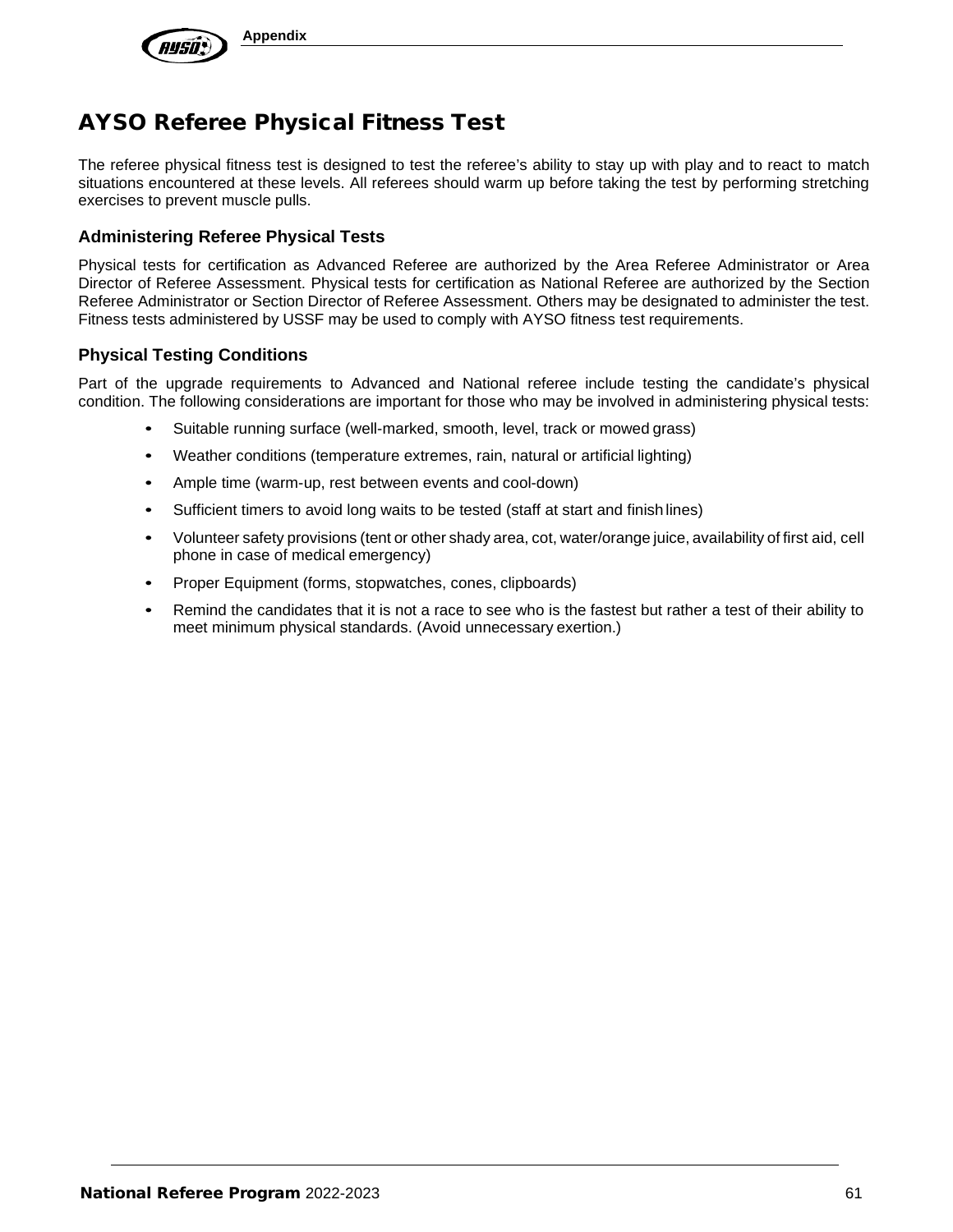

**Appendix**

# **Physical Requirements**

All three parts of the physical fitness examination should be conducted on the same day, with 15 minutes between events. These parts are:

- **Endurance Run:** This event consists of a run/jog for the entire 12 minutes, regardless of the distance covered on a standard 400-meter track (440 yards). A minimum distance must be completed.
- **Speed Run (50-meter or 55-yard dash):** This run is a straight 50-meter (55-yard) dash and must be completed in no more than the time allowed.
- **Speed Run (200-meter or 220-yard dash):** This run is a 200-meter (220-yard) dash and must be completed in no more than the time allowed.

| <b>CERTIFICATION</b>    | <b>TEST</b>            | <b>REQUIREMENTS</b>                                                    |                         |  |
|-------------------------|------------------------|------------------------------------------------------------------------|-------------------------|--|
|                         | Endurance Run          | Must run for 12 minutes and cover at least one mile<br>$(1600$ meters) |                         |  |
| Advanced Referee        | Speed Run (50 meters)  | Maximum 10.5 seconds                                                   |                         |  |
|                         | Speed Run (200 meters) | Maximum 42 seconds                                                     |                         |  |
|                         | Endurance Run          | Must run for 12 minutes and cover:                                     |                         |  |
|                         |                        | Age                                                                    | <b>Minimum Distance</b> |  |
|                         |                        | Under 38                                                               | 2200 meters (5.5 laps)  |  |
|                         |                        | 38-45                                                                  | 2000 meters (5.0 laps)  |  |
| <b>National Referee</b> |                        | 46 & over                                                              | 1800 meters (4.5 laps)  |  |
|                         | Speed Run (50 meters)  | Age                                                                    | <b>Maximum Time</b>     |  |
|                         |                        | Under 46                                                               | 9.0 seconds             |  |
|                         |                        | 46 & over                                                              | 9.5 seconds             |  |
|                         | Speed Run (200 meters) | Maximum 40 seconds                                                     |                         |  |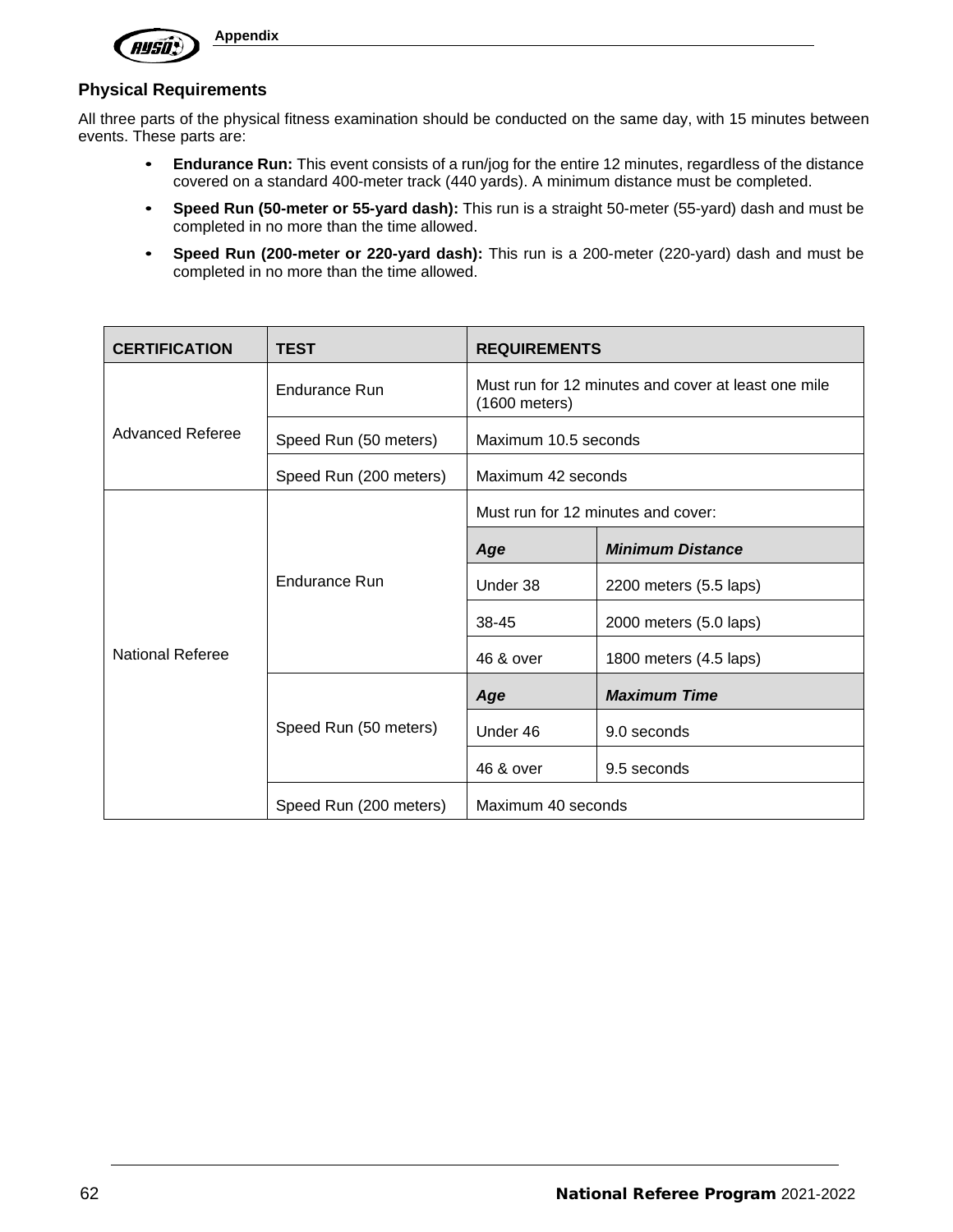

**Notes**

## AYSO Section Map